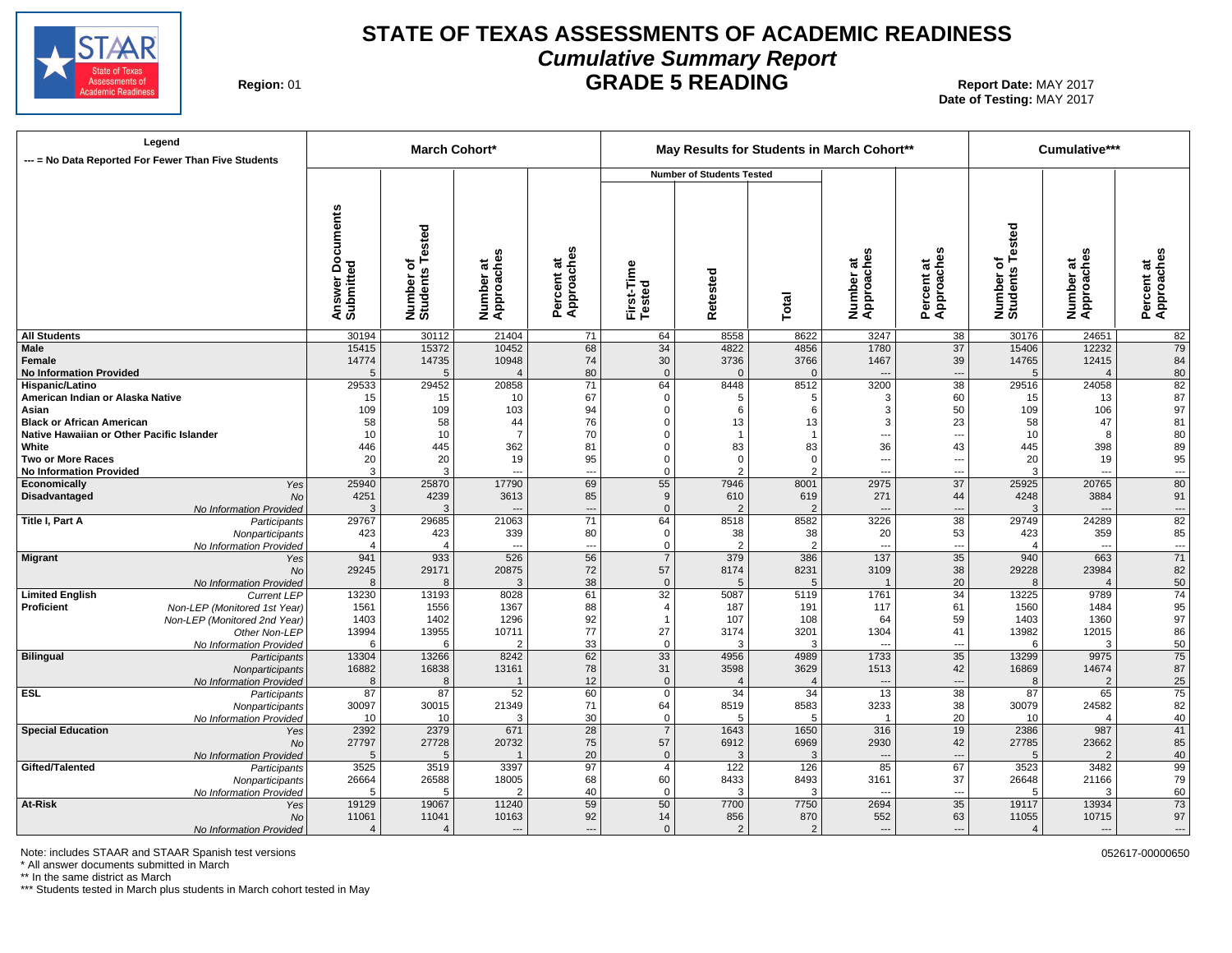

# **STATE OF TEXAS ASSESSMENTS OF ACADEMIC READINESS Cumulative Summary Report GRADE 5 MATHEMATICS** Report Date: MAY 2017

**Region: 01** 

**Date of Testing:**  MAY 2017

| Legend<br>--- = No Data Reported For Fewer Than Five Students |                                            | <b>March Cohort*</b>                 |                              |                            |                      | May Results for Students in March Cohort** |                        |                                  |                                |                                             | Cumulative***            |                                |
|---------------------------------------------------------------|--------------------------------------------|--------------------------------------|------------------------------|----------------------------|----------------------|--------------------------------------------|------------------------|----------------------------------|--------------------------------|---------------------------------------------|--------------------------|--------------------------------|
|                                                               |                                            |                                      |                              |                            |                      | <b>Number of Students Tested</b>           |                        |                                  |                                |                                             |                          |                                |
|                                                               | <b>Documents</b><br>Answer Do<br>Submitted | Tested<br>৳<br>Number of<br>Students | w<br>Number at<br>Approaches | Approaches<br>ಕ<br>Percent | First-Time<br>Tested | Retested                                   | Total                  | Number at<br>Approaches          | Percent at<br>Approaches       | <b>Tested</b><br>৳<br>Number of<br>Students | Number at<br>Approaches  | Percent at<br>Approaches       |
| <b>All Students</b>                                           | 30194                                      | 30126                                | 25258                        | 84                         | 52                   | 4745                                       | 4797                   | 1688                             | 35                             | 30178                                       | 26946                    | 89                             |
| Male                                                          | 15415                                      | 15381                                | 12630                        | 82                         | 26                   | 2671                                       | 2697                   | 909                              | 34                             | 15407                                       | 13539                    | 88                             |
| Female                                                        | 14774                                      | 14740                                | 12625                        | 86                         | 26                   | 2074                                       | 2100                   | 779                              | 37                             | 14766                                       | 13404                    | 91                             |
| <b>No Information Provided</b><br>Hispanic/Latino             | ŗ<br>29533                                 | 5<br>29467                           | 3<br>24663                   | 60<br>84                   | $\mathbf 0$<br>52    | $\Omega$<br>4686                           | $\mathbf 0$<br>4738    | $\hspace{0.05cm} \ldots$<br>1675 | ---<br>$\overline{35}$         | $\sqrt{5}$<br>29519                         | 3<br>26338               | 60<br>89                       |
| American Indian or Alaska Native                              | 15                                         | 15                                   | 13                           | 87                         | 0                    | $\overline{2}$                             | $\overline{2}$         | ---                              | ---                            | 15                                          | 13                       | 87                             |
| Asian                                                         | 109                                        | 109                                  | 109                          | 100                        | $\mathbf 0$          | $\Omega$                                   | $\mathbf 0$            | ---                              | ---                            | 109                                         | 109                      | 100                            |
| <b>Black or African American</b>                              | 58                                         | 58                                   | 49                           | 84                         | $\Omega$             | 8                                          | 8                      | $\Omega$                         | $\mathbf 0$                    | 58                                          | 49                       | 84                             |
| Native Hawaiian or Other Pacific Islander                     | 10                                         | 10                                   | 8                            | 80                         | 0                    | $\Omega$                                   | 0                      | $\qquad \qquad \cdots$           | $\overline{\phantom{a}}$       | 10                                          | 8                        | 80                             |
| White                                                         | 446                                        | 444                                  | 395                          | 89                         | $\mathbf 0$          | 48                                         | 48                     | 13                               | 27                             | 444                                         | 408                      | 92                             |
| <b>Two or More Races</b>                                      | 20                                         | 20                                   | 19                           | 95                         | $\mathbf 0$          | $\mathbf 0$                                | $\mathbf 0$            | $\qquad \qquad \cdots$           | $\overline{\phantom{a}}$       | 20                                          | 19                       | 95                             |
| <b>No Information Provided</b>                                | 3                                          | 3                                    |                              | $\overline{\phantom{a}}$   | $\Omega$             |                                            |                        | ---                              | ---                            | 3                                           | $\overline{a}$           | $\sim$ $\sim$ $\sim$           |
| Economically<br>Yes                                           | 25940                                      | 25882                                | 21377                        | 83                         | 46                   | 4393                                       | 4439                   | 1559                             | 35                             | 25928                                       | 22936                    | 88                             |
| Disadvantaged<br>No                                           | 4251                                       | 4241                                 | 3879                         | 91                         | 6                    | 351                                        | 357                    | 129                              | 36                             | 4247                                        | 4008                     | 94                             |
| No Information Provided                                       | 3                                          | 3                                    |                              | $\overline{\phantom{a}}$   | $\mathbf 0$          |                                            |                        | $\overline{\phantom{a}}$         | ---<br>35                      | 3                                           | ---                      | $\hspace{0.05cm} \ldots$<br>89 |
| Title I, Part A<br>Participants                               | 29767<br>423                               | 29699<br>423                         | 24867<br>389                 | 84<br>92                   | 52<br>$\mathsf 0$    | 4722<br>21                                 | 4774<br>21             | 1682<br>6                        | 29                             | 29751<br>423                                | 26549<br>395             | 93                             |
| Nonparticipants<br>No Information Provided                    | $\sqrt{2}$                                 | $\overline{4}$                       | $\overline{a}$               | $---$                      | 0                    | $\overline{2}$                             | $\overline{2}$         | $\overline{\phantom{a}}$         | ---                            | $\overline{4}$                              | $\overline{a}$           | $\cdots$                       |
| Migrant<br>Yes                                                | 941                                        | 937                                  | 680                          | 73                         | $\mathbf{3}$         | 235                                        | 238                    | 79                               | $\overline{33}$                | 940                                         | 759                      | 81                             |
| No                                                            | 29245                                      | 29181                                | 24574                        | 84                         | 49                   | 4506                                       | 4555                   | 1609                             | 35                             | 29230                                       | 26183                    | 90                             |
| No Information Provided                                       | 8                                          | 8                                    |                              | 50                         | $\mathbf 0$          | $\overline{4}$                             | $\overline{4}$         | $\overline{\phantom{a}}$         | ---                            | 8                                           | $\overline{\mathcal{L}}$ | 50                             |
| <b>Limited English</b><br><b>Current LEP</b>                  | 13230                                      | 13200                                | 10265                        | 78                         | 25                   | 2870                                       | 2895                   | 1022                             | $\overline{35}$                | 13225                                       | 11287                    | 85                             |
| Proficient<br>Non-LEP (Monitored 1st Year)                    | 1561                                       | 1557                                 | 1482                         | 95                         | 3                    | 74                                         | 77                     | 34                               | 44                             | 1560                                        | 1516                     | 97                             |
| Non-LEP (Monitored 2nd Year)                                  | 1403                                       | 1401                                 | 1349                         | 96                         | $\overline{2}$       | 52                                         | 54                     | 31                               | 57                             | 1403                                        | 1380                     | 98                             |
| Other Non-LEP                                                 | 13994                                      | 13962                                | 12159                        | 87                         | 22                   | 1747                                       | 1769                   | 601                              | 34                             | 13984                                       | 12760                    | 91                             |
| No Information Provided                                       | 6                                          | 6                                    | 3                            | 50                         | $\mathbf 0$          |                                            | 2                      | $\overline{\phantom{a}}$         | ---                            | 6                                           | p                        | 50                             |
| <b>Bilingual</b><br>Participants                              | 13304<br>16882                             | 13273<br>16845                       | 10421<br>14834               | 79<br>88                   | 26<br>26             | 2794<br>1948                               | 2820<br>1974           | 994<br>694                       | 35<br>35                       | 13299<br>16871                              | 11415<br>15528           | 86<br>92                       |
| Nonparticipants<br>No Information Provided                    | 8                                          | 8                                    | 3                            | 38                         | $\mathbf 0$          | 3                                          | 3                      | $\overline{\phantom{a}}$         | ---                            | 8                                           | 3                        | 38                             |
| <b>ESL</b><br>Participants                                    | 87                                         | 87                                   | 71                           | 82                         | 0                    | 16                                         | 16                     | $\overline{4}$                   | $\overline{25}$                | 87                                          | 75                       | 86                             |
| Nonparticipants                                               | 30097                                      | 30029                                | 25184                        | 84                         | 52                   | 4724                                       | 4776                   | 1683                             | 35                             | 30081                                       | 26867                    | 89                             |
| No Information Provided                                       | 10                                         | 10                                   | 3                            | 30                         | $\mathsf 0$          | 5                                          | 5                      | $\overline{1}$                   | 20                             | 10                                          | $\overline{4}$           | 40                             |
| <b>Special Education</b><br>Yes                               | 2392                                       | 2379                                 | 1324                         | 56                         | $\overline{5}$       | 1004                                       | 1009                   | 259                              | $\overline{26}$                | 2384                                        | 1583                     | 66                             |
| No                                                            | 27797                                      | 27742                                | 23932                        | 86                         | 47                   | 3739                                       | 3786                   | 1429                             | 38                             | 27789                                       | 25361                    | 91                             |
| No Information Provided                                       | 5                                          | 5                                    |                              | 40                         | $\mathbf 0$          | $\overline{c}$                             | $\overline{2}$         | $\overline{\phantom{a}}$         | ---                            | 5                                           | 2                        | 40                             |
| Gifted/Talented<br>Participants                               | 3525                                       | 3523                                 | 3488                         | 99                         | $\mathbf{1}$         | 35                                         | 36                     | 23                               | 64                             | 3524                                        | 3511                     | 100                            |
| Nonparticipants                                               | 26664<br>5                                 | 26598                                | 21767                        | 82                         | 51                   | 4708<br>$\overline{2}$                     | 4759                   | 1665<br>$\overline{\phantom{a}}$ | 35                             | 26649                                       | 23432<br>-3              | 88<br>60                       |
| No Information Provided<br>At-Risk                            | 19129                                      | 5<br>19079                           | 3<br>14576                   | 60<br>76                   | 0<br>39              | 4404                                       | $\overline{2}$<br>4443 | 1518                             | $\overline{\phantom{a}}$<br>34 | 5<br>19118                                  | 16094                    | 84                             |
| Yes<br>No                                                     | 11061                                      | 11043                                | 10680                        | 97                         | 13                   | 340                                        | 353                    | 170                              | 48                             | 11056                                       | 10850                    | 98                             |
| No Information Provided                                       | $\overline{4}$                             | $\overline{4}$                       | $---$                        | $---$                      | $\mathbf{0}$         |                                            | $\mathbf 1$            | $---$                            | $---$                          | $\overline{4}$                              | $\overline{a}$           | $\overline{\phantom{a}}$       |

Note: includes STAAR and STAAR Spanish test versions **by a state of the state of the state of the state of the state of the state of the state of the state of the state of the state of the state of the state of the state o** 

\* All answer documents submitted in March

\*\* In the same district as March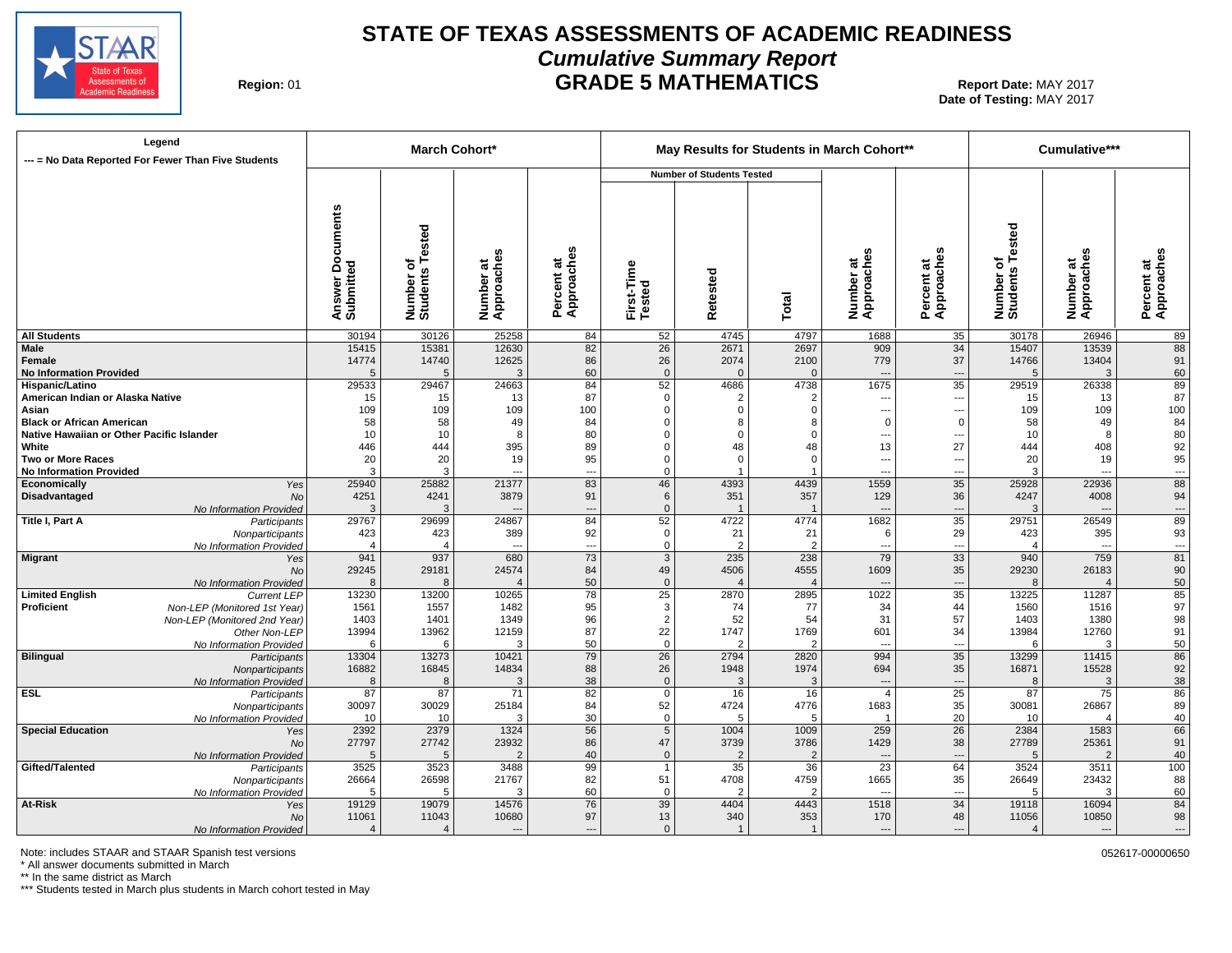

# **STATE OF TEXAS ASSESSMENTS OF ACADEMIC READINESS Cumulative Summary Report GRADE 8 READING** Report Date: MAY 2017

**Region: 01** 

**Date of Testing:**  MAY 2017

| Legend<br>--- = No Data Reported For Fewer Than Five Students  |                                     |                              | <b>March Cohort*</b>              |                              |                                   |                                  |                        | May Results for Students in March Cohort** |                          |                              | Cumulative***           |                          |
|----------------------------------------------------------------|-------------------------------------|------------------------------|-----------------------------------|------------------------------|-----------------------------------|----------------------------------|------------------------|--------------------------------------------|--------------------------|------------------------------|-------------------------|--------------------------|
|                                                                |                                     |                              |                                   |                              |                                   | <b>Number of Students Tested</b> |                        |                                            |                          |                              |                         |                          |
|                                                                | Documents<br>Answer Do<br>Submitted | Number of<br>Students Tested | Number at<br>Approaches           | n<br>Approache<br>Percent at | First-Time<br>Tested              | etested<br>œ                     | Total                  | Number at<br>Approaches                    | Percent at<br>Approaches | Number of<br>Students Tested | Number at<br>Approaches | Percent at<br>Approaches |
| <b>All Students</b>                                            | 31483                               | 29774                        | 20823                             | 70                           | 93                                | 8702                             | 8795                   | 2997                                       | 34                       | 29867                        | 23820                   | 80                       |
| <b>Male</b><br><b>Female</b>                                   | 16253<br>15222                      | 15461<br>14305               | 10253<br>10567                    | 66                           | 50                                | 5065                             | 5115                   | 1491<br>1506                               | 29<br>41                 | 15511                        | 11744<br>12073          | 76                       |
| <b>No Information Provided</b>                                 | R                                   | 8                            | 3                                 | 74<br>38                     | 43<br>$\overline{0}$              | 3637<br>$\Omega$                 | 3680<br>$\Omega$       |                                            | ---                      | 14348                        | 3                       | 84<br>38                 |
| Hispanic/Latino                                                | 30585                               | 29060                        | 20219                             | 70                           | 91                                | 8600                             | 8691                   | 2961                                       | $\overline{34}$          | 29151                        | 23180                   | 80                       |
| American Indian or Alaska Native                               | 14                                  | 14                           | 12                                | 86                           | $\Omega$                          | $\overline{2}$                   | 2                      |                                            | $\overline{\phantom{a}}$ | 14                           | 12                      | 86                       |
| Asian                                                          | 203                                 | 115                          | 112                               | 97                           | $\Omega$                          | 3                                | 3                      | ---                                        | ---                      | 115                          | 113                     | 98                       |
| <b>Black or African American</b>                               | 100                                 | 91                           | 69                                | 76                           | $\Omega$                          | 21                               | 21                     | 9                                          | 43                       | 91                           | 78                      | 86                       |
| Native Hawaiian or Other Pacific Islander<br>White             | - 7<br>533                          | -7<br>453                    | 6<br>379                          | 86<br>84                     | $\Omega$<br>2                     | $\Omega$<br>70                   | $\Omega$<br>72         | ---<br>24                                  | ---<br>33                | -7<br>455                    | 6<br>403                | 86<br>89                 |
| <b>Two or More Races</b>                                       | 33                                  | 26                           | 21                                | 81                           | $\Omega$                          | 5                                | 5                      | 2                                          | 40                       | 26                           | 23                      | 88                       |
| <b>No Information Provided</b>                                 | 8                                   | 8                            | 5                                 | 62                           | $\Omega$                          | $\overline{\mathbf{1}}$          |                        | $\overline{a}$                             |                          | 8                            | 5                       | 62                       |
| Economically<br>Yes                                            | 26182                               | 25096                        | 16764                             | 67                           | 78                                | 8102                             | 8180                   | 2744                                       | 34                       | 25174                        | 19508                   | 77                       |
| Disadvantaged<br>No                                            | 5294                                | 4671                         | 4055                              | 87                           | 15                                | 599                              | 614                    | 253                                        | 41                       | 4686                         | 4308                    | 92                       |
| No Information Provided                                        |                                     | 7<br>29531                   | $\overline{\mathcal{A}}$<br>20663 | 57<br>70                     | $\mathbf{0}$<br>92                | 8652                             |                        | $\overline{\phantom{a}}$<br>2985           | ---<br>$\overline{34}$   | 29623                        | $\overline{4}$<br>23648 | 57<br>80                 |
| Title I, Part A<br>Participants<br>Nonparticipants             | 31235<br>240                        | 235                          | 156                               | 66                           | $\overline{1}$                    | 48                               | 8744<br>49             | 12                                         | 24                       | 236                          | 168                     | 71                       |
| No Information Provided                                        | 8                                   | 8                            | $\overline{4}$                    | 50                           | 0                                 | $\overline{2}$                   | $\overline{2}$         | ---                                        | ---                      | 8                            | $\overline{4}$          | 50                       |
| <b>Migrant</b><br>Yes                                          | 1050                                | 1002                         | 573                               | 57                           | $\overline{4}$                    | 395                              | 399                    | $132$                                      | $\overline{33}$          | 1006                         | 705                     | $\overline{70}$          |
| No                                                             | 30419                               | 28758                        | 20245                             | 70                           | 89                                | 8304                             | 8393                   | 2865                                       | 34                       | 28847                        | 23110                   | 80                       |
| No Information Provided                                        | 14                                  | 14                           | 5                                 | 36                           | $\mathbf 0$                       | $\mathcal{R}$                    | 3                      | $\overline{\phantom{a}}$                   | $\overline{a}$           | 14                           | 5                       | 36                       |
| <b>Limited English</b><br><b>Current LEP</b><br>Proficient     | 8644<br>787                         | 8474<br>741                  | 3358<br>634                       | 40<br>86                     | $\overline{28}$<br>$\overline{2}$ | 4977<br>108                      | 5005<br>110            | 1362<br>72                                 | $\overline{27}$<br>65    | 8502<br>743                  | 4720<br>706             | $\overline{56}$<br>95    |
| Non-LEP (Monitored 1st Year)<br>Non-LEP (Monitored 2nd Year)   | 1685                                | 1584                         | 1391                              | 88                           | 2                                 | 192                              | 194                    | 120                                        | 62                       | 1586                         | 1511                    | 95                       |
| Other Non-LEP                                                  | 20359                               | 18967                        | 15436                             | 81                           | 61                                | 3422                             | 3483                   | 1443                                       | 41                       | 19028                        | 16879                   | 89                       |
| No Information Provided                                        | 8                                   | 8                            | $\overline{4}$                    | 50                           | 0                                 | 3                                | 3                      | $\overline{\phantom{a}}$                   | ---                      | 8                            | $\overline{4}$          | 50                       |
| <b>Bilingual</b><br>Participants                               | 143                                 | 143                          | 114                               | 80                           | $\mathbf 0$                       | 27                               | 27                     | 14                                         | 52                       | 143                          | 128                     | $\overline{90}$          |
| Nonparticipants                                                | 31323                               | 29614                        | 20703<br>6                        | 70                           | 92                                | 8669<br>6                        | 8761                   | 2982<br>$\overline{1}$                     | 34                       | 29706                        | 23685<br>$\overline{7}$ | 80                       |
| No Information Provided<br><b>ESL</b><br>Participants          | 17<br>8472                          | 17<br>8303                   | 3317                              | 35<br>40                     | $\overline{1}$<br>$\overline{28}$ | 4859                             | 7<br>4887              | 1333                                       | 14<br>$\overline{27}$    | 18<br>8331                   | 4650                    | 39<br>$\overline{56}$    |
| Nonparticipants                                                | 22993                               | 21453                        | 17500                             | 82                           | 64                                | 3836                             | 3900                   | 1663                                       | 43                       | 21517                        | 19163                   | 89                       |
| No Information Provided                                        | 18                                  | 18                           | 6                                 | 33                           | $\overline{1}$                    | $\overline{7}$                   | 8                      | $\overline{1}$                             | 12                       | 19                           | $\overline{7}$          | 37                       |
| <b>Special Education</b><br>Yes                                | 2332                                | 2289                         | 484                               | 21                           | 18                                | 1723                             | 1741                   | 228                                        | 13                       | 2307                         | $712$                   | 31                       |
| <b>No</b>                                                      | 29142                               | 27476                        | 20335                             | 74                           | 75                                | 6976                             | 7051                   | 2769                                       | 39                       | 27551                        | 23104                   | 84                       |
| No Information Provided                                        | $\mathbf{q}$                        | $\mathbf{Q}$                 | $\Delta$                          | 44                           | $\mathbf{0}$                      | $\mathcal{R}$                    | 3                      | $\overline{\phantom{a}}$<br>40             | $\overline{a}$           |                              | $\overline{4}$          | 44<br>$\overline{99}$    |
| Gifted/Talented<br>Participants<br>Nonparticipants             | 3756<br>27717                       | 3333<br>26431                | 3274<br>17545                     | 98<br>66                     | $\overline{4}$<br>89              | 59<br>8640                       | 63<br>8729             | 2957                                       | 63<br>34                 | 3337<br>26520                | 3314<br>20502           | $77\,$                   |
| No Information Provided                                        | 10                                  | 10                           | $\overline{4}$                    | 40                           | 0                                 | 3                                | 3                      | $\overline{a}$                             | ---                      | 10                           | $\overline{4}$          | 40                       |
| At-Risk<br>Yes                                                 | 18828                               | 18424                        | 9992                              | 54                           | 73                                | 8203                             | 8276                   | 2710                                       | 33                       | 18497                        | 12702                   | 69                       |
| No                                                             | 12646                               | 11341                        | 10827                             | 95                           | 20                                | 497                              | 517                    | 287                                        | 56                       | 11361                        | 11114                   | 98                       |
| No Information Provided                                        | c                                   | 9                            | $\overline{4}$                    | 44                           | $\mathbf{0}$                      |                                  |                        | $\overline{\phantom{a}}$                   | ---                      |                              | $\overline{4}$          | 44                       |
| Career/Technical<br>Participants                               | 13316                               | 12835                        | 9229                              | 72                           | 41                                | 3531                             | 3572                   | 1246                                       | $\overline{35}$          | 12876                        | 10475                   | 81                       |
| <b>Education</b><br>Nonparticipants<br>No Information Provided | 18154<br>13                         | 16926<br>13                  | 11588<br>6                        | 68<br>46                     | 52<br>$\Omega$                    | 5167<br>$\boldsymbol{\varDelta}$ | 5219<br>$\overline{4}$ | 1751<br>$\sim$                             | 34<br>$\overline{a}$     | 16978<br>13                  | 13339<br>6              | 79<br>46                 |
|                                                                |                                     |                              |                                   |                              |                                   |                                  |                        |                                            |                          |                              |                         |                          |

\* All answer documents submitted in March

\*\* In the same district as March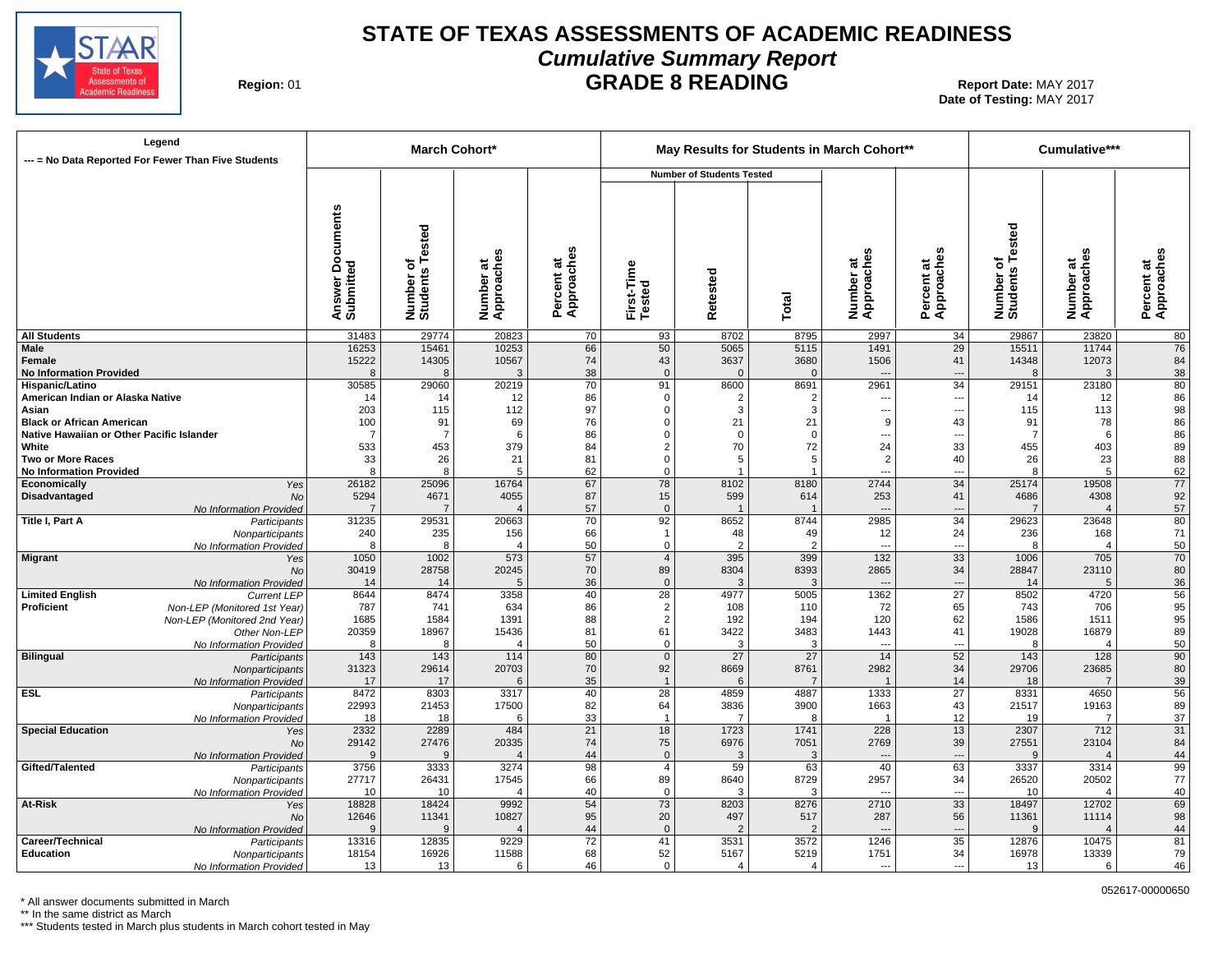

# **STATE OF TEXAS ASSESSMENTS OF ACADEMIC READINESS Cumulative Summary Report GRADE 8 MATHEMATICS** Report Date: MAY 2017

**Region: 01** 

**Date of Testing:**  MAY 2017

| <b>Number of Students Tested</b><br>Documents<br>Tested<br>Number of<br>Students Tested<br>Approaches<br>Percent at<br>Approaches<br>Number at<br>Approaches<br>Approaches<br>Number at<br>Approaches<br>Number at<br>Approaches<br>ಕ<br>৳<br>Answer Do<br>Submitted<br>First-Time<br>Tested<br>Percent at<br>Number of<br>Students<br>Retested<br>Percent<br>Total<br><b>All Students</b><br>31449<br>23844<br>17887<br>23919<br>20298<br>75<br>75<br>5717<br>5792<br>2411<br>42<br>85<br>$\overline{82}$<br>12520<br>71<br>39<br>3510<br>1389<br>40<br>Male<br>16224<br>8908<br>3471<br>12559<br>10297<br>15217<br>8978<br>2282<br>1022<br>11355<br>10000<br>88<br>Female<br>11319<br>79<br>36<br>2246<br>45<br>20<br>20<br><b>No Information Provided</b><br>$\mathbf{0}$<br>$\Omega$<br>$\Omega$<br>5<br>8<br>5<br>---<br>$\overline{\mathbf{1}}$<br>$\overline{\phantom{a}}$<br>2380<br>42<br>85<br>30549<br>23364<br>17483<br>75<br>74<br>5647<br>5721<br>23438<br>19863<br>70<br>American Indian or Alaska Native<br>60<br>14<br>10<br>6<br>$\Omega$<br>10<br>7<br>$\overline{4}$<br>$\overline{4}$<br>$\overline{\phantom{a}}$<br>---<br>87<br>87<br>100<br>204<br>87<br>$\Omega$<br>87<br>Asian<br>100<br>$\Omega$<br>$\Omega$<br>---<br>---<br>30<br>78<br><b>Black or African American</b><br>99<br>40<br>29<br>72<br>9<br>10<br>3<br>41<br>32<br>1<br>Native Hawaiian or Other Pacific Islander<br>- 7<br>$\Omega$<br>$\Omega$<br>$\Omega$<br>---<br>$\overline{a}$<br>$\overline{\phantom{a}}$<br>$\overline{a}$<br>---<br>---<br>54<br>50<br>256<br>82<br>54<br>27<br>283<br>91<br>White<br>535<br>312<br>312<br>$\Omega$<br>$\overline{2}$<br>91<br>33<br>23<br>23<br><b>Two or More Races</b><br>21<br>91<br>21<br>$\Omega$<br>2<br><br>$\overline{a}$<br>8<br>$\overline{4}$<br>$\Omega$<br>$\overline{1}$<br>---<br>$\overline{a}$<br>$\overline{1}$<br>$\overline{a}$<br>$\overline{4}$<br>$\overline{a}$<br>---<br>$\overline{a}$<br>84<br>26105<br>14925<br>73<br>66<br>5255<br>2189<br>41<br>17114<br>20402<br>5321<br>20468<br>Yes<br>92<br>3438<br>2960<br>222<br>3447<br>3182<br>5337<br>86<br>9<br>461<br>470<br>47<br>No<br>$\Omega$<br>No Information Provided<br>$\overline{4}$<br>$\cdots$<br>$\overline{\phantom{a}}$<br>---<br>$\overline{a}$<br>$\overline{\phantom{a}}$<br>$\overline{85}$<br>Title I, Part A<br>75<br>74<br>2396<br>42<br>20215<br>31201<br>23696<br>17819<br>5673<br>5747<br>23770<br>Participants<br>34<br>56<br>240<br>143<br>65<br>45<br>43<br>15<br>144<br>80<br>Nonparticipants<br>$\mathbf{1}$<br>44<br>60<br>60<br>No Information Provided<br>3<br>0<br>3<br>8<br>5<br>$\overline{1}$<br>---<br>---<br>5<br>$\overline{78}$<br>38<br>936<br>620<br>66<br>5<br>291<br>296<br>113<br>941<br>733<br>1053<br>Yes<br>85<br>75<br>2298<br>42<br>19562<br>30382<br>22899<br>17264<br>70<br>5424<br>5494<br>22969<br>No<br>33<br>33<br>14<br>9<br>3<br>$\Omega$<br>3<br>No Information Provided<br>$\overline{2}$<br>$\overline{2}$<br>9<br>$\overline{\phantom{a}}$<br>$\overline{a}$<br>$\overline{75}$<br>62<br>$\overline{38}$<br>4759<br>$\overline{24}$<br>1079<br>5838<br><b>Limited English</b><br>8566<br>7709<br>2834<br>2858<br>7733<br><b>Current LEP</b><br>94<br>Proficient<br>593<br>522<br>88<br>73<br>39<br>53<br>561<br>787<br>72<br>594<br>Non-LEP (Monitored 1st Year)<br>$\mathbf{1}$<br>95<br>1239<br>1687<br>1300<br>1165<br>90<br>133<br>134<br>74<br>55<br>1301<br>Non-LEP (Monitored 2nd Year)<br>$\mathbf{1}$<br>11438<br>80<br>45<br>12657<br>89<br>20401<br>14237<br>49<br>2676<br>2725<br>1219<br>14286<br>Other Non-LEP<br>60<br>60<br>$\mathbf 0$<br>No Information Provided<br>8<br>5<br>3<br>$\overline{2}$<br>$\overline{2}$<br>5<br>3<br>$\overline{\phantom{a}}$<br>---<br>$\overline{92}$<br>77<br>40<br>88<br>88<br>88<br>143<br>$\mathbf 0$<br>10<br>10<br>$\overline{4}$<br>81<br>Participants<br>85<br>75<br>31289<br>23742<br>17803<br>75<br>5702<br>2405<br>42<br>23817<br>20208<br>5777<br>Nonparticipants<br>64<br>50<br>40<br>17<br>14<br>$\mathbf{0}$<br>5<br>$\overline{2}$<br>No Information Provided<br>$\overline{7}$<br>5<br>14<br>9<br>$\overline{76}$<br>62<br>38<br><b>ESL</b><br>8396<br>7542<br>4677<br>$\overline{24}$<br>2757<br>1057<br>7566<br>5734<br>2781<br>Participants<br>89<br>16287<br>81<br>2954<br>1352<br>45<br>14555<br>23035<br>13203<br>51<br>3005<br>16338<br>Nonparticipants<br>60<br>47<br>33<br>18<br>15<br>$\overline{7}$<br>$\mathbf 0$<br>6<br>6<br>$\overline{2}$<br>15<br>9<br>No Information Provided | Legend<br>--- = No Data Reported For Fewer Than Five Students |      |      | <b>March Cohort*</b> |                 |    |      |      | May Results for Students in March Cohort** |                 |      | Cumulative*** |    |
|-----------------------------------------------------------------------------------------------------------------------------------------------------------------------------------------------------------------------------------------------------------------------------------------------------------------------------------------------------------------------------------------------------------------------------------------------------------------------------------------------------------------------------------------------------------------------------------------------------------------------------------------------------------------------------------------------------------------------------------------------------------------------------------------------------------------------------------------------------------------------------------------------------------------------------------------------------------------------------------------------------------------------------------------------------------------------------------------------------------------------------------------------------------------------------------------------------------------------------------------------------------------------------------------------------------------------------------------------------------------------------------------------------------------------------------------------------------------------------------------------------------------------------------------------------------------------------------------------------------------------------------------------------------------------------------------------------------------------------------------------------------------------------------------------------------------------------------------------------------------------------------------------------------------------------------------------------------------------------------------------------------------------------------------------------------------------------------------------------------------------------------------------------------------------------------------------------------------------------------------------------------------------------------------------------------------------------------------------------------------------------------------------------------------------------------------------------------------------------------------------------------------------------------------------------------------------------------------------------------------------------------------------------------------------------------------------------------------------------------------------------------------------------------------------------------------------------------------------------------------------------------------------------------------------------------------------------------------------------------------------------------------------------------------------------------------------------------------------------------------------------------------------------------------------------------------------------------------------------------------------------------------------------------------------------------------------------------------------------------------------------------------------------------------------------------------------------------------------------------------------------------------------------------------------------------------------------------------------------------------------------------------------------------------------------------------------------------------------------------------------------------------------------------------------------------------------------------------------------------------------------------------------------------------------------------------------------------------------------------------------------------------------------------------------------------------------------------------------------------------------------------------------------------------------------------------------------------------------------------------------------------------------------------------------------------------------------------------------------------------------------------------------------------------------------------------------------------------------------------------------------------------------------------------------|---------------------------------------------------------------|------|------|----------------------|-----------------|----|------|------|--------------------------------------------|-----------------|------|---------------|----|
|                                                                                                                                                                                                                                                                                                                                                                                                                                                                                                                                                                                                                                                                                                                                                                                                                                                                                                                                                                                                                                                                                                                                                                                                                                                                                                                                                                                                                                                                                                                                                                                                                                                                                                                                                                                                                                                                                                                                                                                                                                                                                                                                                                                                                                                                                                                                                                                                                                                                                                                                                                                                                                                                                                                                                                                                                                                                                                                                                                                                                                                                                                                                                                                                                                                                                                                                                                                                                                                                                                                                                                                                                                                                                                                                                                                                                                                                                                                                                                                                                                                                                                                                                                                                                                                                                                                                                                                                                                                                                                                                               |                                                               |      |      |                      |                 |    |      |      |                                            |                 |      |               |    |
|                                                                                                                                                                                                                                                                                                                                                                                                                                                                                                                                                                                                                                                                                                                                                                                                                                                                                                                                                                                                                                                                                                                                                                                                                                                                                                                                                                                                                                                                                                                                                                                                                                                                                                                                                                                                                                                                                                                                                                                                                                                                                                                                                                                                                                                                                                                                                                                                                                                                                                                                                                                                                                                                                                                                                                                                                                                                                                                                                                                                                                                                                                                                                                                                                                                                                                                                                                                                                                                                                                                                                                                                                                                                                                                                                                                                                                                                                                                                                                                                                                                                                                                                                                                                                                                                                                                                                                                                                                                                                                                                               |                                                               |      |      |                      |                 |    |      |      |                                            |                 |      |               |    |
|                                                                                                                                                                                                                                                                                                                                                                                                                                                                                                                                                                                                                                                                                                                                                                                                                                                                                                                                                                                                                                                                                                                                                                                                                                                                                                                                                                                                                                                                                                                                                                                                                                                                                                                                                                                                                                                                                                                                                                                                                                                                                                                                                                                                                                                                                                                                                                                                                                                                                                                                                                                                                                                                                                                                                                                                                                                                                                                                                                                                                                                                                                                                                                                                                                                                                                                                                                                                                                                                                                                                                                                                                                                                                                                                                                                                                                                                                                                                                                                                                                                                                                                                                                                                                                                                                                                                                                                                                                                                                                                                               |                                                               |      |      |                      |                 |    |      |      |                                            |                 |      |               |    |
|                                                                                                                                                                                                                                                                                                                                                                                                                                                                                                                                                                                                                                                                                                                                                                                                                                                                                                                                                                                                                                                                                                                                                                                                                                                                                                                                                                                                                                                                                                                                                                                                                                                                                                                                                                                                                                                                                                                                                                                                                                                                                                                                                                                                                                                                                                                                                                                                                                                                                                                                                                                                                                                                                                                                                                                                                                                                                                                                                                                                                                                                                                                                                                                                                                                                                                                                                                                                                                                                                                                                                                                                                                                                                                                                                                                                                                                                                                                                                                                                                                                                                                                                                                                                                                                                                                                                                                                                                                                                                                                                               |                                                               |      |      |                      |                 |    |      |      |                                            |                 |      |               |    |
|                                                                                                                                                                                                                                                                                                                                                                                                                                                                                                                                                                                                                                                                                                                                                                                                                                                                                                                                                                                                                                                                                                                                                                                                                                                                                                                                                                                                                                                                                                                                                                                                                                                                                                                                                                                                                                                                                                                                                                                                                                                                                                                                                                                                                                                                                                                                                                                                                                                                                                                                                                                                                                                                                                                                                                                                                                                                                                                                                                                                                                                                                                                                                                                                                                                                                                                                                                                                                                                                                                                                                                                                                                                                                                                                                                                                                                                                                                                                                                                                                                                                                                                                                                                                                                                                                                                                                                                                                                                                                                                                               |                                                               |      |      |                      |                 |    |      |      |                                            |                 |      |               |    |
|                                                                                                                                                                                                                                                                                                                                                                                                                                                                                                                                                                                                                                                                                                                                                                                                                                                                                                                                                                                                                                                                                                                                                                                                                                                                                                                                                                                                                                                                                                                                                                                                                                                                                                                                                                                                                                                                                                                                                                                                                                                                                                                                                                                                                                                                                                                                                                                                                                                                                                                                                                                                                                                                                                                                                                                                                                                                                                                                                                                                                                                                                                                                                                                                                                                                                                                                                                                                                                                                                                                                                                                                                                                                                                                                                                                                                                                                                                                                                                                                                                                                                                                                                                                                                                                                                                                                                                                                                                                                                                                                               | Hispanic/Latino                                               |      |      |                      |                 |    |      |      |                                            |                 |      |               |    |
|                                                                                                                                                                                                                                                                                                                                                                                                                                                                                                                                                                                                                                                                                                                                                                                                                                                                                                                                                                                                                                                                                                                                                                                                                                                                                                                                                                                                                                                                                                                                                                                                                                                                                                                                                                                                                                                                                                                                                                                                                                                                                                                                                                                                                                                                                                                                                                                                                                                                                                                                                                                                                                                                                                                                                                                                                                                                                                                                                                                                                                                                                                                                                                                                                                                                                                                                                                                                                                                                                                                                                                                                                                                                                                                                                                                                                                                                                                                                                                                                                                                                                                                                                                                                                                                                                                                                                                                                                                                                                                                                               |                                                               |      |      |                      |                 |    |      |      |                                            |                 |      |               |    |
|                                                                                                                                                                                                                                                                                                                                                                                                                                                                                                                                                                                                                                                                                                                                                                                                                                                                                                                                                                                                                                                                                                                                                                                                                                                                                                                                                                                                                                                                                                                                                                                                                                                                                                                                                                                                                                                                                                                                                                                                                                                                                                                                                                                                                                                                                                                                                                                                                                                                                                                                                                                                                                                                                                                                                                                                                                                                                                                                                                                                                                                                                                                                                                                                                                                                                                                                                                                                                                                                                                                                                                                                                                                                                                                                                                                                                                                                                                                                                                                                                                                                                                                                                                                                                                                                                                                                                                                                                                                                                                                                               |                                                               |      |      |                      |                 |    |      |      |                                            |                 |      |               |    |
|                                                                                                                                                                                                                                                                                                                                                                                                                                                                                                                                                                                                                                                                                                                                                                                                                                                                                                                                                                                                                                                                                                                                                                                                                                                                                                                                                                                                                                                                                                                                                                                                                                                                                                                                                                                                                                                                                                                                                                                                                                                                                                                                                                                                                                                                                                                                                                                                                                                                                                                                                                                                                                                                                                                                                                                                                                                                                                                                                                                                                                                                                                                                                                                                                                                                                                                                                                                                                                                                                                                                                                                                                                                                                                                                                                                                                                                                                                                                                                                                                                                                                                                                                                                                                                                                                                                                                                                                                                                                                                                                               |                                                               |      |      |                      |                 |    |      |      |                                            |                 |      |               |    |
|                                                                                                                                                                                                                                                                                                                                                                                                                                                                                                                                                                                                                                                                                                                                                                                                                                                                                                                                                                                                                                                                                                                                                                                                                                                                                                                                                                                                                                                                                                                                                                                                                                                                                                                                                                                                                                                                                                                                                                                                                                                                                                                                                                                                                                                                                                                                                                                                                                                                                                                                                                                                                                                                                                                                                                                                                                                                                                                                                                                                                                                                                                                                                                                                                                                                                                                                                                                                                                                                                                                                                                                                                                                                                                                                                                                                                                                                                                                                                                                                                                                                                                                                                                                                                                                                                                                                                                                                                                                                                                                                               |                                                               |      |      |                      |                 |    |      |      |                                            |                 |      |               |    |
|                                                                                                                                                                                                                                                                                                                                                                                                                                                                                                                                                                                                                                                                                                                                                                                                                                                                                                                                                                                                                                                                                                                                                                                                                                                                                                                                                                                                                                                                                                                                                                                                                                                                                                                                                                                                                                                                                                                                                                                                                                                                                                                                                                                                                                                                                                                                                                                                                                                                                                                                                                                                                                                                                                                                                                                                                                                                                                                                                                                                                                                                                                                                                                                                                                                                                                                                                                                                                                                                                                                                                                                                                                                                                                                                                                                                                                                                                                                                                                                                                                                                                                                                                                                                                                                                                                                                                                                                                                                                                                                                               |                                                               |      |      |                      |                 |    |      |      |                                            |                 |      |               |    |
|                                                                                                                                                                                                                                                                                                                                                                                                                                                                                                                                                                                                                                                                                                                                                                                                                                                                                                                                                                                                                                                                                                                                                                                                                                                                                                                                                                                                                                                                                                                                                                                                                                                                                                                                                                                                                                                                                                                                                                                                                                                                                                                                                                                                                                                                                                                                                                                                                                                                                                                                                                                                                                                                                                                                                                                                                                                                                                                                                                                                                                                                                                                                                                                                                                                                                                                                                                                                                                                                                                                                                                                                                                                                                                                                                                                                                                                                                                                                                                                                                                                                                                                                                                                                                                                                                                                                                                                                                                                                                                                                               | <b>No Information Provided</b>                                |      |      |                      |                 |    |      |      |                                            |                 |      |               |    |
|                                                                                                                                                                                                                                                                                                                                                                                                                                                                                                                                                                                                                                                                                                                                                                                                                                                                                                                                                                                                                                                                                                                                                                                                                                                                                                                                                                                                                                                                                                                                                                                                                                                                                                                                                                                                                                                                                                                                                                                                                                                                                                                                                                                                                                                                                                                                                                                                                                                                                                                                                                                                                                                                                                                                                                                                                                                                                                                                                                                                                                                                                                                                                                                                                                                                                                                                                                                                                                                                                                                                                                                                                                                                                                                                                                                                                                                                                                                                                                                                                                                                                                                                                                                                                                                                                                                                                                                                                                                                                                                                               | Economically                                                  |      |      |                      |                 |    |      |      |                                            |                 |      |               |    |
|                                                                                                                                                                                                                                                                                                                                                                                                                                                                                                                                                                                                                                                                                                                                                                                                                                                                                                                                                                                                                                                                                                                                                                                                                                                                                                                                                                                                                                                                                                                                                                                                                                                                                                                                                                                                                                                                                                                                                                                                                                                                                                                                                                                                                                                                                                                                                                                                                                                                                                                                                                                                                                                                                                                                                                                                                                                                                                                                                                                                                                                                                                                                                                                                                                                                                                                                                                                                                                                                                                                                                                                                                                                                                                                                                                                                                                                                                                                                                                                                                                                                                                                                                                                                                                                                                                                                                                                                                                                                                                                                               | Disadvantaged                                                 |      |      |                      |                 |    |      |      |                                            |                 |      |               |    |
|                                                                                                                                                                                                                                                                                                                                                                                                                                                                                                                                                                                                                                                                                                                                                                                                                                                                                                                                                                                                                                                                                                                                                                                                                                                                                                                                                                                                                                                                                                                                                                                                                                                                                                                                                                                                                                                                                                                                                                                                                                                                                                                                                                                                                                                                                                                                                                                                                                                                                                                                                                                                                                                                                                                                                                                                                                                                                                                                                                                                                                                                                                                                                                                                                                                                                                                                                                                                                                                                                                                                                                                                                                                                                                                                                                                                                                                                                                                                                                                                                                                                                                                                                                                                                                                                                                                                                                                                                                                                                                                                               |                                                               |      |      |                      |                 |    |      |      |                                            |                 |      |               |    |
|                                                                                                                                                                                                                                                                                                                                                                                                                                                                                                                                                                                                                                                                                                                                                                                                                                                                                                                                                                                                                                                                                                                                                                                                                                                                                                                                                                                                                                                                                                                                                                                                                                                                                                                                                                                                                                                                                                                                                                                                                                                                                                                                                                                                                                                                                                                                                                                                                                                                                                                                                                                                                                                                                                                                                                                                                                                                                                                                                                                                                                                                                                                                                                                                                                                                                                                                                                                                                                                                                                                                                                                                                                                                                                                                                                                                                                                                                                                                                                                                                                                                                                                                                                                                                                                                                                                                                                                                                                                                                                                                               |                                                               |      |      |                      |                 |    |      |      |                                            |                 |      |               |    |
|                                                                                                                                                                                                                                                                                                                                                                                                                                                                                                                                                                                                                                                                                                                                                                                                                                                                                                                                                                                                                                                                                                                                                                                                                                                                                                                                                                                                                                                                                                                                                                                                                                                                                                                                                                                                                                                                                                                                                                                                                                                                                                                                                                                                                                                                                                                                                                                                                                                                                                                                                                                                                                                                                                                                                                                                                                                                                                                                                                                                                                                                                                                                                                                                                                                                                                                                                                                                                                                                                                                                                                                                                                                                                                                                                                                                                                                                                                                                                                                                                                                                                                                                                                                                                                                                                                                                                                                                                                                                                                                                               |                                                               |      |      |                      |                 |    |      |      |                                            |                 |      |               |    |
|                                                                                                                                                                                                                                                                                                                                                                                                                                                                                                                                                                                                                                                                                                                                                                                                                                                                                                                                                                                                                                                                                                                                                                                                                                                                                                                                                                                                                                                                                                                                                                                                                                                                                                                                                                                                                                                                                                                                                                                                                                                                                                                                                                                                                                                                                                                                                                                                                                                                                                                                                                                                                                                                                                                                                                                                                                                                                                                                                                                                                                                                                                                                                                                                                                                                                                                                                                                                                                                                                                                                                                                                                                                                                                                                                                                                                                                                                                                                                                                                                                                                                                                                                                                                                                                                                                                                                                                                                                                                                                                                               | Migrant                                                       |      |      |                      |                 |    |      |      |                                            |                 |      |               |    |
|                                                                                                                                                                                                                                                                                                                                                                                                                                                                                                                                                                                                                                                                                                                                                                                                                                                                                                                                                                                                                                                                                                                                                                                                                                                                                                                                                                                                                                                                                                                                                                                                                                                                                                                                                                                                                                                                                                                                                                                                                                                                                                                                                                                                                                                                                                                                                                                                                                                                                                                                                                                                                                                                                                                                                                                                                                                                                                                                                                                                                                                                                                                                                                                                                                                                                                                                                                                                                                                                                                                                                                                                                                                                                                                                                                                                                                                                                                                                                                                                                                                                                                                                                                                                                                                                                                                                                                                                                                                                                                                                               |                                                               |      |      |                      |                 |    |      |      |                                            |                 |      |               |    |
|                                                                                                                                                                                                                                                                                                                                                                                                                                                                                                                                                                                                                                                                                                                                                                                                                                                                                                                                                                                                                                                                                                                                                                                                                                                                                                                                                                                                                                                                                                                                                                                                                                                                                                                                                                                                                                                                                                                                                                                                                                                                                                                                                                                                                                                                                                                                                                                                                                                                                                                                                                                                                                                                                                                                                                                                                                                                                                                                                                                                                                                                                                                                                                                                                                                                                                                                                                                                                                                                                                                                                                                                                                                                                                                                                                                                                                                                                                                                                                                                                                                                                                                                                                                                                                                                                                                                                                                                                                                                                                                                               |                                                               |      |      |                      |                 |    |      |      |                                            |                 |      |               |    |
|                                                                                                                                                                                                                                                                                                                                                                                                                                                                                                                                                                                                                                                                                                                                                                                                                                                                                                                                                                                                                                                                                                                                                                                                                                                                                                                                                                                                                                                                                                                                                                                                                                                                                                                                                                                                                                                                                                                                                                                                                                                                                                                                                                                                                                                                                                                                                                                                                                                                                                                                                                                                                                                                                                                                                                                                                                                                                                                                                                                                                                                                                                                                                                                                                                                                                                                                                                                                                                                                                                                                                                                                                                                                                                                                                                                                                                                                                                                                                                                                                                                                                                                                                                                                                                                                                                                                                                                                                                                                                                                                               |                                                               |      |      |                      |                 |    |      |      |                                            |                 |      |               |    |
|                                                                                                                                                                                                                                                                                                                                                                                                                                                                                                                                                                                                                                                                                                                                                                                                                                                                                                                                                                                                                                                                                                                                                                                                                                                                                                                                                                                                                                                                                                                                                                                                                                                                                                                                                                                                                                                                                                                                                                                                                                                                                                                                                                                                                                                                                                                                                                                                                                                                                                                                                                                                                                                                                                                                                                                                                                                                                                                                                                                                                                                                                                                                                                                                                                                                                                                                                                                                                                                                                                                                                                                                                                                                                                                                                                                                                                                                                                                                                                                                                                                                                                                                                                                                                                                                                                                                                                                                                                                                                                                                               |                                                               |      |      |                      |                 |    |      |      |                                            |                 |      |               |    |
|                                                                                                                                                                                                                                                                                                                                                                                                                                                                                                                                                                                                                                                                                                                                                                                                                                                                                                                                                                                                                                                                                                                                                                                                                                                                                                                                                                                                                                                                                                                                                                                                                                                                                                                                                                                                                                                                                                                                                                                                                                                                                                                                                                                                                                                                                                                                                                                                                                                                                                                                                                                                                                                                                                                                                                                                                                                                                                                                                                                                                                                                                                                                                                                                                                                                                                                                                                                                                                                                                                                                                                                                                                                                                                                                                                                                                                                                                                                                                                                                                                                                                                                                                                                                                                                                                                                                                                                                                                                                                                                                               |                                                               |      |      |                      |                 |    |      |      |                                            |                 |      |               |    |
|                                                                                                                                                                                                                                                                                                                                                                                                                                                                                                                                                                                                                                                                                                                                                                                                                                                                                                                                                                                                                                                                                                                                                                                                                                                                                                                                                                                                                                                                                                                                                                                                                                                                                                                                                                                                                                                                                                                                                                                                                                                                                                                                                                                                                                                                                                                                                                                                                                                                                                                                                                                                                                                                                                                                                                                                                                                                                                                                                                                                                                                                                                                                                                                                                                                                                                                                                                                                                                                                                                                                                                                                                                                                                                                                                                                                                                                                                                                                                                                                                                                                                                                                                                                                                                                                                                                                                                                                                                                                                                                                               |                                                               |      |      |                      |                 |    |      |      |                                            |                 |      |               |    |
|                                                                                                                                                                                                                                                                                                                                                                                                                                                                                                                                                                                                                                                                                                                                                                                                                                                                                                                                                                                                                                                                                                                                                                                                                                                                                                                                                                                                                                                                                                                                                                                                                                                                                                                                                                                                                                                                                                                                                                                                                                                                                                                                                                                                                                                                                                                                                                                                                                                                                                                                                                                                                                                                                                                                                                                                                                                                                                                                                                                                                                                                                                                                                                                                                                                                                                                                                                                                                                                                                                                                                                                                                                                                                                                                                                                                                                                                                                                                                                                                                                                                                                                                                                                                                                                                                                                                                                                                                                                                                                                                               | <b>Bilingual</b>                                              |      |      |                      |                 |    |      |      |                                            |                 |      |               |    |
|                                                                                                                                                                                                                                                                                                                                                                                                                                                                                                                                                                                                                                                                                                                                                                                                                                                                                                                                                                                                                                                                                                                                                                                                                                                                                                                                                                                                                                                                                                                                                                                                                                                                                                                                                                                                                                                                                                                                                                                                                                                                                                                                                                                                                                                                                                                                                                                                                                                                                                                                                                                                                                                                                                                                                                                                                                                                                                                                                                                                                                                                                                                                                                                                                                                                                                                                                                                                                                                                                                                                                                                                                                                                                                                                                                                                                                                                                                                                                                                                                                                                                                                                                                                                                                                                                                                                                                                                                                                                                                                                               |                                                               |      |      |                      |                 |    |      |      |                                            |                 |      |               |    |
|                                                                                                                                                                                                                                                                                                                                                                                                                                                                                                                                                                                                                                                                                                                                                                                                                                                                                                                                                                                                                                                                                                                                                                                                                                                                                                                                                                                                                                                                                                                                                                                                                                                                                                                                                                                                                                                                                                                                                                                                                                                                                                                                                                                                                                                                                                                                                                                                                                                                                                                                                                                                                                                                                                                                                                                                                                                                                                                                                                                                                                                                                                                                                                                                                                                                                                                                                                                                                                                                                                                                                                                                                                                                                                                                                                                                                                                                                                                                                                                                                                                                                                                                                                                                                                                                                                                                                                                                                                                                                                                                               |                                                               |      |      |                      |                 |    |      |      |                                            |                 |      |               |    |
|                                                                                                                                                                                                                                                                                                                                                                                                                                                                                                                                                                                                                                                                                                                                                                                                                                                                                                                                                                                                                                                                                                                                                                                                                                                                                                                                                                                                                                                                                                                                                                                                                                                                                                                                                                                                                                                                                                                                                                                                                                                                                                                                                                                                                                                                                                                                                                                                                                                                                                                                                                                                                                                                                                                                                                                                                                                                                                                                                                                                                                                                                                                                                                                                                                                                                                                                                                                                                                                                                                                                                                                                                                                                                                                                                                                                                                                                                                                                                                                                                                                                                                                                                                                                                                                                                                                                                                                                                                                                                                                                               |                                                               |      |      |                      |                 |    |      |      |                                            |                 |      |               |    |
|                                                                                                                                                                                                                                                                                                                                                                                                                                                                                                                                                                                                                                                                                                                                                                                                                                                                                                                                                                                                                                                                                                                                                                                                                                                                                                                                                                                                                                                                                                                                                                                                                                                                                                                                                                                                                                                                                                                                                                                                                                                                                                                                                                                                                                                                                                                                                                                                                                                                                                                                                                                                                                                                                                                                                                                                                                                                                                                                                                                                                                                                                                                                                                                                                                                                                                                                                                                                                                                                                                                                                                                                                                                                                                                                                                                                                                                                                                                                                                                                                                                                                                                                                                                                                                                                                                                                                                                                                                                                                                                                               |                                                               |      |      |                      |                 |    |      |      |                                            |                 |      |               |    |
|                                                                                                                                                                                                                                                                                                                                                                                                                                                                                                                                                                                                                                                                                                                                                                                                                                                                                                                                                                                                                                                                                                                                                                                                                                                                                                                                                                                                                                                                                                                                                                                                                                                                                                                                                                                                                                                                                                                                                                                                                                                                                                                                                                                                                                                                                                                                                                                                                                                                                                                                                                                                                                                                                                                                                                                                                                                                                                                                                                                                                                                                                                                                                                                                                                                                                                                                                                                                                                                                                                                                                                                                                                                                                                                                                                                                                                                                                                                                                                                                                                                                                                                                                                                                                                                                                                                                                                                                                                                                                                                                               | <b>Special Education</b><br>Yes                               | 2287 | 2164 | 697                  | $\overline{32}$ | 15 | 1388 | 1403 | 328                                        | $\overline{23}$ | 2179 | 1025          | 47 |
| 89<br>29153<br>21674<br>17187<br>79<br>60<br>4327<br>2083<br>47<br>19270<br><b>No</b><br>4387<br>21734                                                                                                                                                                                                                                                                                                                                                                                                                                                                                                                                                                                                                                                                                                                                                                                                                                                                                                                                                                                                                                                                                                                                                                                                                                                                                                                                                                                                                                                                                                                                                                                                                                                                                                                                                                                                                                                                                                                                                                                                                                                                                                                                                                                                                                                                                                                                                                                                                                                                                                                                                                                                                                                                                                                                                                                                                                                                                                                                                                                                                                                                                                                                                                                                                                                                                                                                                                                                                                                                                                                                                                                                                                                                                                                                                                                                                                                                                                                                                                                                                                                                                                                                                                                                                                                                                                                                                                                                                                        |                                                               |      |      |                      |                 |    |      |      |                                            |                 |      |               |    |
| 50<br>50<br>$\mathcal{P}$<br>No Information Provided<br>$\mathbf{q}$<br>6<br>$\mathcal{R}$<br>$\mathbf{0}$<br>$\overline{2}$<br>6<br>$\mathcal{R}$<br>$\overline{\phantom{a}}$<br>$\overline{\phantom{a}}$<br>99<br>41<br>28<br>68<br>$\Omega$<br>41                                                                                                                                                                                                                                                                                                                                                                                                                                                                                                                                                                                                                                                                                                                                                                                                                                                                                                                                                                                                                                                                                                                                                                                                                                                                                                                                                                                                                                                                                                                                                                                                                                                                                                                                                                                                                                                                                                                                                                                                                                                                                                                                                                                                                                                                                                                                                                                                                                                                                                                                                                                                                                                                                                                                                                                                                                                                                                                                                                                                                                                                                                                                                                                                                                                                                                                                                                                                                                                                                                                                                                                                                                                                                                                                                                                                                                                                                                                                                                                                                                                                                                                                                                                                                                                                                          |                                                               |      |      |                      |                 |    |      |      |                                            |                 |      |               |    |
| 98<br>3805<br>1821<br>1781<br>1821<br>1809<br>Participants<br>73<br>84<br>27634<br>22016<br>16103<br>75<br>5674<br>5749<br>2383<br>41<br>22091<br>18486<br>Nonparticipants                                                                                                                                                                                                                                                                                                                                                                                                                                                                                                                                                                                                                                                                                                                                                                                                                                                                                                                                                                                                                                                                                                                                                                                                                                                                                                                                                                                                                                                                                                                                                                                                                                                                                                                                                                                                                                                                                                                                                                                                                                                                                                                                                                                                                                                                                                                                                                                                                                                                                                                                                                                                                                                                                                                                                                                                                                                                                                                                                                                                                                                                                                                                                                                                                                                                                                                                                                                                                                                                                                                                                                                                                                                                                                                                                                                                                                                                                                                                                                                                                                                                                                                                                                                                                                                                                                                                                                    | Gifted/Talented                                               |      |      |                      |                 |    |      |      |                                            |                 |      |               |    |
| 43<br>43<br>10<br>3<br>3<br>No Information Provided<br>$\overline{7}$<br>$\mathbf 0$<br>$\overline{2}$<br>2<br>7<br>$\sim$<br>---                                                                                                                                                                                                                                                                                                                                                                                                                                                                                                                                                                                                                                                                                                                                                                                                                                                                                                                                                                                                                                                                                                                                                                                                                                                                                                                                                                                                                                                                                                                                                                                                                                                                                                                                                                                                                                                                                                                                                                                                                                                                                                                                                                                                                                                                                                                                                                                                                                                                                                                                                                                                                                                                                                                                                                                                                                                                                                                                                                                                                                                                                                                                                                                                                                                                                                                                                                                                                                                                                                                                                                                                                                                                                                                                                                                                                                                                                                                                                                                                                                                                                                                                                                                                                                                                                                                                                                                                             |                                                               |      |      |                      |                 |    |      |      |                                            |                 |      |               |    |
| 79<br>18698<br>16337<br>10830<br>66<br>63<br>5283<br>2168<br>41<br>12998<br>5346<br>16400<br>Yes                                                                                                                                                                                                                                                                                                                                                                                                                                                                                                                                                                                                                                                                                                                                                                                                                                                                                                                                                                                                                                                                                                                                                                                                                                                                                                                                                                                                                                                                                                                                                                                                                                                                                                                                                                                                                                                                                                                                                                                                                                                                                                                                                                                                                                                                                                                                                                                                                                                                                                                                                                                                                                                                                                                                                                                                                                                                                                                                                                                                                                                                                                                                                                                                                                                                                                                                                                                                                                                                                                                                                                                                                                                                                                                                                                                                                                                                                                                                                                                                                                                                                                                                                                                                                                                                                                                                                                                                                                              | At-Risk                                                       |      |      |                      |                 |    |      |      |                                            |                 |      |               |    |
| 97<br>94<br>12742<br>7501<br>7054<br>12<br>433<br>445<br>243<br>55<br>7513<br>7297<br>No                                                                                                                                                                                                                                                                                                                                                                                                                                                                                                                                                                                                                                                                                                                                                                                                                                                                                                                                                                                                                                                                                                                                                                                                                                                                                                                                                                                                                                                                                                                                                                                                                                                                                                                                                                                                                                                                                                                                                                                                                                                                                                                                                                                                                                                                                                                                                                                                                                                                                                                                                                                                                                                                                                                                                                                                                                                                                                                                                                                                                                                                                                                                                                                                                                                                                                                                                                                                                                                                                                                                                                                                                                                                                                                                                                                                                                                                                                                                                                                                                                                                                                                                                                                                                                                                                                                                                                                                                                                      |                                                               |      |      |                      |                 |    |      |      |                                            |                 |      |               |    |
| 50<br>50<br>No Information Provided<br>6<br>3<br>$\Omega$<br>3<br>$\mathbf c$<br>6<br>$\overline{\phantom{a}}$<br>---                                                                                                                                                                                                                                                                                                                                                                                                                                                                                                                                                                                                                                                                                                                                                                                                                                                                                                                                                                                                                                                                                                                                                                                                                                                                                                                                                                                                                                                                                                                                                                                                                                                                                                                                                                                                                                                                                                                                                                                                                                                                                                                                                                                                                                                                                                                                                                                                                                                                                                                                                                                                                                                                                                                                                                                                                                                                                                                                                                                                                                                                                                                                                                                                                                                                                                                                                                                                                                                                                                                                                                                                                                                                                                                                                                                                                                                                                                                                                                                                                                                                                                                                                                                                                                                                                                                                                                                                                         |                                                               |      |      |                      |                 |    |      |      |                                            |                 |      |               |    |
| 43<br>86<br>13269<br>10165<br>7684<br>76<br>26<br>2411<br>2437<br>1039<br>10191<br>8723<br>Participants<br>84<br>18167<br>10200<br>49<br>1372<br>41<br>11572                                                                                                                                                                                                                                                                                                                                                                                                                                                                                                                                                                                                                                                                                                                                                                                                                                                                                                                                                                                                                                                                                                                                                                                                                                                                                                                                                                                                                                                                                                                                                                                                                                                                                                                                                                                                                                                                                                                                                                                                                                                                                                                                                                                                                                                                                                                                                                                                                                                                                                                                                                                                                                                                                                                                                                                                                                                                                                                                                                                                                                                                                                                                                                                                                                                                                                                                                                                                                                                                                                                                                                                                                                                                                                                                                                                                                                                                                                                                                                                                                                                                                                                                                                                                                                                                                                                                                                                  | Career/Technical                                              |      |      |                      |                 |    |      |      |                                            |                 |      |               |    |
| 13671<br>75<br>3303<br>3352<br>13720<br>Nonparticipants<br>38<br>13<br>38<br>3<br>3<br>No Information Provided<br>8<br>3<br>$\Omega$<br>8<br>3<br>$\overline{a}$<br>$\overline{a}$                                                                                                                                                                                                                                                                                                                                                                                                                                                                                                                                                                                                                                                                                                                                                                                                                                                                                                                                                                                                                                                                                                                                                                                                                                                                                                                                                                                                                                                                                                                                                                                                                                                                                                                                                                                                                                                                                                                                                                                                                                                                                                                                                                                                                                                                                                                                                                                                                                                                                                                                                                                                                                                                                                                                                                                                                                                                                                                                                                                                                                                                                                                                                                                                                                                                                                                                                                                                                                                                                                                                                                                                                                                                                                                                                                                                                                                                                                                                                                                                                                                                                                                                                                                                                                                                                                                                                            | Education                                                     |      |      |                      |                 |    |      |      |                                            |                 |      |               |    |

\* All answer documents submitted in March

\*\* In the same district as March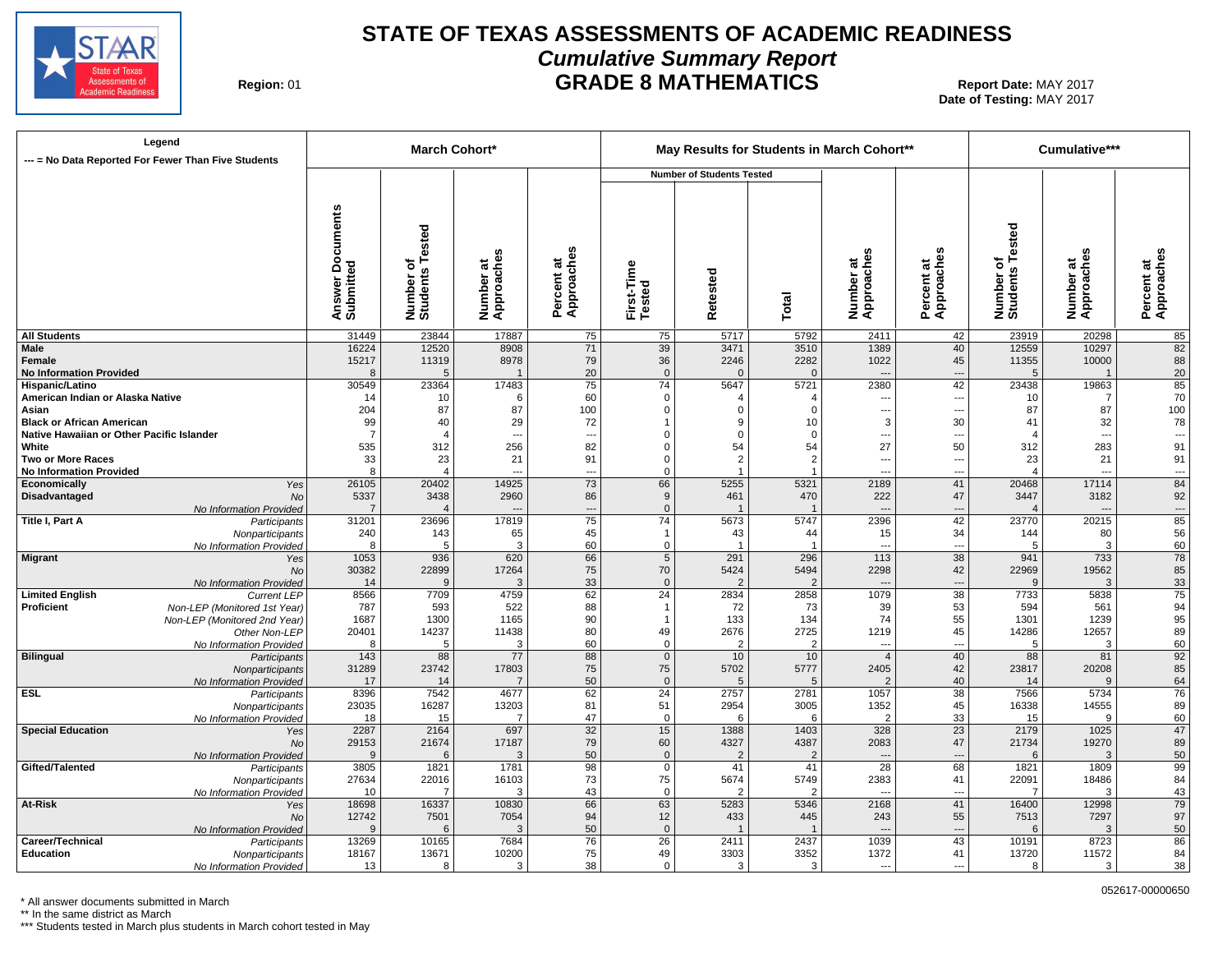

#### **Summary Report** Region: 01 **Region: 01 Report Date: MAY 2017**<br>**GRADE 5 READING** Date of Testing: MAY 2017

Date of Testing: MAY 2017

| <b>Administration Summary</b>                                                                  |                          |                                                      |                                |                                                      |                                  |                                 |                       |                               |                                                      |                             |                                             |                          | Results for Each Reporting Category*           |                                |                                                |                          |
|------------------------------------------------------------------------------------------------|--------------------------|------------------------------------------------------|--------------------------------|------------------------------------------------------|----------------------------------|---------------------------------|-----------------------|-------------------------------|------------------------------------------------------|-----------------------------|---------------------------------------------|--------------------------|------------------------------------------------|--------------------------------|------------------------------------------------|--------------------------|
|                                                                                                |                          |                                                      |                                |                                                      |                                  |                                 |                       |                               |                                                      |                             | $\mathbf{1}$                                |                          | $\overline{2}$                                 |                                | $\mathbf{3}$                                   |                          |
| <b>Number</b><br>Percent<br>8257<br><b>Students Tested</b><br>86<br><b>Students Not Tested</b> |                          |                                                      |                                |                                                      |                                  |                                 |                       |                               |                                                      |                             | Understanding/<br>Analysis<br>Across Genres |                          | Inderstanding/<br>Inalysis of<br>Iterary Texts |                                | Understanding/<br>Analysis of<br>Informational |                          |
| 14<br>$\mathbf 0$<br>Absent                                                                    |                          |                                                      |                                |                                                      |                                  |                                 |                       |                               |                                                      |                             |                                             |                          |                                                |                                |                                                |                          |
| Other<br>1285                                                                                  | ested                    |                                                      | Meet                           |                                                      |                                  |                                 |                       |                               |                                                      |                             |                                             |                          |                                                |                                |                                                |                          |
| 13                                                                                             |                          |                                                      |                                |                                                      |                                  |                                 |                       |                               |                                                      |                             |                                             |                          | ŠËÏ                                            |                                |                                                |                          |
| 100<br><b>Total Documents Submitted</b><br>9556                                                | ۴<br>৳                   | ige<br>Score                                         | <b>Did Not</b>                 |                                                      | Approaches                       |                                 |                       |                               | <b>Masters</b>                                       |                             |                                             |                          | <b>Number of Items Tested</b>                  |                                |                                                |                          |
| Legend                                                                                         |                          |                                                      |                                |                                                      |                                  |                                 | <b>Meets</b>          |                               |                                                      |                             | 8                                           |                          | 16                                             |                                | 14                                             |                          |
| --- = No Data Reported For Fewer Than Five Students                                            | Number of<br>Students    | Avera                                                |                                |                                                      |                                  |                                 |                       |                               |                                                      |                             |                                             |                          | Avg. # of Items / % Correct                    |                                |                                                |                          |
|                                                                                                |                          |                                                      | #                              | %                                                    | #                                | %                               | #                     | %                             | #                                                    | %                           | #                                           | $\%$                     | #                                              | ℅                              | #                                              | $\%$                     |
| <b>All Students</b>                                                                            | 8257                     | 1444                                                 | 5153                           | 62                                                   | 3104                             | 38                              | 594                   | $\overline{7}$                | 100                                                  | $\mathbf{1}$                | 4.3                                         | 53                       | 8.0                                            | 50                             | 7.1                                            | 51                       |
| <b>Male</b>                                                                                    | 4637                     | 1442                                                 | 2936                           | 63                                                   | 1701                             | 37                              | 349                   | 8                             | 50                                                   | $\mathbf{1}$                | 4.2                                         | 53                       | 7.9                                            | 50                             | 7.1                                            | 51                       |
| Female<br><b>No Information Provided</b>                                                       | 3619<br>$\overline{1}$   | 1448                                                 | 2216                           | 61                                                   | 1403                             | 39<br>$\overline{\phantom{a}}$  | 245                   | $\overline{7}$<br>---         | 50                                                   | $\mathbf{1}$<br>---         | 4.4                                         | 54<br>$---$              | 8.1<br>$\overline{\phantom{a}}$                | 51<br>$\overline{\phantom{a}}$ | 7.2                                            | 51                       |
| Hispanic/Latino                                                                                | 8143                     | 1444                                                 | 5089                           | $\hspace{1.5cm} \ldots$<br>62                        | $\overline{\phantom{a}}$<br>3054 | 38                              | 583                   | 7                             | $\overline{\phantom{a}}$<br>98                       | $\mathbf 1$                 | $\overline{\phantom{a}}$<br>4.3             | 53                       | 8.0                                            | 50                             | $\overline{\phantom{a}}$<br>7.1                | ---<br>51                |
| American Indian or Alaska Native                                                               | 5                        | 1454                                                 | $\overline{2}$                 | 40                                                   | 3                                | 60                              |                       | 20                            | $\mathbf 0$                                          | 0                           | 5.0                                         | 63                       | 7.6                                            | 48                             | 7.6                                            | 54                       |
| Asian                                                                                          | $\overline{7}$           | 1469                                                 | $\overline{4}$                 | 57                                                   | 3                                | 43                              |                       | 14                            | $\Omega$                                             | $\mathbf 0$                 | 3.6                                         | 45                       | 8.9                                            | 55                             | 8.7                                            | 62                       |
| <b>Black or African American</b>                                                               | 13                       | 1421                                                 | 10                             | 77                                                   | 3                                | 23                              | $\Omega$              | $\mathbf 0$                   | $\Omega$                                             | $\mathbf 0$                 | 4.1                                         | 51                       | 7.1                                            | 44                             | 6.5                                            | 47                       |
| Native Hawaiian or Other Pacific Islander                                                      | $\mathbf{1}$             | --                                                   | $\sim$                         | $\overline{a}$                                       | ---                              | $\overline{\phantom{a}}$        | ---                   | $---$                         | $\overline{a}$                                       | $---$                       | $\sim$                                      | $\overline{a}$           | $\overline{a}$                                 | $\sim$                         | $\overline{\phantom{a}}$                       | $\overline{a}$           |
| White                                                                                          | 84<br>$\mathbf{1}$       | 1458                                                 | 47                             | 56                                                   | 37                               | 44                              | 8                     | 10                            | $\overline{\phantom{0}}$                             | $\mathbf{1}$                | 4.5                                         | 56                       | 8.5                                            | 53                             | 7.4                                            | 53                       |
| <b>Two or More Races</b><br><b>No Information Provided</b>                                     | 3                        | $\overline{\phantom{a}}$<br>$\overline{\phantom{a}}$ | $\overline{\phantom{a}}$       | $\overline{\phantom{a}}$<br>$\overline{\phantom{a}}$ | $\overline{\phantom{a}}$<br>---  | ---<br>$\overline{\phantom{a}}$ | ---<br>---            | ---<br>---                    | $\overline{\phantom{a}}$<br>$\overline{\phantom{a}}$ | ---<br>$---$                | $\overline{\phantom{a}}$<br>$---$           | ---<br>---               | ---<br>---                                     | ---<br>$\sim$                  | $\overline{\phantom{a}}$<br>---                | ---<br>---               |
| <b>Economically</b><br>Yes                                                                     | 7632                     | 1443                                                 | 4801                           | 63                                                   | 2831                             | 37                              | 530                   | $\overline{7}$                | 86                                                   | $\mathbf{1}$                | 4.3                                         | 53                       | 8.0                                            | 50                             | 7.1                                            | 51                       |
| <b>No</b><br><b>Disadvantaged</b>                                                              | 621                      | 1461                                                 | 350                            | 56                                                   | 271                              | 44                              | 64                    | 10                            | 14                                                   | $\overline{2}$              | 4.5                                         | 57                       | 8.5                                            | 53                             | 7.5                                            | 53                       |
| No Information Provided                                                                        | $\overline{4}$           | $\overline{\phantom{a}}$                             |                                | $---$                                                | $\sim$                           | $---$                           | $\overline{a}$        | $---$                         | $\overline{\phantom{a}}$                             | $---$                       | $\overline{a}$                              | $---$                    | $\overline{a}$                                 | $---$                          | ---                                            | $\overline{\phantom{a}}$ |
| Title I, Part A<br>Participants                                                                | 8217                     | 1444                                                 | 5135                           | 62                                                   | 3082                             | 38                              | 587                   | $\overline{7}$                | 99                                                   | $\mathbf{1}$                | 4.3                                         | 53                       | 8.0                                            | 50                             | 7.1                                            | 51                       |
| Nonparticipants<br>No Information Provided                                                     | 36<br>4                  | 1475<br>$\overline{\phantom{a}}$                     | 16<br>$\overline{\phantom{a}}$ | 44<br>$\overline{\phantom{a}}$                       | 20<br>$\overline{\phantom{a}}$   | 56<br>$\overline{\phantom{a}}$  | $\overline{7}$<br>--- | 19<br>---                     | $\overline{\mathbf{1}}$<br>$\overline{\phantom{a}}$  | 3<br>---                    | 4.5<br>$\overline{\phantom{a}}$             | 56<br>---                | 9.1<br>$\overline{\phantom{a}}$                | 57<br>$\overline{\phantom{a}}$ | 8.2<br>$\overline{\phantom{a}}$                | 59<br>---                |
| <b>Migrant</b><br>Yes                                                                          | 361                      | 1430                                                 | 236                            | 65                                                   | 125                              | 35                              | 20                    | 6                             | $\overline{4}$                                       | $\mathbf{1}$                | 4.0                                         | 51                       | 7.6                                            | 48                             | 6.8                                            | 48                       |
| No                                                                                             | 7887                     | 1445                                                 | 4910                           | 62                                                   | 2977                             | 38                              | 574                   | $\overline{7}$                | 96                                                   | $\mathbf{1}$                | 4.3                                         | 54                       | 8.0                                            | 50                             | 7.1                                            | 51                       |
| No Information Provided                                                                        | 9                        | 1402                                                 | $\overline{7}$                 | 78                                                   | $\overline{2}$                   | 22                              | $\Omega$              | $\overline{0}$                | $\Omega$                                             | $\mathbf{0}$                | 3.6                                         | 44                       | 6.9                                            | 43                             | 6.2                                            | 44                       |
| <b>Limited English</b><br><b>Current LEP</b>                                                   | 4715                     | 1438                                                 | 3115                           | 66                                                   | 1600                             | $\overline{34}$                 | 310                   | $\overline{7}$                | 55                                                   | $\overline{1}$              | 4.2                                         | 53                       | 7.7                                            | 48                             | 7.0                                            | 50                       |
| Non-LEP (Monitored 1st Year)<br><b>Proficient</b>                                              | 191                      | 1489                                                 | 74                             | 39                                                   | 117                              | 61                              | 24                    | 13                            | $\overline{1}$                                       | 1                           | 4.8                                         | 59                       | 9.6                                            | 60                             | 8.4                                            | 60                       |
| Non-LEP (Monitored 2nd Year)<br>Other Non-LEP                                                  | 110<br>3236              | 1486<br>1449                                         | 44<br>1917                     | 40<br>59                                             | 66<br>1319                       | 60<br>41                        | 17<br>243             | 15<br>8                       | -1<br>43                                             | $\mathbf 1$<br>$\mathbf{1}$ | 4.7<br>4.3                                  | 58<br>54                 | 9.4<br>8.2                                     | 59<br>52                       | 8.4<br>7.2                                     | 60<br>52                 |
| No Information Provided                                                                        | 5                        | 1464                                                 | 3                              | 60                                                   | $\overline{2}$                   | 40                              | $\Omega$              | $\mathbf 0$                   | $\overline{0}$                                       | $\mathbf 0$                 | 4.2                                         | 53                       | 8.4                                            | 53                             | 8.4                                            | 60                       |
| <b>Bilingual</b><br>Participants                                                               | 4586                     | 1439                                                 | 3014                           | 66                                                   | 1572                             | 34                              | 302                   | $\overline{7}$                | 54                                                   | $\mathbf{1}$                | 4.2                                         | 53                       | 7.8                                            | 48                             | 7.0                                            | 50                       |
| Nonparticipants                                                                                | 3665                     | 1451                                                 | 2135                           | 58                                                   | 1530                             | 42                              | 292                   | 8                             | 46                                                   | $\mathbf{1}$                | 4.3                                         | 54                       | 8.3                                            | 52                             | 7.3                                            | 52                       |
| No Information Provided                                                                        | 6                        | 1449                                                 |                                | 67                                                   | $\overline{2}$                   | 33                              | $\Omega$              | $\mathbf{0}$                  | $\Omega$                                             | $\mathbf{0}$                | 3.7                                         | 46                       | 8.3                                            | 52                             | 7.8                                            | 56                       |
| <b>ESL</b><br>Participants                                                                     | 35                       | 1434                                                 | $\overline{22}$                | 63                                                   | $\overline{13}$                  | $\overline{37}$                 | $\overline{1}$        | $\overline{3}$                | $\mathbf 0$                                          | $\mathbf 0$                 | 4.0                                         | 50                       | 8.1                                            | 50                             | 6.8                                            | 49                       |
| Nonparticipants<br>No Information Provided                                                     | 8216<br>6                | 1444<br>1449                                         | 5127                           | 62<br>67                                             | 3089<br>-2                       | 38<br>33                        | 593<br>$\overline{0}$ | $\overline{7}$<br>$\mathbf 0$ | 100<br>$\overline{0}$                                | $\mathbf{1}$<br>$\mathbf 0$ | 4.3<br>3.7                                  | 53<br>46                 | 8.0<br>8.3                                     | 50<br>52                       | 7.1<br>7.8                                     | 51<br>56                 |
| <b>Special Education</b><br>Yes                                                                | 1612                     | 1398                                                 | 1308                           | 81                                                   | 304                              | 19                              | 59                    | $\overline{4}$                | 16                                                   | $\mathbf{1}$                | 3.5                                         | 44                       | 6.6                                            | 41                             | 5.8                                            | 42                       |
| No                                                                                             | 6641                     | 1456                                                 | 3843                           | 58                                                   | 2798                             | 42                              | 535                   | 8                             | 84                                                   | $\mathbf{1}$                | 4.5                                         | 56                       | 8.3                                            | 52                             | 7.4                                            | 53                       |
| No Information Provided                                                                        | $\overline{\mathcal{L}}$ | $\sim$                                               | $\sim$                         | $\sim$                                               | ----                             | $\overline{a}$                  | $\sim$                | $\overline{a}$                | $\overline{a}$                                       | $\overline{a}$              | $\overline{a}$                              | $\overline{\phantom{a}}$ | $\overline{a}$                                 | $\overline{\phantom{a}}$       | $\overline{\phantom{a}}$                       | $\overline{\phantom{a}}$ |
| Gifted/Talented<br>Participants                                                                | 125                      | 1496                                                 | 41                             | $\overline{33}$                                      | 84                               | 67                              | $\overline{17}$       | 14                            | $\overline{4}$                                       | $\overline{3}$              | 5.0                                         | 63                       | 9.6                                            | 60                             | 8.6                                            | 62                       |
| Nonparticipants                                                                                | 8127                     | 1444                                                 | 5110                           | 63                                                   | 3017                             | 37                              | 577                   | $\overline{7}$                | 96                                                   | $\mathbf{1}$                | 4.3                                         | 53                       | 8.0                                            | 50                             | 7.1                                            | 51                       |
| No Information Provided<br>At-Risk<br>Yes                                                      | 5<br>7371                | 1483<br>1439                                         | $\overline{2}$<br>4831         | 40<br>66                                             | 3<br>2540                        | 60<br>34                        | $\sqrt{ }$<br>456     | $\mathbf 0$<br>6              | $\Omega$<br>75                                       | $\mathbf 0$<br>$\mathbf{1}$ | 5.2<br>4.2                                  | 65<br>53                 | 8.2<br>7.8                                     | 51<br>49                       | 9.0<br>7.0                                     | 64<br>50                 |
| No                                                                                             | 882                      | 1491                                                 | 321                            | 36                                                   | 561                              | 64                              | 138                   | 16                            | 25                                                   | 3                           | 4.9                                         | 61                       | 9.6                                            | 60                             | 8.3                                            | 60                       |
| No Information Provided                                                                        | $\overline{4}$           | $\overline{\phantom{a}}$                             | $---$                          | $\overline{a}$                                       | $\overline{\phantom{a}}$         | $---$                           | $\overline{a}$        | $---$                         | $\overline{a}$                                       | $---$                       | $---$                                       | $---$                    | $\overline{a}$                                 | $---$                          | $\overline{\phantom{a}}$                       | $---$                    |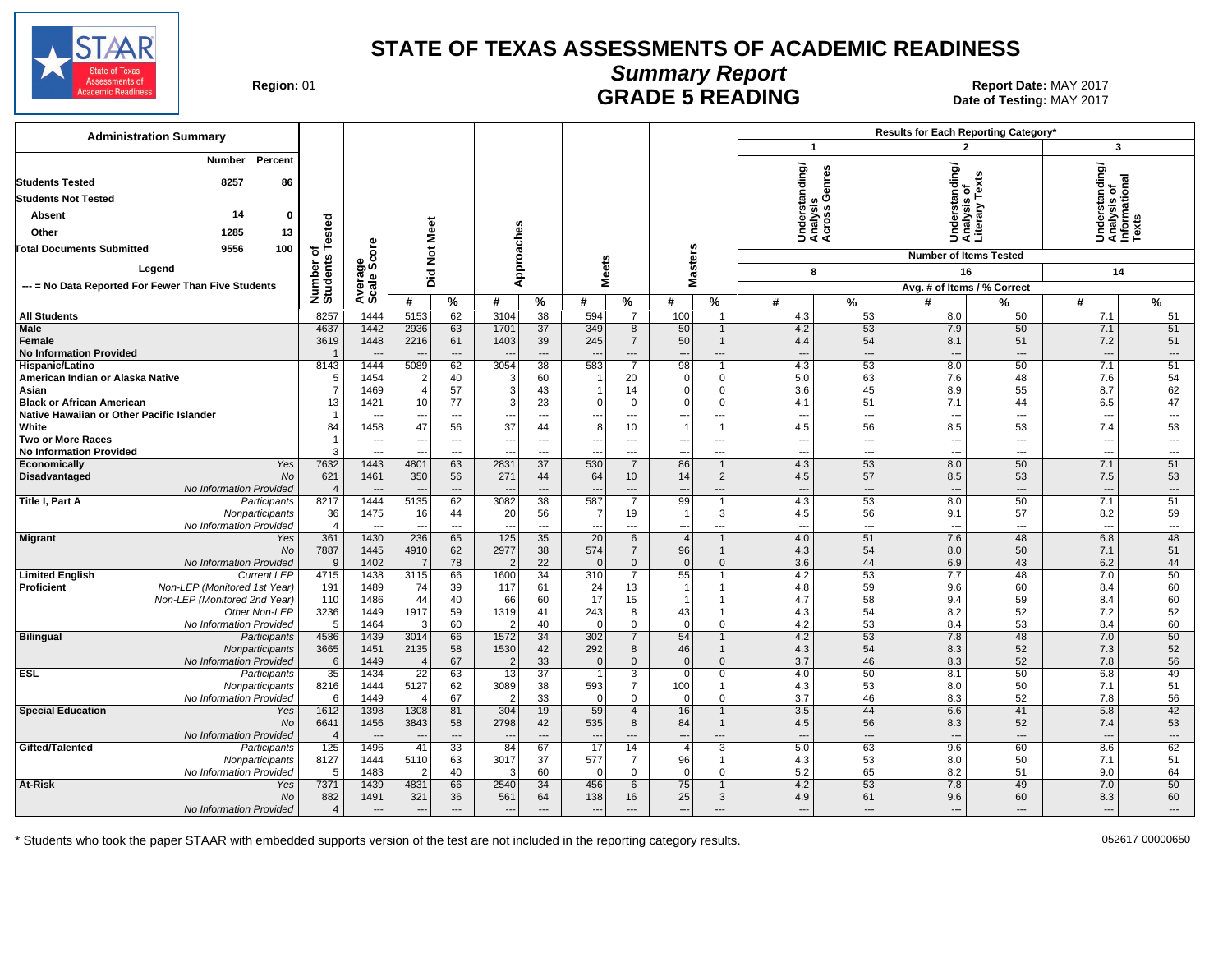

**Summary Report**

Region: 01 **Region: 01 CRADE 5 MATHEMATICS Report Date: MAY 2017 Report Date: MAY 2017** Date of Testing: MAY 2017

| <b>Administration Summary</b>                                                           |                    |                          |                                  |                          |                |                                |                                 |                        |                          |                                  |                                                      |                      |                                                       |                          | Results for Each Reporting Category' |                                |                                                        |                               |
|-----------------------------------------------------------------------------------------|--------------------|--------------------------|----------------------------------|--------------------------|----------------|--------------------------------|---------------------------------|------------------------|--------------------------|----------------------------------|------------------------------------------------------|----------------------|-------------------------------------------------------|--------------------------|--------------------------------------|--------------------------------|--------------------------------------------------------|-------------------------------|
|                                                                                         |                    |                          |                                  |                          |                |                                |                                 |                        |                          |                                  | $\mathbf{1}$                                         |                      | $\overline{2}$                                        |                          | 3                                    |                                | $\overline{\mathbf{A}}$                                |                               |
| Percent<br>Number<br><b>Students Tested</b><br>4639<br>49<br><b>Students Not Tested</b> |                    |                          |                                  |                          |                |                                |                                 |                        |                          |                                  | Numerical<br>Representations<br>and<br>Relationships |                      | <b>Computations</b><br>and Algebraic<br>Relationships |                          | and<br>ometry and<br>ssurement       |                                | Data Analysis<br>and Personal<br>Financial<br>Literacy |                               |
| 13<br><b>Absent</b><br>$\bf{0}$                                                         |                    |                          |                                  |                          |                |                                |                                 |                        |                          |                                  |                                                      |                      |                                                       |                          |                                      |                                |                                                        |                               |
| 4841<br>51<br>Other                                                                     | ested              |                          |                                  | Meet                     |                |                                |                                 |                        |                          |                                  |                                                      |                      |                                                       |                          | Gea<br>Nea                           |                                |                                                        |                               |
|                                                                                         |                    |                          |                                  |                          |                |                                |                                 |                        |                          |                                  |                                                      |                      |                                                       |                          |                                      |                                |                                                        |                               |
| <b>Total Documents Submitted</b><br>100<br>9493                                         | ৳<br>w             | <b>ore</b>               | $\frac{5}{2}$                    |                          | Approaches     |                                |                                 |                        | <b>Masters</b>           |                                  |                                                      |                      |                                                       |                          | <b>Number of Items Tested</b>        |                                |                                                        |                               |
| Legend                                                                                  |                    | န္တပ္တိ                  | Did                              |                          |                |                                | <b>Meets</b>                    |                        |                          |                                  | 6                                                    |                      | 17                                                    |                          | 9                                    |                                | $\overline{\mathbf{A}}$                                |                               |
| --- = No Data Reported For Fewer Than Five Students                                     | Number<br>Students | Average:                 |                                  |                          |                |                                |                                 |                        |                          |                                  |                                                      |                      |                                                       |                          | Avg. # of Items / % Correct          |                                |                                                        |                               |
|                                                                                         |                    |                          | #                                | $\%$                     | #              | %                              | #                               | $\%$                   | #                        | $\%$                             | #                                                    | %                    | #                                                     | %                        | #                                    | %                              | #                                                      | %                             |
| <b>All Students</b>                                                                     | 4639               | 1471                     | 2997                             | 65                       | 1642           | 35                             | 166                             | $\overline{4}$         | 26                       | $\overline{1}$                   | 2.5                                                  | 41                   | 7.7                                                   | 45                       | 3.6                                  | 39                             | 1.9                                                    | 46                            |
| <b>Male</b>                                                                             | 2617               | 1468                     | 1723                             | 66                       | 894            | 34                             | 87                              | 3                      | 11                       | $\overline{0}$                   | 2.5                                                  | 41                   | 7.6                                                   | 45                       | 3.5                                  | 39                             | 1.8                                                    | 46                            |
| Female                                                                                  | 2021               | 1475                     | 1273                             | 63                       | 748            | 37                             | 79                              | $\overline{4}$         | 15                       | $\overline{1}$                   | 2.5                                                  | 42                   | 7.9                                                   | 46                       | 3.6                                  | 40                             | 1.9                                                    | 47                            |
| <b>No Information Provided</b>                                                          | 4579               | 1471                     |                                  | $---$<br>64              | 1628           | $\overline{a}$<br>36           |                                 | ---<br>$\overline{4}$  | $\overline{a}$           | ---<br>$\overline{1}$            | $\overline{\phantom{a}}$                             | $\overline{a}$<br>41 | $\overline{\phantom{a}}$                              | $\overline{a}$           | $---$<br>3.6                         | $---$                          | $\overline{\phantom{a}}$                               | $\hspace{0.05cm} \ldots$      |
| Hispanic/Latino<br>American Indian or Alaska Native                                     |                    | $---$                    | 2951<br>$\ddotsc$                | $\cdots$                 | ---            | ---                            | 164<br>$\overline{\phantom{a}}$ | $\qquad \qquad \cdots$ | 25<br>---                | ---                              | 2.5<br>$\overline{\phantom{a}}$                      | ---                  | 7.7<br>$\hspace{0.05cm} \ldots$                       | 45<br>$---$              | $\overline{\phantom{a}}$             | 39<br>$\overline{\phantom{a}}$ | 1.9<br>$\overline{\phantom{a}}$                        | 46<br>---                     |
| Asian                                                                                   |                    | $---$                    | ---                              | $---$                    | $- -$          | $---$                          | ---                             | ---                    | ---                      | ---                              | $\overline{\phantom{a}}$                             | $---$                | $\overline{\phantom{a}}$                              | $---$                    | ---                                  | $---$                          | ---                                                    | ---                           |
| <b>Black or African American</b>                                                        |                    | 1444                     | 8                                | 100                      | $\mathbf 0$    | $\mathbf 0$                    | $\Omega$                        | $\mathbf 0$            | $\overline{0}$           | $\overline{0}$                   | 2.1                                                  | 35                   | 6.4                                                   | 38                       | 3.5                                  | 39                             | 1.5                                                    | 38                            |
| Native Hawaiian or Other Pacific Islander                                               |                    | $---$                    | $\overline{a}$                   | $\overline{\phantom{a}}$ | $- -$          | ---                            | ---                             | ---                    | ---                      | ---                              | $\overline{\phantom{a}}$                             | ---                  | $\overline{\phantom{a}}$                              | $\overline{\phantom{a}}$ | $\overline{\phantom{a}}$             | $\overline{\phantom{a}}$       | $\overline{\phantom{a}}$                               | ---                           |
| White                                                                                   | 47                 | 1475                     | 34                               | 72                       | 13             | 28                             |                                 | $\overline{2}$         | $\Omega$                 | $\overline{0}$                   | 2.7                                                  | 45                   | 7.7                                                   | 45                       | 3.6                                  | 40                             | 1.9                                                    | 46                            |
| <b>Two or More Races</b>                                                                |                    | ---                      |                                  | $\overline{\phantom{a}}$ |                | ---                            |                                 | ---                    |                          | ---                              | ---                                                  | ---                  | ---                                                   | ---                      | ---                                  | $\overline{\phantom{a}}$       | ---                                                    | ---                           |
| <b>No Information Provided</b>                                                          |                    | $---$                    |                                  | $---$                    | $- -$          | $---$                          | $\overline{\phantom{a}}$        | ---                    | ---                      | ---                              | ---                                                  | ---                  | $\overline{\phantom{a}}$                              | $---$                    | $\ddotsc$                            | $\overline{\phantom{a}}$       | $\ddotsc$                                              | $\overline{\phantom{a}}$      |
| Economically<br>Yes                                                                     | 4288               | 1471                     | 2771                             | 65                       | 1517           | 35                             | 147                             | 3                      | 22                       | $\overline{1}$                   | 2.5                                                  | 41                   | 7.7                                                   | 45                       | 3.6                                  | 40                             | 1.8                                                    | 46                            |
| Disadvantaged<br>No                                                                     | 350                | 1475                     | 225                              | 64                       | 125            | 36<br>$\overline{a}$           | 19                              | 5                      | $\overline{4}$           | $\overline{1}$                   | 2.5                                                  | 42                   | 7.8                                                   | 46<br>$\overline{a}$     | 3.6                                  | 39                             | 2.0                                                    | 50<br>---                     |
| No Information Provided<br>Title I, Part A<br>Participants                              | 4622               | $---$<br>1471            | $\overline{\phantom{a}}$<br>2985 | $\overline{a}$<br>65     | 1637           | 35                             | 166                             | ---<br>$\overline{4}$  | $---$<br>$\overline{26}$ | ---<br>$\overline{1}$            | ---<br>2.5                                           | $\cdots$<br>41       | $\overline{\phantom{a}}$<br>7.7                       | 45                       | $\overline{\phantom{a}}$<br>3.6      | $\overline{\phantom{a}}$<br>40 | $\overline{\phantom{a}}$<br>1.9                        | 46                            |
| Nonparticipants                                                                         | 15                 | 1463                     | 10                               | 67                       | 5              | 33                             | 0                               | $\mathbf 0$            | $\overline{0}$           | $\mathbf 0$                      | 2.8                                                  | 47                   | 7.7                                                   | 45                       | 2.5                                  | 28                             | 2.0                                                    | 50                            |
| No Information Provided                                                                 | $\overline{2}$     | $\overline{\phantom{a}}$ |                                  | $\overline{\phantom{a}}$ |                | ---                            |                                 | ---                    | ---                      | ---                              | $\overline{\phantom{a}}$                             | ---                  | $\hspace{0.05cm} \ldots$                              | ---                      | $\overline{\phantom{a}}$             | $\overline{\phantom{a}}$       | $\overline{\phantom{a}}$                               | ---                           |
| <b>Migrant</b><br>Yes                                                                   | 236                | 1464                     | 155                              | 66                       | 81             | 34                             | 9                               | $\overline{4}$         | $\overline{0}$           | $\mathbf{0}$                     | 2.5                                                  | 41                   | 7.5                                                   | 44                       | 3.4                                  | 38                             | 1.8                                                    | 44                            |
| <b>No</b>                                                                               | 4397               | 1472                     | 2836                             | 64                       | 1561           | 36                             | 157                             | $\overline{4}$         | 26                       | $\mathbf{1}$                     | 2.5                                                  | 41                   | 7.7                                                   | 46                       | 3.6                                  | 40                             | 1.9                                                    | 46                            |
| No Information Provided                                                                 | 6                  | 1429                     | 6                                | 100                      | $\Omega$       | $\mathbf{0}$                   | $\Omega$                        | $\Omega$               | $\mathbf{0}$             | $\mathbf 0$                      | 2.3                                                  | 39                   | 7.0                                                   | 41                       | 1.8                                  | 20                             | 1.3                                                    | 33                            |
| <b>Limited English</b><br><b>Current LEP</b>                                            | 2705               | 1471                     | 1743                             | 64                       | 962            | 36                             | 109                             | $\overline{4}$         | 15                       | $\overline{1}$                   | 2.5                                                  | 42                   | 7.8                                                   | 46                       | 3.5                                  | 39                             | 1.8                                                    | 46                            |
| Proficient<br>Non-LEP (Monitored 1st Year)                                              | 77                 | 1496                     | 43                               | 56                       | 34             | 44                             | 5                               | 6                      |                          | $\overline{1}$                   | 2.8                                                  | 46                   | 8.4                                                   | 49                       | 4.1                                  | 45                             | 2.0                                                    | 49                            |
| Non-LEP (Monitored 2nd Year)<br>Other Non-LEP                                           | 56<br>1799         | 1505<br>1470             | 23<br>1186                       | 41<br>66                 | 33<br>613      | 59<br>34                       | 5<br>47                         | 9<br>3                 | 9                        | $\overline{2}$<br>$\overline{1}$ | 3.2<br>2.4                                           | 53<br>41             | 8.6<br>7.6                                            | 50<br>45                 | 4.1<br>3.6                           | 46<br>39                       | 2.1<br>1.9                                             | 52<br>47                      |
| No Information Provided                                                                 | $\mathcal{P}$      | $\sim$                   | $\overline{\phantom{a}}$         | $---$                    |                | $---$                          |                                 | ---                    | $\overline{a}$           | ---                              | $\overline{a}$                                       | $\overline{a}$       | $\overline{\phantom{a}}$                              | $\overline{a}$           | $\overline{\phantom{a}}$             | $---$                          | $\overline{a}$                                         | $\overline{\phantom{a}}$      |
| Bilingual<br>Participants                                                               | 2630               | 1471                     | 1696                             | 64                       | 934            | 36                             | 110                             | $\overline{4}$         | 15                       | $\overline{1}$                   | 2.5                                                  | 42                   | 7.8                                                   | 46                       | $\overline{3.5}$                     | 39                             | 1.8                                                    | 46                            |
| Nonparticipants                                                                         | 2006               | 1471                     | 1298                             | 65                       | 708            | 35                             | 56                              | 3                      | 11                       | $\mathbf{1}$                     | 2.5                                                  | 41                   | 7.7                                                   | 45                       | 3.6                                  | 40                             | 1.9                                                    | 47                            |
| No Information Provided                                                                 | -3                 |                          |                                  | $\overline{a}$           |                | $\overline{\phantom{a}}$       |                                 | ---                    |                          | ---                              | $\overline{\phantom{a}}$                             | ---                  | $\overline{\phantom{a}}$                              | $\hspace{0.05cm} \ldots$ | $---$                                | $\overline{\phantom{a}}$       | ---                                                    | $\hspace{1.5cm} \cdots$       |
| <b>ESL</b><br>Participants                                                              | 18                 | 1471                     | 14                               | 78                       | $\overline{4}$ | 22                             |                                 | 6                      | $\mathbf 0$              | $\mathbf 0$                      | 2.3                                                  | 38                   | 7.8                                                   | 46                       | 3.4                                  | 38                             | 2.0                                                    | 50                            |
| Nonparticipants                                                                         | 4618               | 1471                     | 2980                             | 65                       | 1638           | 35                             | 165                             | $\overline{4}$         | 26                       | $\overline{1}$                   | 2.5                                                  | 42                   | 7.7                                                   | 45                       | 3.6                                  | 40                             | 1.9                                                    | 46                            |
| No Information Provideo                                                                 | 3                  | $\sim$                   | $\sim$                           | $---$                    |                | $\overline{\phantom{a}}$       |                                 | ---                    | $\overline{\phantom{a}}$ | ---                              | $\overline{a}$                                       | $\overline{a}$       | $\sim$                                                | $\overline{a}$           | $\overline{\phantom{a}}$             | $---$                          | ---                                                    | $\overline{\phantom{a}}$      |
| <b>Special Education</b><br>Yes                                                         | 1010               | 1451                     | 749                              | 74                       | 261            | $\overline{26}$                | $\overline{23}$                 | $\overline{2}$         | $\overline{3}$           | $\mathbf 0$<br>$\overline{1}$    | 2.2                                                  | $\overline{37}$      | 7.3                                                   | 43                       | 3.0                                  | 34                             | 1.7                                                    | 42                            |
| <b>No</b>                                                                               | 3628               | 1477                     | 2247                             | 62<br>$---$              | 1381           | 38<br>$\overline{\phantom{a}}$ | 143                             | $\overline{4}$         | 23<br>$\sim$             |                                  | 2.6<br>$\overline{\phantom{a}}$                      | 43<br>---            | 7.8<br>$\overline{a}$                                 | 46<br>$---$              | 3.7<br>$\overline{\phantom{a}}$      | 41<br>$\overline{\phantom{a}}$ | 1.9<br>--                                              | 48                            |
| No Information Provided<br>Gifted/Talented<br>Participants                              | 37                 | 1528                     | 13                               | 35                       | 24             | 65                             | 3                               | ---<br>8               | $\overline{1}$           | ---<br>3                         | 3.2                                                  | 53                   | 9.5                                                   | 56                       | 4.8                                  | 53                             | 2.0                                                    | $\hspace{1.5cm} \cdots$<br>49 |
| Nonparticipants                                                                         | 4600               | 1471                     | 2983                             | 65                       | 1617           | 35                             | 163                             | $\overline{4}$         | 25                       | $\mathbf{1}$                     | 2.5                                                  | 41                   | 7.7                                                   | 45                       | 3.5                                  | 39                             | 1.9                                                    | 46                            |
| No Information Provideo                                                                 | r,                 | $\sim$                   | $\overline{\phantom{a}}$         | $---$                    |                | $---$                          |                                 | ---                    | $\overline{\phantom{a}}$ | ---                              | $\overline{a}$                                       | $\overline{a}$       | $\overline{\phantom{a}}$                              | $\overline{a}$           | $\overline{a}$                       | $---$                          | ---                                                    | $\overline{\phantom{a}}$      |
| At-Risk<br>Yes                                                                          | 4277               | 1469                     | 2810                             | 66                       | 1467           | 34                             | 136                             | 3                      | 18                       | $\mathbf 0$                      | 2.5                                                  | 41                   | 7.7                                                   | 45                       | 3.5                                  | 39                             | 1.8                                                    | 46                            |
| No                                                                                      | 360                | 1499                     | 186                              | 52                       | 174            | 48                             | 30                              | 8                      | 8 <sup>1</sup>           | $\overline{2}$                   | 2.9                                                  | 48                   | 8.5                                                   | 50                       | 3.9                                  | 44                             | 2.2                                                    | 54                            |
| No Information Provided                                                                 | $\overline{2}$     | $---$                    | $- - -$                          | $---$                    | ---            | $\overline{a}$                 | $\overline{\phantom{a}}$        | $---$                  | ---                      | $---$                            | $\overline{\phantom{a}}$                             | $---$                | $---$                                                 | $---$                    | $\overline{\phantom{a}}$             | $---$                          | $\overline{\phantom{a}}$                               | $\cdots$                      |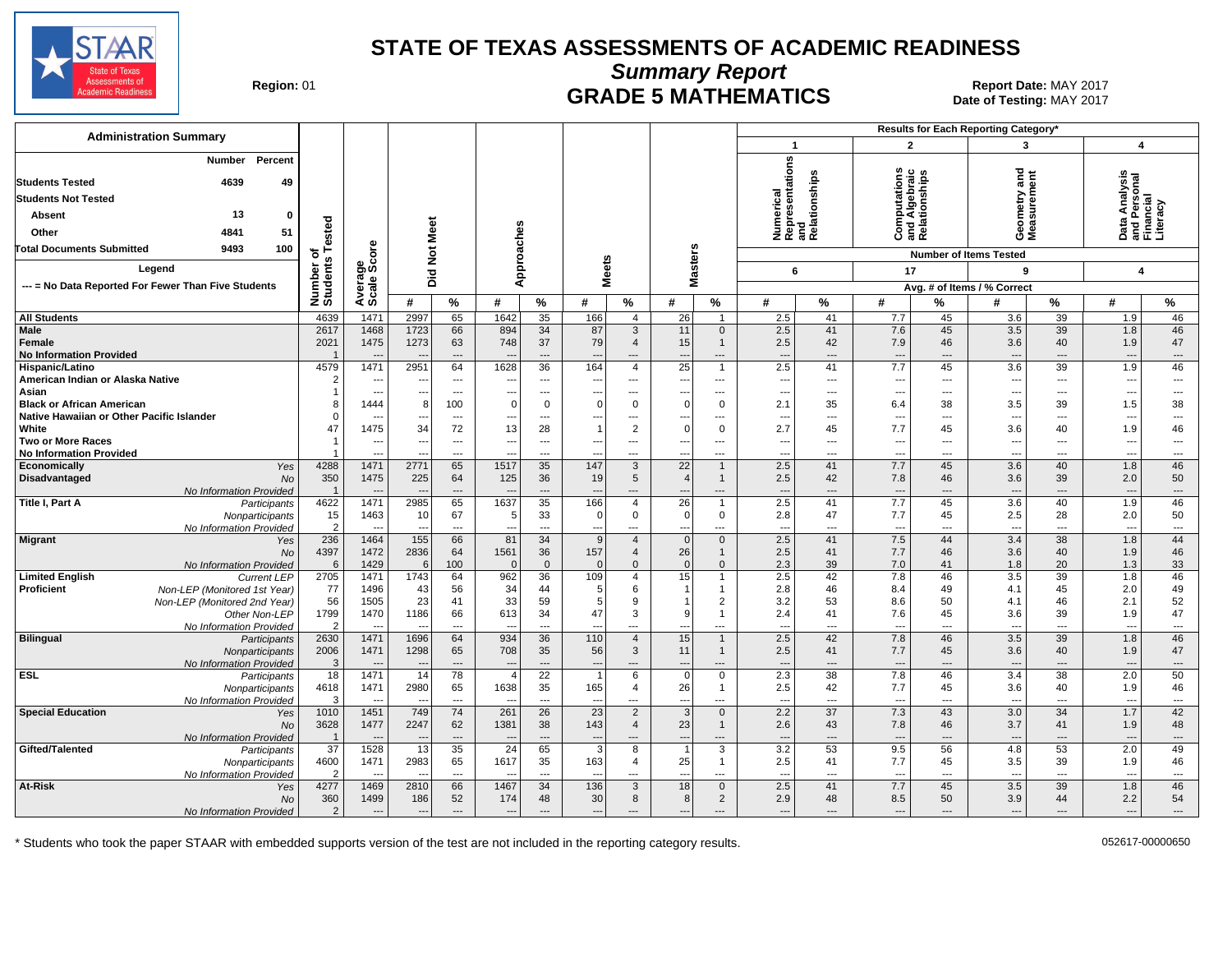

#### **Summary Report** Region: 01 **Region: 01 Report Date: MAY 2017**<br>**GRADE 5 READING** Date of Testing: MAY 2017

| <b>Administration Summary</b>                                                                                                          |                                |                            |                                                      |                                                      |                                      |                                   |                                                      |                |                                                      |                                                      |                                                      |                          | <b>Results for Each Reporting Category</b>                          |                      |                                                         |                                |
|----------------------------------------------------------------------------------------------------------------------------------------|--------------------------------|----------------------------|------------------------------------------------------|------------------------------------------------------|--------------------------------------|-----------------------------------|------------------------------------------------------|----------------|------------------------------------------------------|------------------------------------------------------|------------------------------------------------------|--------------------------|---------------------------------------------------------------------|----------------------|---------------------------------------------------------|--------------------------------|
|                                                                                                                                        |                                |                            |                                                      |                                                      |                                      |                                   |                                                      |                |                                                      |                                                      | $\overline{1}$                                       |                          | $\mathbf{c}$                                                        |                      | $\mathbf{3}$                                            |                                |
| Percent<br><b>Number</b><br>449<br>100<br><b>Students Tested</b><br><b>Students Not Tested</b><br>0<br>0<br>Absent<br>Other<br>0<br>-1 | Number of<br>Students Tested   |                            | Did Not Meet                                         |                                                      | Approaches                           |                                   |                                                      |                |                                                      |                                                      | Understanding/<br>Analysis<br>Across Genres<br>្វ ចំ |                          | tanding/<br>s of<br>း္တ<br>- 주 트<br>ទី ទី ទំ<br>5 <del>ខ</del> ី –ំ | ð<br>≿               | Understanding/<br>Analysis of<br>Informational<br>Texts |                                |
| 450<br>100<br><b>Total Documents Submitted</b>                                                                                         |                                |                            |                                                      |                                                      |                                      |                                   |                                                      |                | sters                                                |                                                      |                                                      |                          | <b>Number of Items Tested</b>                                       |                      |                                                         |                                |
| Legend                                                                                                                                 |                                | Average<br>Scale Score     |                                                      |                                                      |                                      |                                   | <b>Meets</b>                                         |                | š                                                    |                                                      | 8                                                    |                          | 16                                                                  |                      | 14                                                      |                                |
| --- = No Data Reported For Fewer Than Five Students                                                                                    |                                |                            |                                                      |                                                      |                                      |                                   |                                                      |                |                                                      |                                                      |                                                      |                          | Avg. # of Items / % Correct                                         |                      |                                                         |                                |
|                                                                                                                                        |                                |                            | #                                                    | %                                                    | #                                    | %                                 | #                                                    | $\%$           | #                                                    | $\bar{\%}$                                           | #                                                    | $\%$                     | #                                                                   | %                    | #                                                       | %                              |
| <b>All Students</b>                                                                                                                    | 449                            | S-1422                     | 272                                                  | 61                                                   | 177                                  | 39                                | 27                                                   | 6              | 6                                                    | $\overline{1}$                                       | 3.3                                                  | 42                       | 7.9                                                                 | 49                   | 5.8                                                     | 41                             |
| Male<br>Female<br><b>No Information Provided</b>                                                                                       | 258<br>191<br>$\Omega$         | S-1412<br>S-1434           | 163<br>109<br>$\overline{a}$                         | 63<br>57<br>$\cdots$                                 | 95<br>82<br>$\overline{\phantom{a}}$ | 37<br>43<br>$\overline{a}$        | 16<br>11<br>$\overline{a}$                           | 6<br>6<br>---  | 5<br>$\overline{\phantom{a}}$                        | $\mathbf 0$<br>3<br>$\overline{a}$                   | 3.2<br>3.5<br>$---$                                  | 41<br>43<br>$---$        | 7.6<br>8.2<br>$---$                                                 | 47<br>52<br>---      | 5.7<br>6.0<br>---                                       | 40<br>43<br>$---$              |
| Hispanic/Latino                                                                                                                        | 448                            | $S-1422$                   | 271                                                  | 60                                                   | 177                                  | 40                                | $\overline{27}$                                      | 6              | 6                                                    | $\overline{1}$                                       | 3.3                                                  | 42                       | 7.9                                                                 | 49                   | 5.8                                                     | 41                             |
| American Indian or Alaska Native                                                                                                       | $\Omega$                       | ---                        | $\overline{\phantom{a}}$                             | $\overline{\phantom{a}}$                             | ---                                  | $\overline{\phantom{a}}$          | $\overline{\phantom{a}}$                             | ---            | $\overline{\phantom{a}}$                             | ---                                                  | $\overline{\phantom{a}}$                             | ---                      | $\overline{\phantom{a}}$                                            | ---                  | ---                                                     | $\overline{\phantom{a}}$       |
| Asian                                                                                                                                  | $\Omega$<br>$\Omega$           | $- - -$                    | ---                                                  | $---$                                                | $\overline{\phantom{a}}$             | $\overline{a}$                    | $\overline{\phantom{a}}$                             | $---$          | $\overline{\phantom{a}}$                             | $---$                                                | $\sim$                                               | $---$                    | $---$                                                               | $\overline{a}$       | ---                                                     | $\overline{a}$                 |
| <b>Black or African American</b><br>Native Hawaiian or Other Pacific Islander                                                          | $\Omega$                       | $\overline{a}$<br>---      | $\overline{\phantom{a}}$<br>$\overline{\phantom{a}}$ | $\overline{a}$<br>$\overline{a}$                     | ---<br>---                           | $---$<br>$\overline{\phantom{a}}$ | $\overline{\phantom{a}}$<br>$\overline{\phantom{a}}$ | ---<br>---     | $\overline{\phantom{a}}$<br>$\overline{\phantom{a}}$ | $\overline{\phantom{a}}$<br>$\overline{\phantom{a}}$ | $\overline{a}$<br>$\overline{\phantom{a}}$           | $---$<br>---             | ---<br>---                                                          | ---<br>---           | ---<br>---                                              |                                |
| White                                                                                                                                  |                                | ---                        | ---                                                  | $\hspace{0.05cm} \ldots$                             | $\overline{\phantom{a}}$             | $---$                             | $\overline{\phantom{a}}$                             | ---            | $\overline{\phantom{a}}$                             | $---$                                                | ---                                                  | $---$                    | $---$                                                               | ---                  | ---                                                     |                                |
| <b>Two or More Races</b>                                                                                                               | $\Omega$                       | $\sim$                     | ---                                                  | $---$                                                | ---                                  | $\overline{a}$                    | $\overline{\phantom{a}}$                             | $\overline{a}$ | $\overline{\phantom{a}}$                             | $---$                                                | $- - -$                                              | $---$                    | $---$                                                               | $---$                | ---                                                     | $---$                          |
| <b>No Information Provided</b>                                                                                                         | $\Omega$                       | $\overline{a}$             | $\overline{\phantom{a}}$                             | $---$                                                | --                                   | $\sim$                            | $\overline{\phantom{a}}$                             | ---            | $\overline{\phantom{a}}$                             | ---                                                  | $\overline{a}$                                       | ---                      | ---                                                                 | ---                  | ---                                                     | ---                            |
| Yes<br>Economically                                                                                                                    | 439                            | $S-1421$                   | 266                                                  | 61                                                   | $\overline{173}$                     | 39                                | 25                                                   | 6              | 5                                                    | $\mathbf{1}$                                         | 3.3                                                  | 42                       | 7.9                                                                 | 49                   | 5.8                                                     | 41                             |
| Disadvantaged<br>No                                                                                                                    | 10                             | S-1439                     | 6                                                    | 60                                                   | $\prime$                             | 40                                | 2                                                    | 20             |                                                      | 10                                                   | 3.4                                                  | 43                       | 7.8                                                                 | 49                   | 6.6                                                     | 47                             |
| No Information Provided                                                                                                                | $\Omega$                       |                            |                                                      | $\overline{a}$                                       |                                      |                                   |                                                      | ---            |                                                      | $\overline{a}$                                       | $\overline{\phantom{a}}$                             | $\overline{a}$           | $\overline{a}$                                                      | ---                  | ---                                                     | $\hspace{1.5cm} \ldots$        |
| Title I, Part A<br>Participants<br>Nonparticipants                                                                                     | 447<br>$\overline{2}$          | $S-1422$<br>$\sim$         | 270<br>$\overline{\phantom{a}}$                      | 60<br>$\sim$                                         | 177<br>$\overline{\phantom{a}}$      | 40<br>$\sim$                      | $\overline{27}$<br>---                               | 6<br>$---$     | 6<br>$\overline{\phantom{a}}$                        | $\mathbf{1}$<br>$---$                                | 3.3<br>$\sim$                                        | 42<br>$---$              | 7.9<br>$\overline{a}$                                               | 49<br>---            | 5.8<br>---                                              | 42<br>$\overline{\phantom{a}}$ |
| No Information Provided                                                                                                                | $\mathbf 0$                    | $\overline{a}$             | $\overline{\phantom{a}}$                             | $---$                                                | $\overline{\phantom{a}}$             | $\sim$                            | $\overline{\phantom{a}}$                             | ---            | $\overline{\phantom{a}}$                             | $\overline{a}$                                       | $\overline{a}$                                       | ---                      | ---                                                                 | ---                  | ---                                                     | ---                            |
| <b>Migrant</b><br>Yes                                                                                                                  | 29                             | $S-1427$                   | 15                                                   | 52                                                   | 14                                   | 48                                | $\mathbf{0}$                                         | $\mathbf{0}$   | $\Omega$                                             | $\overline{0}$                                       | 3.3                                                  | 42                       | 8.2                                                                 | 51                   | 5.9                                                     | 42                             |
| No                                                                                                                                     | 418                            | S-1421                     | 256                                                  | 61                                                   | 162                                  | 39                                | 27                                                   | 6              | $6 \mid$                                             | $\mathbf{1}$                                         | 3.3                                                  | 42                       | 7.8                                                                 | 49                   | 5.8                                                     | 41                             |
| No Information Provided                                                                                                                | $\overline{2}$                 |                            |                                                      | $---$                                                | $\overline{\phantom{a}}$<br>174      | $\overline{\phantom{a}}$          | $\overline{\phantom{a}}$                             | ---            | $\overline{\phantom{a}}$                             | $---$                                                | $---$                                                | $---$                    | $---$                                                               | ---                  | ---                                                     | $---$                          |
| <b>Limited English</b><br><b>Current LEP</b><br>Non-LEP (Monitored 1st Year)<br>Proficient                                             | 443<br>$\overline{\mathbf{1}}$ | $S-1421$<br>$\overline{a}$ | 269<br>---                                           | 61<br>$---$                                          | --                                   | 39<br>$\overline{\phantom{a}}$    | 26<br>$\overline{\phantom{a}}$                       | 6<br>$---$     | 5<br>$\overline{\phantom{a}}$                        | $\mathbf{1}$<br>$---$                                | 3.3<br>$\sim$                                        | 42<br>$---$              | 7.9<br>$---$                                                        | 49<br>$\overline{a}$ | 5.8<br>$\sim$                                           | 41<br>$---$                    |
| Non-LEP (Monitored 2nd Year)                                                                                                           | $\mathsf 0$                    | $\sim$                     | ---                                                  | $---$                                                | $\overline{\phantom{a}}$             | $---$                             | $\overline{\phantom{a}}$                             | ---            | $\overline{\phantom{a}}$                             | $\cdots$                                             | $\overline{\phantom{a}}$                             | ---                      | $\overline{\phantom{a}}$                                            | ---                  | ---                                                     | $\overline{\phantom{a}}$       |
| Other Non-LEP                                                                                                                          | 5                              | S-1392                     | 3                                                    | 60                                                   | $\overline{2}$                       | 40                                | $\Omega$                                             | $\mathbf 0$    | $\Omega$                                             | $\Omega$                                             | 3.2                                                  | 40                       | 7.0                                                                 | 44                   | 5.4                                                     | 39                             |
| No Information Provided                                                                                                                | $\Omega$                       |                            | ---                                                  | $\sim$                                               | ---                                  | $\sim$                            | $\overline{\phantom{a}}$                             | ---            | $\overline{\phantom{a}}$                             | $\overline{\phantom{a}}$                             | $\overline{\phantom{a}}$                             | ---                      | ---                                                                 | ---                  | ---                                                     | $\overline{\phantom{a}}$       |
| <b>Bilingual</b><br>Participants                                                                                                       | 444                            | S-1422                     | 269                                                  | 61                                                   | 175                                  | 39                                | 27                                                   | 6              | 6                                                    | $\mathbf{1}$                                         | 3.3                                                  | 42                       | 7.9                                                                 | 49                   | 5.8                                                     | 42                             |
| Nonparticipants                                                                                                                        | 5                              | S-1392                     | 3                                                    | 60                                                   | $\overline{2}$                       | 40                                | $\Omega$                                             | $\mathbf 0$    | $\mathbf{0}$                                         | $\mathbf{0}$                                         | 3.2                                                  | 40                       | 7.0                                                                 | 44                   | 5.4                                                     | 39                             |
| No Information Provided                                                                                                                | $\mathbf{0}$                   | $\overline{\phantom{a}}$   | ---                                                  | $\hspace{0.05cm} \ldots$<br>$\overline{\phantom{a}}$ | $\overline{\phantom{a}}$             | $\overline{\phantom{a}}$          | $\overline{\phantom{a}}$                             | ---<br>---     | $\overline{\phantom{a}}$                             | $\cdots$<br>$\cdots$                                 | $\overline{\phantom{a}}$<br>$\overline{\phantom{a}}$ | ---                      | $\overline{\phantom{a}}$<br>$\overline{\phantom{a}}$                | ---<br>---           | $\overline{\phantom{a}}$<br>---                         | $---$<br>$---$                 |
| <b>ESL</b><br>Participants<br>Nonparticipants                                                                                          | 0<br>448                       | $\sim$<br>S-1422           | ---<br>271                                           | 60                                                   | $\overline{\phantom{a}}$<br>177      | $\overline{\phantom{a}}$<br>40    | $\overline{\phantom{a}}$<br>27                       | 6              | $\overline{\phantom{a}}$<br>6                        | $\mathbf{1}$                                         | 3.3                                                  | $\sim$<br>42             | 7.9                                                                 | 49                   | 5.8                                                     | 41                             |
| No Information Provided                                                                                                                |                                |                            | $\overline{\phantom{a}}$                             | $\overline{\phantom{a}}$                             | $\overline{\phantom{a}}$             | $\overline{\phantom{a}}$          | $\overline{\phantom{a}}$                             | ---            | $\overline{\phantom{a}}$                             | $\overline{\phantom{a}}$                             | $\overline{\phantom{a}}$                             | ---                      | ---                                                                 | ---                  | ---                                                     | $\hspace{0.05cm} \ldots$       |
| <b>Special Education</b><br>Yes                                                                                                        | 41                             | S-1390                     | 29                                                   | 71                                                   | 12                                   | 29                                | 2                                                    | 5              | $\Omega$                                             | $\mathbf{0}$                                         | 3.6                                                  | 45                       | 6.9                                                                 | 43                   | 4.8                                                     | 34                             |
| <b>No</b>                                                                                                                              | 407                            | S-1425                     | 242                                                  | 59                                                   | 165                                  | 41                                | 25                                                   | 6              | 6                                                    | $\mathbf{1}$                                         | 3.3                                                  | 41                       | 8.0                                                                 | 50                   | 5.9                                                     | 42                             |
| No Information Provided                                                                                                                | $\overline{1}$                 | $\overline{\phantom{a}}$   | $\overline{\phantom{a}}$                             | $\hspace{0.05cm} \ldots$                             | $\overline{\phantom{a}}$             | $\overline{\phantom{a}}$          | $\overline{\phantom{a}}$                             | ---            | $\overline{\phantom{a}}$                             | $\cdots$                                             | $\overline{\phantom{a}}$                             | ---                      | $\overline{\phantom{a}}$                                            | ---                  | $\overline{\phantom{a}}$                                | $\qquad \qquad \cdots$         |
| Gifted/Talented<br>Participants                                                                                                        | $\overline{1}$                 | $\overline{\phantom{a}}$   | $\overline{\phantom{a}}$                             | $---$                                                | $\overline{\phantom{a}}$             | ---                               | $\overline{\phantom{a}}$                             | ---            | $\overline{\phantom{a}}$                             | $\cdots$                                             | $\overline{\phantom{a}}$                             | $\overline{\phantom{a}}$ | $\overline{\phantom{a}}$                                            | ---                  | ---                                                     | $---$                          |
| Nonparticipants                                                                                                                        | 447                            | S-1421                     | 271                                                  | 61                                                   | 176                                  | 39                                | 26                                                   | 6              | 6                                                    | $\mathbf{1}$                                         | 3.3                                                  | 42                       | 7.9                                                                 | 49                   | 5.8                                                     | 41                             |
| No Information Provided                                                                                                                | $\overline{1}$                 |                            | $\sim$                                               | $---$                                                | $\overline{\phantom{a}}$             | $\overline{\phantom{a}}$          | $\overline{\phantom{a}}$                             | ---            | $\overline{\phantom{a}}$                             | $\cdots$                                             | $\overline{\phantom{a}}$                             | ---                      | $\overline{\phantom{a}}$                                            | ---                  | $\overline{\phantom{a}}$                                | $\qquad \qquad \cdots$         |
| At-Risk<br>Yes<br>No                                                                                                                   | 440<br>9                       | S-1421<br>S-1433           | 267                                                  | 61                                                   | 173<br>$\overline{4}$                | 39<br>44                          | $\overline{26}$<br>$\overline{1}$                    | 6<br>11        | 5 <sub>1</sub><br>-1                                 | $\mathbf{1}$<br>11                                   | 3.3                                                  | 42                       | 7.9                                                                 | 49<br>48             | 5.8                                                     | 41<br>47                       |
| No Information Provided                                                                                                                | $\Omega$                       |                            | 5<br>$\overline{\phantom{a}}$                        | 56<br>$\overline{\phantom{a}}$                       | $\overline{\phantom{a}}$             | $\overline{\phantom{a}}$          | $\overline{\phantom{a}}$                             | ---            | $\overline{\phantom{a}}$                             | ---                                                  | 3.3<br>$\overline{\phantom{a}}$                      | 42<br>---                | 7.7<br>$\overline{\phantom{a}}$                                     | ---                  | 6.6<br>---                                              | ---                            |
|                                                                                                                                        |                                |                            |                                                      |                                                      |                                      |                                   |                                                      |                |                                                      |                                                      |                                                      |                          |                                                                     |                      |                                                         |                                |

052617-00000650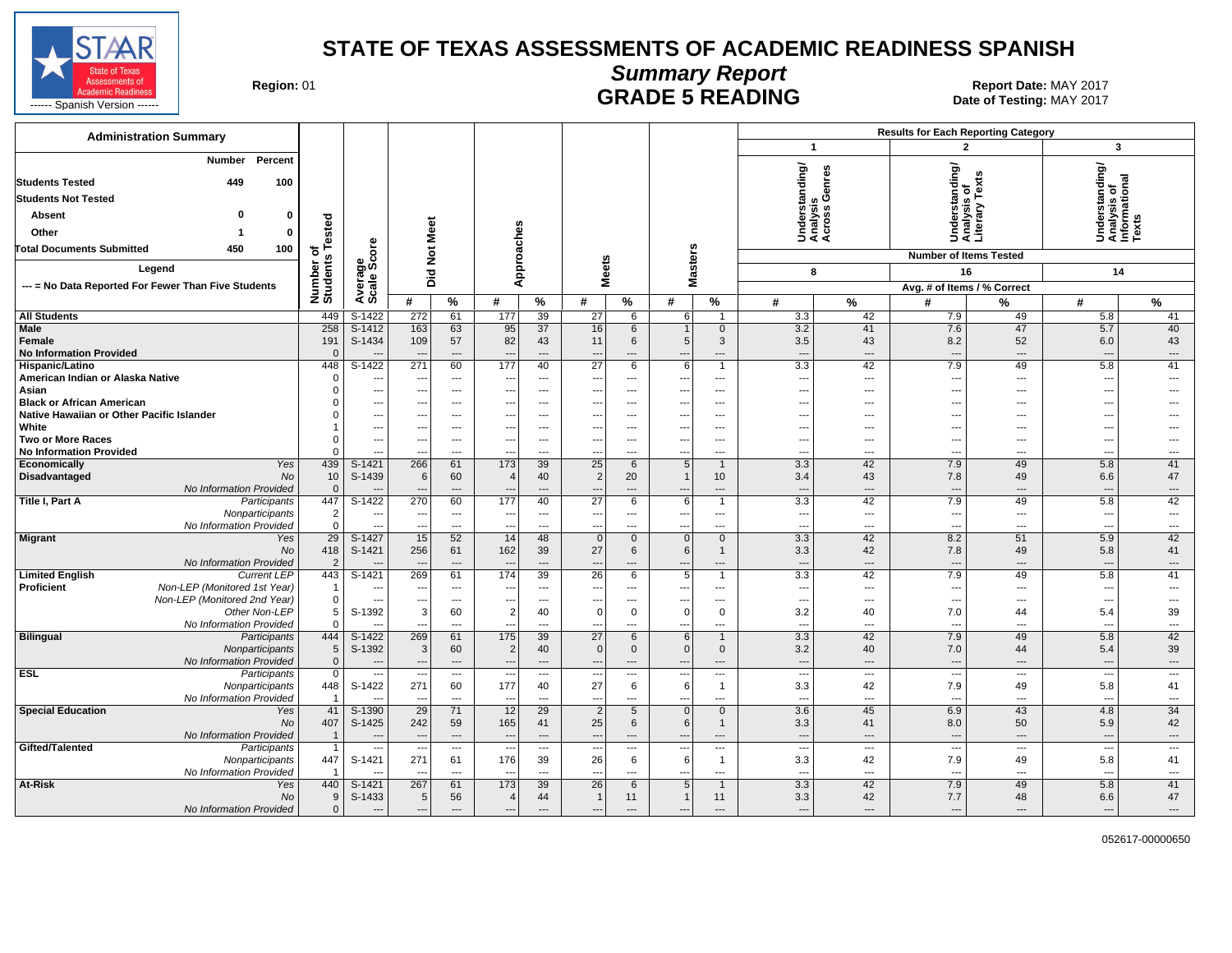

**Summary Report**

Region: 01 **Region: 01 CRADE 5 MATHEMATICS Report Date: MAY 2017 Report Date: MAY 2017** 

| <b>Administration Summary</b>                                                                                        |                                         |                                            |                                                      |                                      |                                                  |                                 |                                                              |                                         |                                                 |                                       |                                                      | <b>Results for Each Reporting Category</b> |                          |                              |                                                      |                            |                                                      |                                                      |
|----------------------------------------------------------------------------------------------------------------------|-----------------------------------------|--------------------------------------------|------------------------------------------------------|--------------------------------------|--------------------------------------------------|---------------------------------|--------------------------------------------------------------|-----------------------------------------|-------------------------------------------------|---------------------------------------|------------------------------------------------------|--------------------------------------------|--------------------------|------------------------------|------------------------------------------------------|----------------------------|------------------------------------------------------|------------------------------------------------------|
|                                                                                                                      |                                         |                                            |                                                      |                                      |                                                  |                                 |                                                              |                                         |                                                 |                                       | $\overline{1}$                                       |                                            | $\overline{2}$           |                              | 3                                                    |                            | $\overline{\mathbf{4}}$                              |                                                      |
| <b>Number</b><br>Percent<br><b>Students Tested</b><br>238<br>100<br><b>Students Not Tested</b><br><b>Absent</b><br>ŋ | ested                                   |                                            |                                                      |                                      |                                                  |                                 |                                                              |                                         |                                                 |                                       | Numerical<br>Representations<br>and                  | Relationships                              | <u>ة</u><br>Algebrai     | tionship                     | ठ<br>۴<br>Geometry<br>Measurem                       | 5                          | a Analysis<br>Personal<br>Incial<br>意 드 트            | racy                                                 |
| Other<br>O<br>0                                                                                                      |                                         |                                            | Meet                                                 |                                      |                                                  |                                 |                                                              |                                         |                                                 |                                       |                                                      |                                            | ᅙ<br>ပ                   | and<br>Relat                 |                                                      |                            | ப் கட்                                               |                                                      |
| <b>Total Documents Submitted</b><br>238<br>100                                                                       | ৳<br>w                                  | ge<br>Score                                | $\frac{\texttt{d}}{\texttt{d}}$                      |                                      | Approaches                                       |                                 |                                                              |                                         |                                                 |                                       |                                                      |                                            |                          |                              | <b>Number of Items Tested</b>                        |                            |                                                      |                                                      |
| Legend                                                                                                               | Number<br>Student                       |                                            | Did                                                  |                                      |                                                  |                                 | eets                                                         |                                         | lasters                                         |                                       | 6                                                    |                                            | 17                       |                              | 9                                                    |                            | $\overline{\mathbf{4}}$                              |                                                      |
| --- = No Data Reported For Fewer Than Five Students                                                                  |                                         | Average                                    |                                                      |                                      |                                                  |                                 | ż                                                            |                                         | Σ                                               |                                       |                                                      |                                            |                          |                              | Avg. # of Items / % Correct                          |                            |                                                      |                                                      |
|                                                                                                                      |                                         |                                            | #                                                    | $\%$                                 | #                                                | %                               | #                                                            | $\%$                                    | #                                               | $\%$                                  | #                                                    | %                                          | #                        | %                            | #                                                    | %                          | #                                                    | %                                                    |
| <b>All Students</b>                                                                                                  | 238                                     | 1451                                       | 165                                                  | 69                                   | 73                                               | 31                              | 7                                                            | 3                                       | $\overline{2}$                                  | $\overline{1}$                        | 2.1                                                  | 34                                         | 7.5                      | 44                           | 3.2                                                  | 35                         | 1.5                                                  | 38                                                   |
| Male<br>Female<br><b>No Information Provided</b>                                                                     | 119<br>119<br>$\Omega$                  | 1434<br>1467                               | 90<br>75                                             | 76<br>63<br>$---$                    | 29<br>44                                         | 24<br>37<br>$---$               | $\overline{2}$<br>5                                          | $\overline{2}$<br>$\overline{4}$<br>--- | $\mathbf{1}$<br>$\mathbf 1$                     | $\overline{1}$<br>$\mathbf{1}$<br>--- | 2.0<br>2.1<br>$\overline{\phantom{a}}$               | 33<br>35<br>---                            | 6.8<br>8.2<br>---        | 40<br>48<br>---              | 3.0<br>3.4<br>$\overline{\phantom{a}}$               | 33<br>38<br>$\overline{a}$ | 1.4<br>1.6<br>$\overline{\phantom{a}}$               | 36<br>41<br>$\cdots$                                 |
| Hispanic/Latino                                                                                                      | 235                                     | 1451                                       | 163                                                  | 69                                   | 72                                               | 31                              | $\overline{7}$                                               | 3                                       | $\overline{2}$                                  | $\mathbf{1}$                          | 2.1                                                  | 34                                         | 7.5                      | 44                           | 3.2                                                  | 36                         | 1.5                                                  | 39                                                   |
| American Indian or Alaska Native                                                                                     | $\Omega$                                | $---$                                      | --                                                   | $---$                                | ---                                              | $---$                           | $\sim$                                                       | $\overline{a}$                          | $\sim$                                          | $---$                                 | $\overline{\phantom{a}}$                             | $\overline{a}$                             | $---$                    | $---$                        | $---$                                                | $---$                      | $\overline{\phantom{a}}$                             | $\overline{\phantom{a}}$                             |
| Asian<br><b>Black or African American</b>                                                                            |                                         | $\overline{\phantom{a}}$<br>$\overline{a}$ |                                                      | $---$<br>$\overline{a}$              |                                                  | $---$<br>---                    | $\overline{\phantom{a}}$<br>$\overline{\phantom{a}}$         | ---<br>---                              |                                                 | ---<br>---                            | ---<br>---                                           | ---<br>---                                 | ---<br>---               | ---<br>---                   | $\overline{\phantom{a}}$<br>$\overline{\phantom{a}}$ | ---<br>---                 | ⊷<br>---                                             | ---<br>---                                           |
| Native Hawaiian or Other Pacific Islander                                                                            |                                         | ---                                        |                                                      | $\cdots$                             |                                                  | $\overline{\phantom{a}}$        | $\overline{\phantom{a}}$                                     | ---                                     |                                                 | ---                                   | ---                                                  | ---                                        | $\overline{\phantom{a}}$ | ---                          | $\overline{\phantom{a}}$                             | ---                        | ---                                                  | ---                                                  |
| White                                                                                                                |                                         | $\overline{\phantom{a}}$                   |                                                      | $\cdots$                             |                                                  | ---                             |                                                              | ---                                     |                                                 | ---                                   | ---                                                  | ---                                        | ---                      |                              | $\overline{\phantom{a}}$                             | ---                        | ⊷                                                    | ---                                                  |
| <b>Two or More Races</b>                                                                                             |                                         | $\cdots$                                   | --                                                   | $\cdots$                             | ---                                              | $\overline{\phantom{a}}$        | $\sim$                                                       | ---                                     | $\overline{\phantom{a}}$                        | $\overline{\phantom{a}}$              | ---                                                  | ---                                        | $---$                    | ---                          | $\sim$                                               | ---                        | ---                                                  | $\hspace{0.05cm} \ldots$                             |
| <b>No Information Provided</b>                                                                                       |                                         | $\overline{a}$                             | $\overline{\phantom{a}}$                             | $---$                                | ---                                              | $---$                           | $\sim$                                                       | $\overline{a}$                          | ---                                             | $---$                                 | ---                                                  | $\overline{a}$                             | $---$                    | $---$                        | $---$                                                | ---                        | $\overline{\phantom{a}}$                             | $\sim$                                               |
| Economically<br>Yes                                                                                                  | 219                                     | 1448                                       | 153                                                  | 70                                   | 66                                               | 30                              | 5                                                            | $\overline{2}$                          | $\overline{1}$                                  | $\mathbf{0}$                          | 2.0                                                  | 34                                         | 7.4                      | 43                           | 3.2                                                  | 35                         | 1.5                                                  | 38                                                   |
| Disadvantaged<br><b>No</b>                                                                                           | 19                                      | 1479                                       | 12                                                   | 63                                   | $\overline{7}$                                   | 37                              | $\overline{2}$                                               | 11                                      | $\mathbf{1}$                                    | $\sqrt{5}$                            | 2.2                                                  | 37                                         | 8.3                      | 49                           | 3.6                                                  | 40                         | 1.8                                                  | 46                                                   |
| No Information Provided<br>Title I, Part A<br>Participants                                                           | $\mathbf{0}$<br>232                     | $---$<br>1452                              | --<br>160                                            | $\cdots$<br>69                       | $--$<br>$\overline{72}$                          | $\overline{\phantom{a}}$<br>31  | $\overline{7}$                                               | ---<br>3                                | $\overline{\phantom{a}}$<br>$\overline{2}$      | ---<br>$\overline{1}$                 | $\overline{\phantom{a}}$<br>2.1                      | $\overline{\phantom{a}}$<br>34             | $---$<br>7.5             | $\hspace{1.5cm} \dots$<br>44 | $\overline{\phantom{a}}$<br>3.2                      | ---<br>$\overline{36}$     | $\overline{\phantom{a}}$<br>1.6                      | $\cdots$<br>39                                       |
| Nonparticipants                                                                                                      | 6                                       | 1399                                       | -5                                                   | 83                                   | $\overline{1}$                                   | 17                              | $\Omega$                                                     | $\mathsf 0$                             | $\overline{0}$                                  | $\mathbf 0$                           | 2.0                                                  | 33                                         | 5.5                      | 32                           | 2.5                                                  | 28                         | 0.8                                                  | 21                                                   |
| No Information Provided                                                                                              | $\mathbf 0$                             |                                            |                                                      | $\overline{a}$                       | $\overline{\phantom{a}}$                         | ---                             |                                                              | ---                                     |                                                 | ---                                   | $\overline{\phantom{a}}$                             | ---                                        | $\overline{a}$           | ---                          | $\overline{\phantom{a}}$                             | ---                        | $\overline{\phantom{a}}$                             | $\cdots$                                             |
| <b>Migrant</b><br>Yes<br><b>No</b><br>No Information Provided                                                        | $\overline{7}$<br>229<br>$\overline{2}$ | 1413<br>1452<br>$\overline{a}$             | 6<br>157<br>--                                       | 86<br>69<br>$---$                    | $\overline{1}$<br>72<br>$\overline{\phantom{a}}$ | 14<br>31<br>$---$               | $\overline{0}$<br>$\overline{7}$<br>$\overline{\phantom{a}}$ | $\mathbf 0$<br>$\mathbf{3}$<br>---      | $\overline{0}$<br>2<br>$\overline{\phantom{a}}$ | $\mathbf{0}$<br>$\mathbf{1}$<br>$---$ | 2.0<br>2.1<br>$\overline{\phantom{a}}$               | 33<br>34<br>$\overline{\phantom{a}}$       | 5.1<br>7.5<br>$---$      | 30<br>44<br>$---$            | 2.9<br>3.2<br>$---$                                  | 32<br>36<br>$---$          | 1.7<br>1.5<br>$---$                                  | 43<br>38<br>$\cdots$                                 |
| <b>Limited English</b><br><b>Current LEP</b>                                                                         | 227                                     | 1449                                       | 160                                                  | 70                                   | 67                                               | 30                              | 6                                                            | 3                                       | $\overline{1}$                                  | $\overline{0}$                        | 2.0                                                  | 34                                         | 7.4                      | 44                           | 3.2                                                  | 35                         | 1.5                                                  | 38                                                   |
| <b>Proficient</b><br>Non-LEP (Monitored 1st Year)<br>Non-LEP (Monitored 2nd Year)                                    | $\overline{1}$<br>$\mathbf 0$           | $\overline{a}$<br>---                      | $\overline{\phantom{a}}$<br>$\overline{\phantom{a}}$ | $\overline{\phantom{a}}$<br>$\cdots$ | $\overline{\phantom{a}}$<br>---                  | ---<br>$\overline{\phantom{a}}$ | $\overline{\phantom{a}}$<br>$\overline{\phantom{a}}$         | ---<br>---                              | ---<br>$\overline{\phantom{a}}$                 | ---<br>---                            | $\overline{\phantom{a}}$<br>$\overline{\phantom{a}}$ | ---<br>---                                 | ---<br>$---$             | ---<br>$---$                 | $\overline{\phantom{a}}$<br>$\overline{\phantom{a}}$ | ---<br>---                 | $\overline{\phantom{a}}$<br>$\overline{\phantom{a}}$ | $\hspace{0.05cm} \ldots$<br>$\hspace{0.05cm} \ldots$ |
| Other Non-LEP                                                                                                        | 10                                      | 1456                                       | 5                                                    | 50                                   | 5 <sup>5</sup>                                   | 50                              | $\Omega$                                                     | $\mathbf 0$                             | $\mathbf 0$                                     | $\mathbf 0$                           | 2.3                                                  | 38                                         | 7.0                      | 41                           | 3.5                                                  | 39                         | 1.9                                                  | 48                                                   |
| No Information Provided                                                                                              | $\Omega$                                | $\overline{\phantom{a}}$                   |                                                      | $\overline{\phantom{a}}$             | ---                                              | $\overline{\phantom{a}}$        | $\overline{\phantom{a}}$                                     | ---                                     | $\overline{a}$                                  | $\overline{\phantom{a}}$              | ---                                                  | ---                                        | $\overline{\phantom{a}}$ | $\overline{a}$               | $\overline{\phantom{a}}$                             | ---                        | $\overline{\phantom{a}}$                             | $\cdots$                                             |
| <b>Bilingual</b><br>Participants                                                                                     | 228                                     | 1450                                       | 160                                                  | $\overline{70}$                      | 68                                               | 30                              | $\overline{7}$                                               | $\overline{3}$                          | $\overline{2}$                                  | $\overline{1}$                        | 2.0                                                  | $\overline{34}$                            | 7.5                      | 44                           | 3.2                                                  | 35                         | 1.5                                                  | 38                                                   |
| Nonparticipants                                                                                                      | 10                                      | 1456                                       | 5                                                    | 50                                   | 5                                                | 50                              | $\overline{0}$                                               | $\mathbf{0}$                            | $\overline{0}$                                  | $\mathbf 0$                           | 2.3                                                  | 38                                         | 7.0                      | 41                           | 3.5                                                  | 39                         | 1.9                                                  | 48                                                   |
| No Information Provided                                                                                              | $\overline{0}$                          | $\overline{\phantom{a}}$                   |                                                      | $\cdots$                             | ---                                              | $\overline{\phantom{a}}$        |                                                              | ---                                     |                                                 | ---                                   | $\overline{\phantom{a}}$                             | $\overline{\phantom{a}}$                   | $\overline{\phantom{a}}$ | $\overline{\phantom{a}}$     | $\overline{\phantom{a}}$                             | ---                        | $\overline{\phantom{a}}$                             | $\cdots$                                             |
| <b>ESL</b><br>Participants                                                                                           | $\mathbf 0$                             | $\overline{\phantom{a}}$                   | $\sim$                                               | ---                                  | $\overline{\phantom{a}}$                         | ---                             | $\overline{\phantom{a}}$<br>$\overline{7}$                   | $\overline{\phantom{a}}$                | $\overline{\phantom{a}}$                        | ---                                   | $\overline{\phantom{a}}$                             | ---                                        | $\overline{\phantom{a}}$ | ---                          | $\overline{\phantom{a}}$                             | ---                        | $\overline{\phantom{a}}$                             | $\overline{\phantom{a}}$                             |
| Nonparticipants<br>No Information Provided                                                                           | 236<br>$\overline{2}$                   | 1450<br>---                                | 164<br>$\overline{\phantom{a}}$                      | 69<br>$---$                          | 72<br>$\overline{\phantom{a}}$                   | 31<br>---                       | $\sim$                                                       | 3<br>---                                | 2<br>$\overline{\phantom{a}}$                   | $\mathbf{1}$<br>---                   | 2.1<br>---                                           | 34<br>---                                  | 7.4<br>---               | 44<br>---                    | 3.2<br>$\overline{\phantom{a}}$                      | 35<br>---                  | 1.5<br>$\overline{\phantom{a}}$                      | 38<br>$\hspace{0.05cm} \ldots$                       |
| <b>Special Education</b><br>Yes                                                                                      | $\overline{3}$                          | $\cdots$                                   | ч.                                                   | $---$                                | $\overline{\phantom{a}}$                         | $\qquad \qquad \cdots$          | $\overline{\phantom{a}}$                                     | ---                                     | $\overline{\phantom{a}}$                        | $\cdots$                              | $\overline{\phantom{a}}$                             | ---                                        | $\hspace{0.05cm} \ldots$ | $\qquad \qquad \cdots$       | $\overline{\phantom{a}}$                             | ---                        | $\overline{\phantom{a}}$                             | $\cdots$                                             |
| <b>No</b>                                                                                                            | 234                                     | 1451                                       | 161                                                  | 69                                   | 73                                               | 31                              | $\overline{7}$                                               | $\mathbf{3}$                            | 2                                               | $\mathbf{1}$                          | 2.1                                                  | 35                                         | 7.5                      | 44                           | 3.2                                                  | 36                         | 1.5                                                  | 39                                                   |
| No Information Provided                                                                                              | $\overline{1}$                          |                                            |                                                      | $\cdots$                             | $\overline{\phantom{a}}$                         | $\overline{\phantom{a}}$        |                                                              | ---                                     |                                                 | $\overline{\phantom{a}}$              | $\overline{\phantom{a}}$                             | $\overline{\phantom{a}}$                   | $\overline{\phantom{a}}$ | ---                          | $\overline{\phantom{a}}$                             | ---                        | $\overline{\phantom{a}}$                             | $\cdots$                                             |
| Gifted/Talented<br>Participants                                                                                      | $\mathbf 0$                             | $\hspace{0.05cm} \ldots$                   | $\sim$                                               | ---                                  | $\sim$                                           | ---                             | $\sim$                                                       | $\overline{\phantom{a}}$                | $\overline{\phantom{a}}$                        | $\sim$ $\sim$                         | $\overline{\phantom{a}}$                             | ---                                        | $\sim$                   | $---$                        | $\overline{\phantom{a}}$                             | ---                        | $\overline{\phantom{a}}$                             | $\overline{\phantom{a}}$                             |
| Nonparticipants                                                                                                      | 237                                     | 1451                                       | 164                                                  | 69                                   | 73                                               | 31                              | $\overline{7}$                                               | 3                                       | 2                                               | $\mathbf{1}$                          | 2.1                                                  | 34                                         | 7.5                      | 44                           | 3.2                                                  | 36                         | 1.5                                                  | 39                                                   |
| No Information Provided                                                                                              | $\overline{\mathbf{1}}$                 |                                            |                                                      | $\overline{\phantom{a}}$             | ---                                              | ---                             | $\overline{\phantom{a}}$                                     | ---                                     |                                                 | ---                                   | ---                                                  | ---                                        | ---                      | ---                          | $\overline{\phantom{a}}$                             | ---                        | $\overline{\phantom{a}}$                             | $\cdots$                                             |
| At-Risk<br>Yes                                                                                                       | 223                                     | 1449<br>1474                               | 157<br>8                                             | 70<br>53                             | 66<br>$\overline{7}$                             | 30<br>47                        | 6                                                            | $\mathbf{3}$<br>$\overline{7}$          | $\mathbf{1}$                                    | $\mathbf 0$<br>$\overline{7}$         | 2.0                                                  | 34<br>38                                   | 7.4                      | 44                           | 3.2<br>3.7                                           | 35                         | 1.5                                                  | 38                                                   |
| No<br>No Information Provided                                                                                        | 15<br>$\mathbf{0}$                      | $\overline{\phantom{a}}$                   | $\overline{\phantom{a}}$                             | $\cdots$                             | $\overline{\phantom{a}}$                         | $\overline{\phantom{a}}$        | $\overline{\phantom{a}}$                                     | ---                                     |                                                 | ---                                   | 2.3<br>---                                           | ---                                        | 7.9<br>---               | 46<br>---                    | $\overline{\phantom{a}}$                             | 41<br>---                  | 1.9<br>$\overline{\phantom{a}}$                      | 47<br>---                                            |
|                                                                                                                      |                                         |                                            |                                                      |                                      |                                                  |                                 |                                                              |                                         |                                                 |                                       |                                                      |                                            |                          |                              |                                                      |                            |                                                      |                                                      |

052617-00000650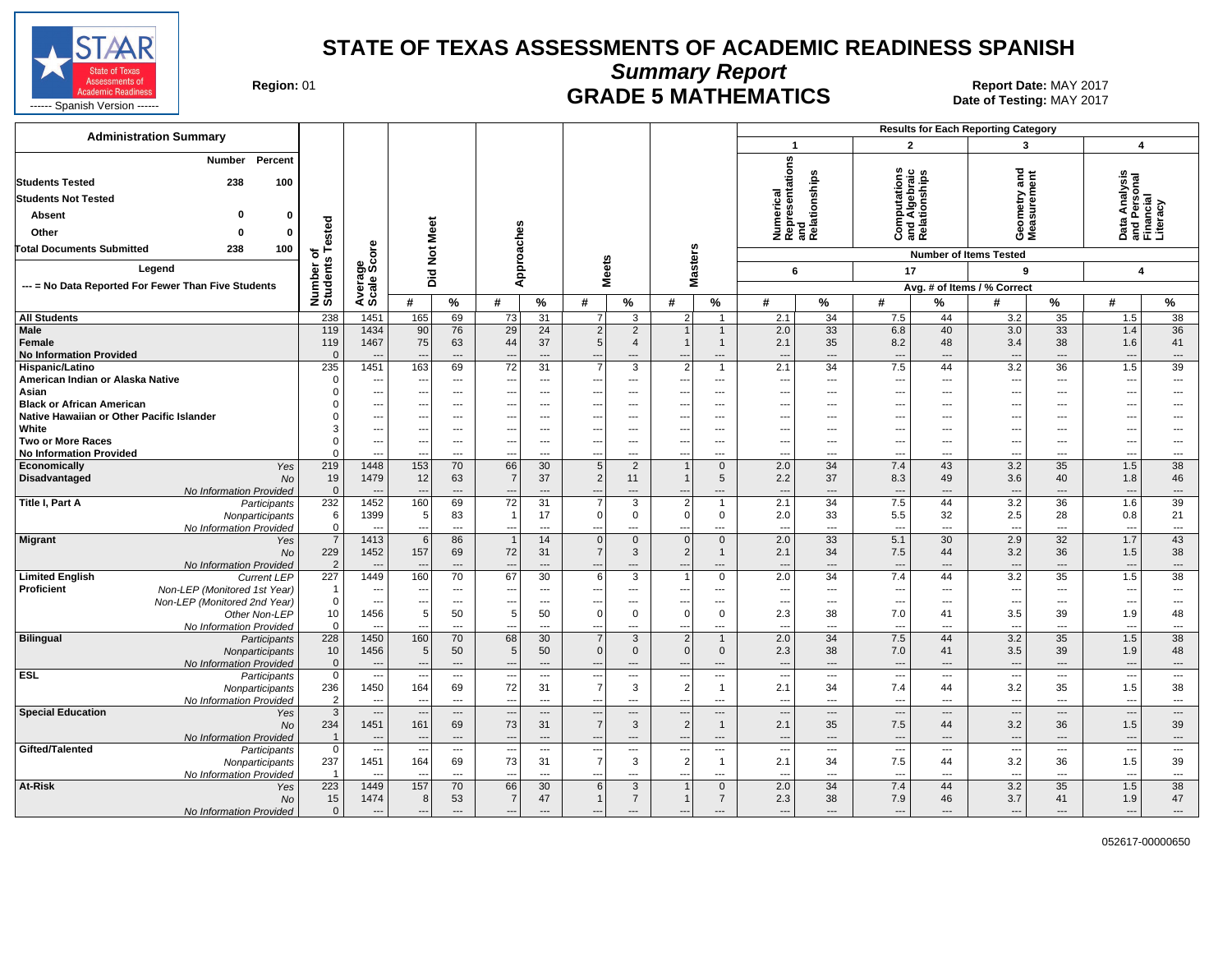

# **Summary Report**

Region: 01 **Region: 01 CONTRITY OF STATE 8 READING Report Date: MAY 2017**<br>Date of Testing: MAY 2017 Date of Testing: MAY 2017

| <b>Administration Summary</b>                               |                              |                          |                          |                       |                          |                 |                          |                               |                                             |                              |                                             |                                | Results for Each Reporting Category* |                                                 |                                                         |           |
|-------------------------------------------------------------|------------------------------|--------------------------|--------------------------|-----------------------|--------------------------|-----------------|--------------------------|-------------------------------|---------------------------------------------|------------------------------|---------------------------------------------|--------------------------------|--------------------------------------|-------------------------------------------------|---------------------------------------------------------|-----------|
|                                                             |                              |                          |                          |                       |                          |                 |                          |                               |                                             |                              | $\overline{1}$                              |                                | $\overline{2}$                       |                                                 | 3                                                       |           |
| Percent<br>Number<br>85<br><b>Students Tested</b><br>8916   |                              |                          |                          |                       |                          |                 |                          |                               |                                             |                              | Understanding/<br>Analysis<br>Across Genres |                                |                                      | Understanding/<br>Analysis of<br>Literary Texts | Understanding/<br>Analysis of<br>Informational<br>Texts |           |
| <b>Students Not Tested</b>                                  |                              |                          |                          |                       |                          |                 |                          |                               |                                             |                              |                                             |                                |                                      |                                                 |                                                         |           |
|                                                             |                              |                          |                          |                       |                          |                 |                          |                               |                                             |                              |                                             |                                |                                      |                                                 |                                                         |           |
| 88<br>Absent<br>-1                                          |                              |                          |                          |                       |                          |                 |                          |                               |                                             |                              |                                             |                                |                                      |                                                 |                                                         |           |
| Other<br>1502<br>14                                         |                              |                          |                          |                       |                          |                 |                          |                               |                                             |                              |                                             |                                |                                      |                                                 |                                                         |           |
| <b>Total Documents Submitted</b><br>10506<br>100            | Number of<br>Students Tested | <b>ore</b>               | Did Not Meet             |                       |                          | Approaches      |                          |                               | <b>Masters</b>                              |                              |                                             |                                | <b>Number of Items Tested</b>        |                                                 |                                                         |           |
| Legend                                                      |                              | န္တပ္တိ                  |                          |                       |                          |                 | <b>Meets</b>             |                               |                                             |                              | 8                                           |                                |                                      | 19                                              | 17                                                      |           |
| --- = No Data Reported For Fewer Than Five Students         |                              |                          |                          |                       |                          |                 |                          |                               |                                             |                              |                                             |                                | Avg. # of Items / % Correct          |                                                 |                                                         |           |
|                                                             |                              | Average                  | #                        | $\%$                  | #                        | $\%$            | #                        | $\%$                          | #                                           | $\%$                         | #                                           | %                              | #                                    | %                                               | #                                                       | $\%$      |
| <b>All Students</b>                                         | 8916                         | 1544                     | 5893                     | 66                    | 3023                     | 34              | 268                      | 3                             | 22                                          | 0                            | 4.7                                         | 58                             | 8.5                                  | 45                                              | 7.2                                                     | 42        |
| <b>Male</b>                                                 | 5178                         | 1533                     | 3676                     | 71                    | 1502                     | 29              | 118                      | $\overline{2}$                | 12                                          | $\mathbf 0$                  | 4.5                                         | 56                             | 8.0                                  | 42                                              | 7.0                                                     | 41        |
| Female                                                      | 3734                         | 1559                     | 2214                     | 59                    | 1520                     | 41              | 150                      | $\overline{4}$                | 10                                          | $\mathbf 0$                  | 5.0                                         | 62                             | 9.2                                  | 48                                              | 7.4                                                     | 43        |
| <b>No Information Provided</b>                              | $\overline{4}$               | 1544                     |                          | $---$                 | $\overline{\phantom{a}}$ | ---             | $\overline{\phantom{a}}$ | ---                           | $\overline{\phantom{a}}$                    | ---                          | $\overline{\phantom{a}}$                    | $\overline{\phantom{a}}$       | $\overline{\phantom{a}}$             | $\overline{\phantom{a}}$                        | $\overline{\phantom{a}}$                                | ---       |
| Hispanic/Latino<br>American Indian or Alaska Native         | 8804<br>$\overline{2}$       | ---                      | 5819                     | 66<br>---             | 2985<br>---              | 34<br>---       | 264<br>---               | 3<br>$\overline{a}$           | $\overline{22}$<br>$\overline{\phantom{a}}$ | 0<br>---                     | 4.7<br>---                                  | 59<br>$\overline{\phantom{a}}$ | 8.5<br>$\overline{a}$                | 45<br>$\sim$                                    | 7.2<br>---                                              | 42<br>--- |
| Asian                                                       | 3                            | $\overline{\phantom{a}}$ | ---                      | ---                   | ---                      | ---             | ---                      | $\overline{a}$                | $\overline{\phantom{a}}$                    | $\overline{a}$               | ---                                         | $---$                          | ---                                  | $\sim$                                          | $\overline{\phantom{a}}$                                | ---       |
| <b>Black or African American</b>                            | 21                           | 1568                     | 12                       | 57                    | 9                        | 43              | $\overline{1}$           | 5                             | $\Omega$                                    | $\mathbf 0$                  | 4.8                                         | 60                             | 9.5                                  | 50                                              | 8.0                                                     | 47        |
| Native Hawaiian or Other Pacific Islander                   | $\mathbf 0$                  |                          | $\overline{\phantom{a}}$ | ---                   | ---                      | ---             | ---                      | ---                           | $\overline{\phantom{a}}$                    | ---                          | $\overline{\phantom{a}}$                    | ---                            | ---                                  | $\overline{\phantom{a}}$                        | $\overline{\phantom{a}}$                                | ---       |
| White<br><b>Two or More Races</b>                           | 74<br>5                      | 1547<br>1559             | 49<br>3                  | 66<br>60              | 25<br>$\overline{2}$     | 34<br>40        | 3<br>$\Omega$            | 4<br>$\mathbf 0$              | $\Omega$<br>$\Omega$                        | $\Omega$<br>0                | 4.7<br>4.2                                  | 58<br>53                       | 8.5<br>10.4                          | 45<br>55                                        | 7.4<br>7.0                                              | 43<br>41  |
| <b>No Information Provided</b>                              | $\overline{7}$               | 1512                     | 6                        | 86                    |                          | 14              | $\Omega$                 | 0                             | $\Omega$                                    | $\mathbf 0$                  | 3.4                                         | 43                             | 7.4                                  | 39                                              | 7.0                                                     | 41        |
| Economically<br>Yes                                         | 8279                         | 1543                     | 5514                     | 67                    | 2765                     | 33              | 234                      | $\overline{3}$                | 16                                          | $\mathbf 0$                  | 4.7                                         | 58                             | 8.4                                  | 44                                              | 7.1                                                     | 42        |
| Disadvantaged<br>No                                         | 629                          | 1557                     | 372                      | 59                    | 257                      | 41              | 34                       | 5                             | 6                                           | $\mathbf{1}$                 | 5.0                                         | 62                             | 9.0                                  | 47                                              | 7.5                                                     | 44        |
| No Information Provided<br>Title I, Part A                  | 8<br>8855                    | 1504<br>1544             | $\overline{7}$<br>5846   | 88<br>66              | 3009                     | 13<br>34        | $\Omega$<br>267          | $\mathbf 0$<br>$\mathbf{3}$   | $\overline{0}$<br>21                        | $\Omega$<br>0                | 3.3<br>4.7                                  | 41<br>59                       | 7.3<br>8.5                           | 38<br>45                                        | 6.6<br>7.2                                              | 39<br>42  |
| Participants<br>Nonparticipants                             | 51                           | 1525                     | 38                       | 75                    | 13                       | 25              |                          | $\overline{2}$                | -1                                          | $\overline{2}$               | 4.4                                         | 54                             | 7.9                                  | 42                                              | 6.4                                                     | 38        |
| No Information Provided                                     | 10                           | 1504                     | 9                        | 90                    | $\overline{1}$           | 10              | $\Omega$                 | $\mathbf 0$                   | $\Omega$                                    | $\Omega$                     | 3.6                                         | 45                             | 7.3                                  | 38                                              | 6.3                                                     | 37        |
| <b>Migrant</b><br>Yes                                       | 407                          | 1535                     | 274                      | 67                    | $\overline{133}$         | 33              | 12                       | 3                             | $\overline{1}$                              | $\mathbf{0}$                 | 4.4                                         | 55                             | 8.3                                  | 44                                              | 6.9                                                     | 41        |
| <b>No</b><br>No Information Provided                        | 8499<br>10                   | 1544<br>1502             | 5610<br>9                | 66<br>90              | 2889                     | 34<br>10        | 256<br>$\Omega$          | 3<br>$\mathbf{0}$             | 21<br>$\overline{0}$                        | $\mathbf{0}$<br>$\mathbf{0}$ | 4.7<br>3.3                                  | 59<br>41                       | 8.5<br>7.4                           | 45<br>39                                        | 7.2<br>6.2                                              | 42<br>36  |
| <b>Limited English</b><br><b>Current LEP</b>                | 5065                         | 1530                     | 3696                     | 73                    | 1369                     | $\overline{27}$ | 81                       | 2                             | $\overline{2}$                              | 0                            | 4.4                                         | 55                             | 7.9                                  | 42                                              | 6.9                                                     | 41        |
| Proficient<br>Non-LEP (Monitored 1st Year)                  | 111                          | 1601                     | 38                       | 34                    | 73                       | 66              | 11                       | 10                            | $\Omega$                                    | $\mathbf 0$                  | 5.5                                         | 69                             | 10.8                                 | 57                                              | 8.7                                                     | 51        |
| Non-LEP (Monitored 2nd Year)                                | 197                          | 1595                     | 76                       | 39                    | 121                      | 61              | 18                       | 9                             | 1                                           | $\mathbf{1}$                 | 5.5                                         | 69                             | 10.5                                 | 55                                              | 8.5                                                     | 50        |
| Other Non-LEP                                               | 3533                         | 1558                     | 2074                     | 59                    | 1459                     | 41              | 158<br>$\Omega$          | $\overline{4}$                | 19                                          | $\mathbf{1}$<br>$\Omega$     | 5.0                                         | 62                             | 9.1                                  | 48                                              | 7.4                                                     | 44        |
| No Information Provided<br><b>Bilingual</b><br>Participants | 10<br>27                     | 1486<br>1575             | 9<br>13                  | 90<br>48              | 14                       | 10<br>52        | $\overline{2}$           | $\mathbf 0$<br>$\overline{7}$ | $\overline{0}$<br>$\mathbf 0$               | $\mathbf 0$                  | 3.2<br>5.4                                  | 40<br>67                       | 6.7<br>10.0                          | 35<br>53                                        | 6.0<br>7.5                                              | 35<br>44  |
| Nonparticipants                                             | 8874                         | 1544                     | 5867                     | 66                    | 3007                     | 34              | 266                      | 3                             | 22                                          | $\mathbf 0$                  | 4.7                                         | 58                             | 8.5                                  | 45                                              | 7.2                                                     | 42        |
| No Information Provided                                     | 15                           | 1499                     | 13                       | 87                    | $\overline{2}$           | 13              | $\Omega$                 | $\mathbf 0$                   | $\overline{0}$                              | $\mathbf 0$                  | 3.4                                         | 43                             | 7.1                                  | 37                                              | 6.2                                                     | 36        |
| ESL<br>Participants                                         | 4943                         | 1530                     | 3603                     | 73                    | 1340                     | 27              | 82                       | $\overline{2}$                | $\overline{2}$                              | $\mathbf 0$                  | 4.4                                         | 55                             | 7.9                                  | 42                                              | 6.9                                                     | 41        |
| Nonparticipants<br>No Information Provided                  | 3956<br>17                   | 1560<br>1491             | 2275<br>15               | 58<br>88              | 1681<br>$\overline{2}$   | 42<br>12        | 186<br>$\Omega$          | 5<br>$\mathbf 0$              | 20<br>$\overline{0}$                        | $\mathbf{1}$<br>0            | 5.0<br>3.5                                  | 63<br>44                       | 9.2<br>6.7                           | 49<br>35                                        | 7.5<br>5.9                                              | 44<br>35  |
| <b>Special Education</b><br>Yes                             | 1762                         | 1495                     | 1534                     | 87                    | 228                      | 13              | 11                       | $\mathbf{1}$                  | $\overline{1}$                              | $\mathbf{0}$                 | 3.8                                         | 48                             | 6.7                                  | 35                                              | 5.9                                                     | 35        |
| No                                                          | 7144                         | 1556                     | 4350                     | 61                    | 2794                     | 39              | 257                      | $\overline{4}$                | 21                                          | $\mathbf{0}$                 | 4.9                                         | 61                             | 8.9                                  | 47                                              | 7.5                                                     | 44        |
| No Information Provided                                     | 10                           | 1483                     | 9                        | 90                    | $\overline{1}$           | 10              | $\overline{0}$           | $\mathbf{0}$                  | $\overline{0}$                              | $\mathbf{0}$                 | 3.1                                         | 39                             | 6.9                                  | 36                                              | 5.9                                                     | 35        |
| Gifted/Talented<br>Participants<br>Nonparticipants          | 63<br>8841                   | 1610<br>1543             | $\overline{23}$<br>5859  | $\overline{37}$<br>66 | 40<br>2982               | 63<br>34        | $\overline{9}$<br>259    | 14<br>3                       | $\overline{2}$<br>20                        | $\overline{3}$<br>0          | 5.6<br>4.7                                  | 70<br>58                       | 10.8<br>8.5                          | 57<br>45                                        | 9.2<br>7.2                                              | 54<br>42  |
| No Information Provided                                     | 12                           | 1484                     | 11                       | 92                    |                          | 8               | $\Omega$                 | 0                             | $\overline{0}$                              | $\mathbf 0$                  | 3.3                                         | 41                             | 7.0                                  | 37                                              | 5.6                                                     | 33        |
| At-Risk<br>Yes                                              | 8365                         | 1541                     | 5639                     | 67                    | 2726                     | 33              | 204                      | $\overline{2}$                | 6                                           | $\mathbf 0$                  | 4.6                                         | 58                             | 8.4                                  | 44                                              | 7.1                                                     | 42        |
| No                                                          | 542                          | 1583                     | 246                      | 45                    | 296                      | 55              | 64                       | 12                            | 16                                          | 3                            | 5.2                                         | 65                             | 10.1                                 | 53                                              | 8.2                                                     | 48        |
| No Information Provided<br>Career/Technical<br>Participants | 9<br>3594                    | 1505<br>1546             | 8<br>2342                | 89<br>65              | 1252                     | 11<br>35        | $\Omega$<br>107          | $\mathbf{0}$<br>3             | $\Omega$<br>9                               | $\Omega$<br>$\mathbf 0$      | 3.3<br>4.8                                  | 42<br>60                       | 7.6<br>8.6                           | 40<br>45                                        | 6.3<br>7.2                                              | 37<br>42  |
| <b>Education</b><br>Nonparticipants                         | 5309                         | 1543                     | 3539                     | 67                    | 1770                     | 33              | 161                      | 3                             | 13                                          | 0                            | 4.6                                         | 58                             | 8.4                                  | 44                                              | 7.2                                                     | 42        |
| No Information Provided                                     | 13                           | 1488                     | 12                       | 92                    |                          | 8               | $\Omega$                 | 0                             | $\Omega$                                    | 0                            | 3.0                                         | 38                             | 7.1                                  | 37                                              | 6.1                                                     | 36        |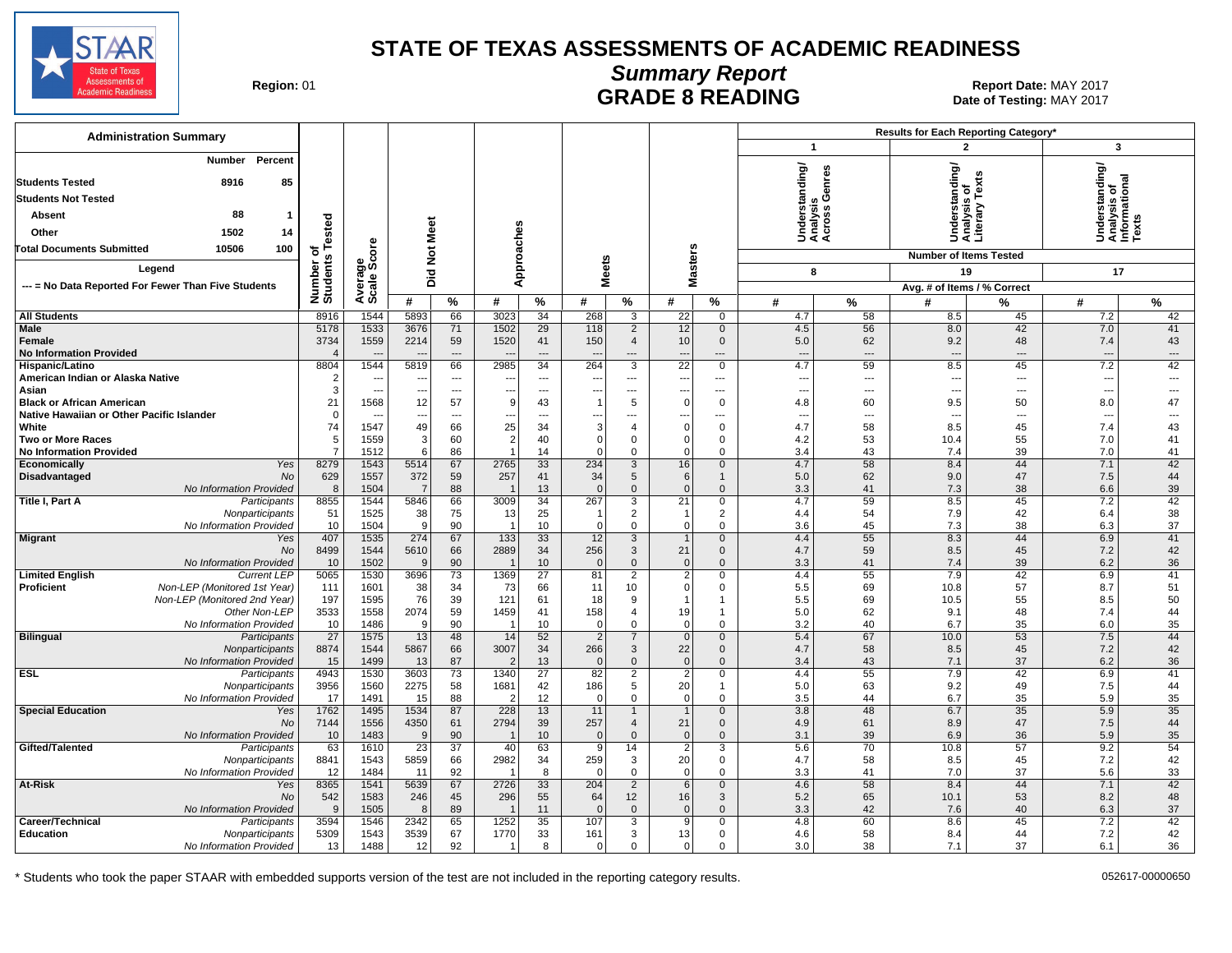

**Summary Report**

Region: 01 **Region: 01 CRADE 8 MATHEMATICS Report Date: MAY 2017 Report Date: MAY 2017** Date of Testing: MAY 2017

| <b>Administration Summary</b>                                           |                                |                                                      |                          |                                            |                            |                                            |                               |                                       |                                  |                                   |                                                      |                 | <b>Results for Each Reporting Category*</b> |                                |                                            |                       |                                        |                                                      |
|-------------------------------------------------------------------------|--------------------------------|------------------------------------------------------|--------------------------|--------------------------------------------|----------------------------|--------------------------------------------|-------------------------------|---------------------------------------|----------------------------------|-----------------------------------|------------------------------------------------------|-----------------|---------------------------------------------|--------------------------------|--------------------------------------------|-----------------------|----------------------------------------|------------------------------------------------------|
|                                                                         |                                |                                                      |                          |                                            |                            |                                            |                               |                                       |                                  |                                   | $\mathbf 1$                                          |                 | $\overline{2}$                              |                                | 3                                          |                       | $\boldsymbol{4}$                       |                                                      |
| Percent<br>Number<br><b>Students Tested</b><br>5897<br>59               |                                |                                                      |                          |                                            |                            |                                            |                               |                                       |                                  |                                   | Numerical<br>Representations<br>and<br>Relationships |                 | tation                                      | ind Algebraic<br>Relationships | ठ<br>ā<br>۴                                |                       |                                        |                                                      |
| <b>Students Not Tested</b>                                              |                                |                                                      |                          |                                            |                            |                                            |                               |                                       |                                  |                                   |                                                      |                 |                                             |                                |                                            |                       | nalysi                                 |                                                      |
| 85<br><b>Absent</b>                                                     |                                |                                                      |                          |                                            |                            |                                            |                               |                                       |                                  |                                   |                                                      |                 | mputati<br>d Algebi                         |                                | eometry<br>leasurem                        |                       |                                        |                                                      |
| Other<br>3999<br>40                                                     | ested                          |                                                      | Meet                     |                                            |                            |                                            |                               |                                       |                                  |                                   |                                                      |                 |                                             |                                |                                            |                       | Data<br>ang<br>Fina                    |                                                      |
| 9981<br>100<br><b>Total Documents Submitted</b>                         |                                |                                                      |                          |                                            |                            |                                            |                               |                                       |                                  |                                   |                                                      |                 | ن ڇهر                                       |                                | ÖΣ                                         |                       |                                        |                                                      |
|                                                                         | $\circ$<br>ŵ                   |                                                      | $\frac{5}{2}$            |                                            | pproaches                  |                                            |                               |                                       | asters                           |                                   |                                                      |                 |                                             |                                | <b>Number of Items Tested</b>              |                       |                                        |                                                      |
| Legend                                                                  | Number<br>Students             | Average<br>Scale Score                               | Did                      |                                            |                            |                                            | leets                         |                                       |                                  |                                   | 4                                                    |                 | 16                                          |                                | 15                                         |                       | $\overline{7}$                         |                                                      |
| --- = No Data Reported For Fewer Than Five Students                     |                                |                                                      |                          |                                            | ⋖                          |                                            | Σ                             |                                       | Σ                                |                                   |                                                      |                 |                                             |                                | Avg. # of Items / % Correct                |                       |                                        |                                                      |
|                                                                         |                                |                                                      | #                        | $\frac{0}{2}$                              | #                          | $\%$                                       | #                             | $\%$                                  | #                                | %                                 | #                                                    | %               | #                                           | %                              | #                                          | %                     | #                                      | %                                                    |
| <b>All Students</b>                                                     | 5897                           | 1567                                                 | 3466                     | 59                                         | 2431                       | 41                                         | 206                           | 3                                     | 2                                | $\mathbf 0$                       | 2.2                                                  | 56              | 6.6                                         | 41                             | 5.2                                        | 35                    | 3.2                                    | 46                                                   |
| <b>Male</b><br>Female<br><b>No Information Provided</b>                 | 3570<br>2325<br>$\overline{2}$ | 1563<br>1572                                         | 2171<br>1293             | 61<br>56<br>---                            | 1399<br>1032               | 39<br>44<br>$---$                          | 105<br>101                    | $\mathbf{3}$<br>$\overline{4}$<br>--- | $\mathbf{1}$<br>$\mathbf{1}$     | $\mathbf 0$<br>$\mathbf 0$<br>--- | 2.2<br>2.3<br>$\overline{\phantom{a}}$               | 55<br>57<br>--- | 6.5<br>6.8<br>$\overline{\phantom{a}}$      | 41<br>43<br>---                | 5.1<br>5.4<br>$\overline{\phantom{a}}$     | 34<br>36<br>---       | 3.2<br>3.3<br>$\overline{\phantom{a}}$ | 46<br>47<br>$\hspace{1.5cm} \cdots$                  |
| Hispanic/Latino                                                         | 5822                           | 1567                                                 | 3423                     | 59                                         | 2399                       | 41                                         | 204                           | $\overline{4}$                        | 2                                | $\mathbf 0$                       | 2.2                                                  | 56              | 6.6                                         | 41                             | 5.2                                        | 35                    | 3.2                                    | 46                                                   |
| American Indian or Alaska Native<br>Asian                               | $\angle$<br>$\Omega$           | $\overline{\phantom{a}}$<br>$\overline{\phantom{a}}$ | $\overline{\phantom{a}}$ | $\overline{a}$<br>$\scriptstyle\cdots$     | ---                        | $\overline{a}$<br>---                      |                               | ---<br>---                            | ---                              | ---<br>---                        | --<br>--                                             | ---<br>---      | ---<br>---                                  | ---<br>---                     | $\overline{\phantom{a}}$<br>$\ddotsc$      | ---<br>---            | ---<br>$\overline{\phantom{a}}$        | ---<br>---                                           |
| <b>Black or African American</b>                                        | 10                             | 1512                                                 | 7                        | 70                                         | 3                          | 30                                         | 1                             | 10                                    | $\overline{0}$                   | $\mathbf 0$                       | 1.8                                                  | 45              | 5.2                                         | 33                             | 4.5                                        | 30                    | 3.1                                    | 44                                                   |
| Native Hawaiian or Other Pacific Islander                               | 0                              | ---                                                  |                          | ---                                        | ---                        | $\overline{a}$                             |                               | ---                                   |                                  | ---                               | --                                                   | ---             | ---                                         |                                | $\sim$                                     | ---                   | $\overline{\phantom{a}}$               | ---                                                  |
| White                                                                   | 55                             | 1581                                                 | 27                       | 49                                         | 28                         | 51                                         |                               | $\overline{2}$                        | $\overline{0}$                   | $\mathbf 0$                       | 2.3                                                  | 57              | 7.1                                         | 44                             | 5.7                                        | 38                    | 3.3                                    | 48                                                   |
| <b>Two or More Races</b><br><b>No Information Provided</b>              | $\overline{2}$<br>$\Delta$     | $\overline{a}$                                       | <b>.</b>                 | $\overline{\phantom{a}}$<br>$\overline{a}$ | ---                        | $\overline{\phantom{a}}$<br>$\overline{a}$ | $\overline{\phantom{a}}$      | ---                                   | ---                              | ---<br>                           | $\overline{\phantom{a}}$<br>--                       | ---<br>---      | ---                                         | ---<br>$\overline{a}$          | $\overline{\phantom{a}}$<br>$\overline{a}$ | ---<br>$\overline{a}$ | $\overline{\phantom{a}}$<br>÷.,        | $\overline{\phantom{a}}$<br>$\overline{\phantom{a}}$ |
| Yes<br>Economically                                                     | 5407                           | 1566                                                 | 3201                     | 59                                         | 2206                       | 41                                         | 184                           | $\overline{3}$                        | $\overline{2}$                   | $\mathbf 0$                       | 2.2                                                  | 56              | 6.6                                         | 41                             | 5.2                                        | 35                    | 3.2                                    | 46                                                   |
| Disadvantaged<br><b>No</b>                                              | 485                            | 1575                                                 | 260                      | 54                                         | 225                        | 46                                         | 22                            | $5\phantom{.0}$                       | $\overline{0}$                   | $\mathbf 0$                       | 2.3                                                  | 57              | 7.1                                         | 44                             | 5.3                                        | 36                    | 3.4                                    | 49                                                   |
| No Information Provided                                                 | 5                              | 1517                                                 | $\overline{5}$           | 100                                        | $\Omega$                   | $\mathbf{0}$                               | $\mathbf{0}$                  | $\mathbf 0$                           | $\overline{0}$                   | $\mathbf 0$                       | 1.0                                                  | 25              | 4.8                                         | 30                             | 5.6                                        | 37                    | 2.0                                    | 29                                                   |
| Title I, Part A<br>Participants                                         | 5846                           | 1567<br>1542                                         | 3431                     | 59<br>67                                   | 2415                       | 41<br>33                                   | 204                           | 3<br>$\overline{2}$                   | 2 <br>$\overline{0}$             | $\mathbf 0$<br>$\mathbf 0$        | 2.2<br>2.0                                           | 56<br>51        | 6.6<br>5.9                                  | 41<br>37                       | 5.2<br>4.6                                 | 35<br>31              | 3.2<br>3.0                             | 46<br>43                                             |
| Nonparticipants<br>No Information Provided                              | 45<br>6                        | 1561                                                 | 30<br>5                  | 83                                         | 15<br>$\overline{1}$       | 17                                         | 1                             | 17                                    | $\overline{0}$                   | $\mathbf 0$                       | 1.8                                                  | 46              | 6.0                                         | 38                             | 6.0                                        | 40                    | 2.8                                    | 40                                                   |
| <b>Migrant</b><br>Yes                                                   | 303                            | 1558                                                 | 190                      | 63                                         | 113                        | 37                                         | $\overline{7}$                | 2                                     | $\overline{0}$                   | $\mathbf 0$                       | 2.1                                                  | 54              | 6.3                                         | 39                             | 5.1                                        | 34                    | 3.1                                    | 44                                                   |
| No                                                                      | 5588                           | 1567                                                 | 3270                     | 59                                         | 2318                       | 41                                         | 199                           | $\overline{4}$                        | 2                                | $\mathbf 0$                       | 2.2                                                  | 56              | 6.6                                         | 42                             | 5.2                                        | 35                    | 3.3                                    | 47                                                   |
| No Information Provided<br><b>Limited English</b><br><b>Current LEP</b> | 6<br>2911                      | 1514<br>1560                                         | 6<br>1821                | 100<br>63                                  | $\Omega$<br>1090           | $\mathbf{0}$<br>37                         | $\Omega$<br>68                | $\mathbf{0}$<br>$\overline{2}$        | 0 <br>$\overline{0}$             | $\mathbf{0}$<br>$\mathbf 0$       | 1.0<br>2.2                                           | 25<br>55        | 4.5<br>6.4                                  | 28<br>40                       | 5.5<br>5.1                                 | 37<br>34              | 2.2<br>3.1                             | 31<br>44                                             |
| Proficient<br>Non-LEP (Monitored 1st Year)                              | 74                             | 1588                                                 | 35                       | 47                                         | 39                         | 53                                         | $\overline{4}$                | 5                                     | $\overline{0}$                   | $\mathbf 0$                       | 2.4                                                  | 60              | 7.1                                         | 45                             | 5.8                                        | 39                    | 3.6                                    | 52                                                   |
| Non-LEP (Monitored 2nd Year)                                            | 136                            | 1590                                                 | 62                       | 46                                         | 74                         | 54                                         | 10                            | $\overline{7}$                        | $\overline{0}$                   | $\mathbf 0$                       | 2.4                                                  | 60              | 7.4                                         | 47                             | 5.6                                        | 38                    | 3.7                                    | 53                                                   |
| Other Non-LEP                                                           | 2770                           | 1572                                                 | 1542                     | 56                                         | 1228                       | 44                                         | 124                           | $\overline{4}$                        | 2                                | $\pmb{0}$                         | 2.3                                                  | 57              | 6.8                                         | 42                             | 5.3                                        | 35                    | 3.4                                    | 48                                                   |
| No Information Provided<br><b>Bilingual</b>                             | 6<br>10                        | 1518<br>1591                                         | 6<br>6                   | 100<br>60                                  | $\Omega$<br>$\overline{4}$ | $\mathbf 0$<br>40                          | $\mathbf 0$<br>$\overline{1}$ | $\mathbf 0$<br>10                     | $\overline{0}$<br>$\overline{0}$ | $\mathbf 0$<br>$\mathbf 0$        | 1.5<br>2.5                                           | 38<br>63        | 4.8<br>7.1                                  | 30<br>44                       | 5.2<br>5.5                                 | 34<br>$\overline{37}$ | 1.8<br>4.0                             | 26<br>57                                             |
| Participants<br>Nonparticipants                                         | 5877                           | 1567                                                 | 3452                     | 59                                         | 2425                       | 41                                         | 205                           | $\mathbf{3}$                          | 2                                | $\mathbf 0$                       | 2.2                                                  | 56              | 6.6                                         | 41                             | 5.2                                        | 35                    | 3.2                                    | 46                                                   |
| No Information Provided                                                 | 10                             | 1532                                                 | 8                        | 80                                         |                            | 20                                         | $\Omega$                      | $\mathbf{0}$                          | 0                                | $\mathbf{0}$                      | 2.0                                                  | 50              | 5.3                                         | 33                             | 5.3                                        | 35                    | 2.1                                    | 30                                                   |
| <b>ESL</b><br>Participants                                              | 2830                           | 1561                                                 | 1762                     | 62                                         | 1068                       | 38                                         | 66                            | $\overline{2}$                        | $\overline{0}$                   | $\mathbf 0$                       | 2.2                                                  | 55              | 6.4                                         | 40                             | 5.1                                        | 34                    | 3.1                                    | 44                                                   |
| Nonparticipants<br>No Information Provided                              | 3055<br>12                     | 1573<br>1510                                         | 1694<br>10               | 55<br>83                                   | 1361                       | 45<br>17                                   | 140<br>$\Omega$               | 5<br>$\mathbf 0$                      | 2 <br>$\overline{0}$             | $\mathbf 0$<br>$\mathbf 0$        | 2.3<br>1.8                                           | 57<br>44        | 6.8<br>4.7                                  | 43<br>29                       | 5.3<br>4.8                                 | 36<br>32              | 3.4<br>2.1                             | 48<br>30                                             |
| <b>Special Education</b><br>Yes                                         | 1421                           | 1535                                                 | 1092                     | 77                                         | 329                        | 23                                         | 17                            | $\mathbf{1}$                          | 0                                | $\mathbf 0$                       | 2.0                                                  | 51              | 5.6                                         | 35                             | 4.6                                        | 31                    | 2.7                                    | 38                                                   |
| No                                                                      | 4470                           | 1577                                                 | 2368                     | 53                                         | 2102                       | 47                                         | 189                           | $\overline{4}$                        | $\mathbf{2}$                     | $\mathbf{0}$                      | 2.3                                                  | 58              | 7.0                                         | 43                             | 5.4                                        | 36                    | 3.4                                    | 49                                                   |
| No Information Provided                                                 | 6                              | 1517                                                 | 6                        | 100                                        | $\Omega$                   | $\mathbf{0}$                               | $\mathbf{0}$                  | $\Omega$                              | $\overline{0}$                   | $\mathbf{0}$                      | 1.0                                                  | 25              | 5.0                                         | 31                             | 5.3                                        | 36                    | 2.0                                    | 29                                                   |
| Gifted/Talented<br>Participants                                         | 41<br>5849                     | 1611<br>1567                                         | 13<br>3446               | 32<br>59                                   | 28<br>2403                 | 68<br>41                                   | 5 <sup>1</sup><br>201         | 12<br>3                               | $\overline{0}$<br>2              | $\mathbf 0$<br>$\mathbf 0$        | 2.4<br>2.2                                           | 61<br>56        | 7.9<br>6.6                                  | 49<br>41                       | 6.5<br>5.2                                 | 43<br>35              | 4.0<br>3.2                             | 57<br>46                                             |
| Nonparticipants<br>No Information Provided                              | $\overline{7}$                 | 1518                                                 | -7                       | 100                                        | $\Omega$                   | $\mathbf 0$                                | $\Omega$                      | $\mathbf 0$                           | $\circ$                          | $\mathbf 0$                       | 1.0                                                  | 25              | 5.7                                         | 36                             | 4.7                                        | 31                    | 2.0                                    | 29                                                   |
| At-Risk<br>Yes                                                          | 5424                           | 1565                                                 | 3240                     | 60                                         | 2184                       | 40                                         | 173                           | $\mathbf{3}$                          | $\overline{1}$                   | $\mathbf 0$                       | 2.2                                                  | 56              | 6.6                                         | 41                             | 5.2                                        | 35                    | 3.2                                    | 46                                                   |
| <b>No</b>                                                               | 468                            | 1588                                                 | 221                      | 47                                         | 247                        | 53                                         | 33                            | $\overline{7}$                        | $\mathbf{1}$                     | $\mathbf 0$                       | 2.3                                                  | 57              | 7.5                                         | 47                             | 5.6                                        | 37                    | 3.6                                    | 52                                                   |
| No Information Provided<br>Career/Technical                             | 5<br>2457                      | 1517<br>1569                                         | $\overline{5}$           | 100<br>58                                  | $\Omega$<br>1042           | $\mathbf 0$<br>42                          | $\mathbf{0}$<br>81            | $\mathbf 0$<br>$\overline{3}$         | $\overline{0}$<br>$\overline{0}$ | $\mathbf 0$<br>$\overline{0}$     | 1.0<br>2.3                                           | 25<br>57        | 4.8<br>6.7                                  | 30<br>42                       | 5.6<br>5.3                                 | 37<br>$\overline{35}$ | 2.0<br>3.3                             | 29<br>47                                             |
| Participants<br><b>Education</b><br>Nonparticipants                     | 3432                           | 1565                                                 | 1415<br>2043             | 60                                         | 1389                       | 40                                         | 125                           | $\overline{4}$                        | $\overline{2}$                   | $\mathbf 0$                       | 2.2                                                  | 56              | 6.6                                         | 41                             | 5.2                                        | 35                    | 3.2                                    | 46                                                   |
| No Information Provided                                                 | 8                              | 1526                                                 | 8                        | 100                                        | $\Omega$                   | $\Omega$                                   | $\Omega$                      | $\Omega$                              | $\Omega$                         | $\Omega$                          | 1.4                                                  | 34              | 5.1                                         | 32                             | 5.4                                        | 36                    | 2.1                                    | 30                                                   |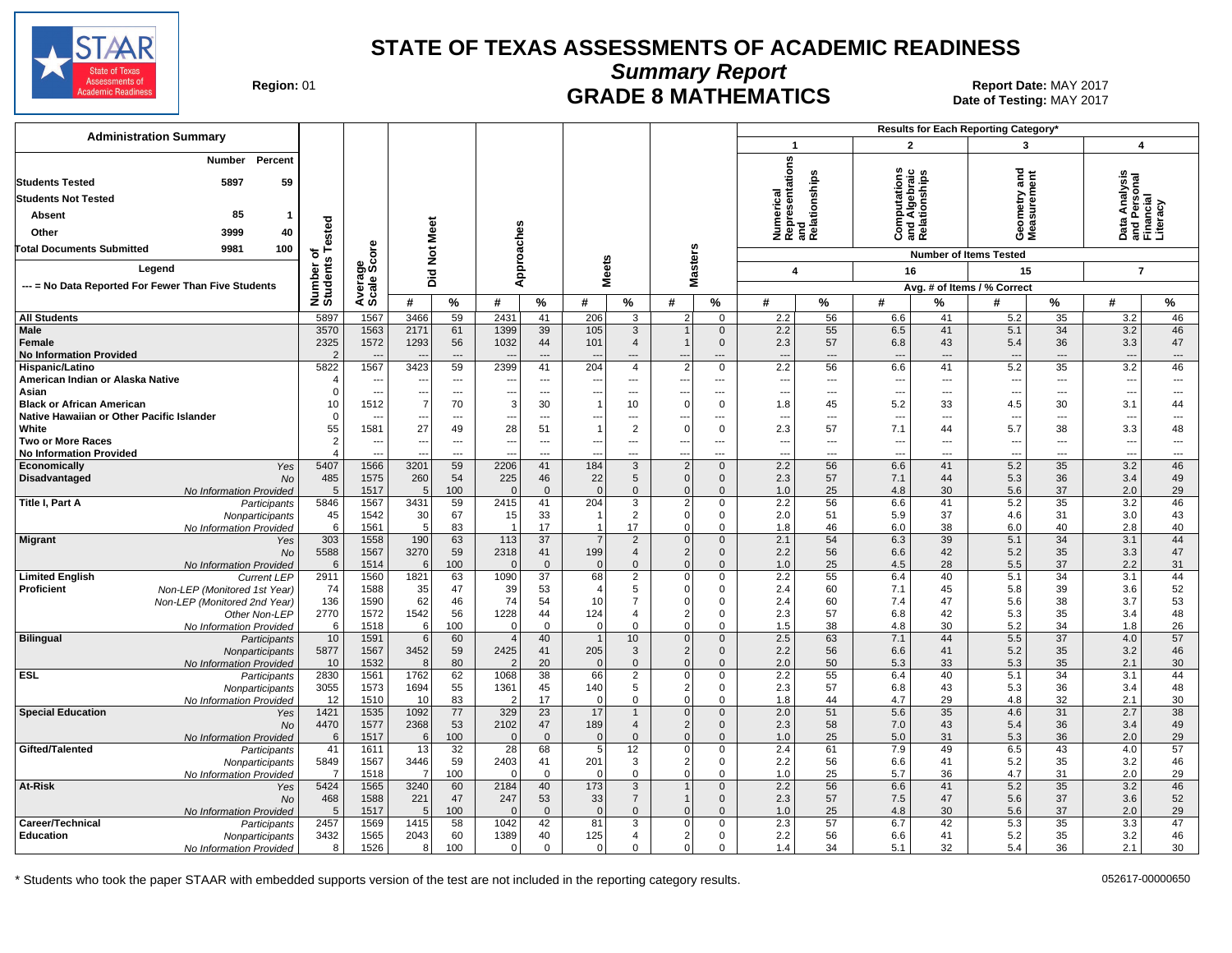

# **STATE OF TEXAS ASSESSMENTS OF ACADEMIC READINESS Combined Summary Report**

**Region: 01** 

**GRADE 5 READING** Report Date: MAY 2017

**Date of Testing:**  MAY 2017

| --- = No Data Reported For Fewer Than Five Students | Legend                                  |                              | <b>STAAR</b>   |                 |                              | <b>STAAR Spanish</b>     |                |                              | <b>TOTAL</b>           |            |
|-----------------------------------------------------|-----------------------------------------|------------------------------|----------------|-----------------|------------------------------|--------------------------|----------------|------------------------------|------------------------|------------|
|                                                     |                                         | Number of<br>Students Tested |                | Approaches      | Number of<br>Students Tested | Approaches               |                | Number of<br>Students Tested |                        | Approaches |
|                                                     |                                         |                              | #              | %               |                              | #                        | %              |                              | #                      | %          |
| <b>All Students</b>                                 |                                         | 8257                         | 3104           | 38              | 449                          | 177                      | 39             | 8706                         | 3281                   | 38         |
| Male                                                |                                         | 4637                         | 1701           | 37              | 258                          | 95                       | 37             | 4895                         | 1796                   | 37         |
| Female                                              |                                         | 3619                         | 1403           | 39              | 191                          | 82                       | 43             | 3810                         | 1485                   | 39         |
| <b>No Information Provided</b>                      |                                         | 1                            |                | $\overline{a}$  | $\mathbf 0$                  | Щ.                       | ---            | $\mathbf{1}$                 |                        | ---        |
| Hispanic/Latino                                     |                                         | 8143                         | 3054           | 38              | 448                          | 177                      | 40             | 8591                         | 3231                   | 38         |
| American Indian or Alaska Native                    |                                         | 5                            | 3              | 60              | $\mathbf 0$                  | ---                      | ---            | 5                            | 3                      | 60         |
| Asian                                               |                                         | $\overline{7}$               | 3              | 43              | $\pmb{0}$                    | ---                      | ---            | $\overline{7}$               | 3                      | 43         |
| <b>Black or African American</b>                    |                                         | 13                           | 3              | 23              | $\mathbf 0$                  | ---                      | ---            | 13                           | 3                      | 23         |
| Native Hawaiian or Other Pacific Islander           |                                         | 1                            | ---            | $\overline{a}$  | $\mathbf 0$                  | ---                      | ---            | 1                            | ---                    | ---        |
| White                                               |                                         | 84                           | 37             | 44              | $\mathbf{1}$                 | ---                      | ---            | 85                           | 37                     | 44         |
| <b>Two or More Races</b>                            |                                         | 1                            | ---            | $\overline{a}$  | 0                            | $\overline{a}$           | ---            | 1                            | ---                    | ---        |
| <b>No Information Provided</b><br>Economically      | Yes                                     | 3<br>7632                    | ---<br>2831    | ---<br>37       | $\mathbf 0$<br>439           | ---<br>173               | ---<br>39      | 3<br>8071                    | ---<br>3004            | 37         |
| <b>Disadvantaged</b>                                | No                                      | 621                          | 271            | 44              | 10                           | $\overline{4}$           | 40             | 631                          | 275                    | 44         |
|                                                     | No Information Provided                 | 4                            |                |                 | $\mathbf 0$                  |                          |                | $\overline{4}$               |                        |            |
| Title I, Part A                                     | Participants                            | 8217                         | 3082           | 38              | 447                          | 177                      | 40             | 8664                         | 3259                   | 38         |
|                                                     | Nonparticipants                         | 36                           | 20             | 56              | $\overline{2}$               | $\overline{\phantom{a}}$ | ---            | 38                           | 20                     | 53         |
|                                                     | No Information Provided                 | 4                            | $\overline{a}$ | $\overline{a}$  | $\mathbf 0$                  | $\overline{a}$           | ---            | $\overline{4}$               | $\sim$                 | ---        |
| <b>Migrant</b>                                      | Yes                                     | 361                          | 125            | $\overline{35}$ | 29                           | 14                       | 48             | 390                          | 139                    | 36         |
|                                                     | <b>No</b>                               | 7887                         | 2977           | 38              | 418                          | 162                      | 39             | 8305                         | 3139                   | 38         |
|                                                     | No Information Provided                 | 9                            | $\overline{2}$ | 22              | $\overline{2}$               | $\overline{a}$           | ---            | 11                           | 3                      | 27         |
| <b>Limited English</b>                              | <b>Current LEP</b>                      | 4715                         | 1600           | 34              | 443                          | 174                      | 39             | 5158                         | 1774                   | 34         |
| Proficient                                          | Non-LEP (Monitored 1st Year)            | 191                          | 117            | 61              | $\mathbf{1}$                 | Ξ.                       | ---            | 192                          | 118                    | 61         |
|                                                     | Non-LEP (Monitored 2nd Year)            | 110                          | 66             | 60              | $\mathbf 0$                  | ---                      | ---            | 110                          | 66                     | 60         |
|                                                     | Other Non-LEP                           | 3236                         | 1319           | 41              | 5                            | $\overline{2}$           | 40             | 3241                         | 1321                   | 41         |
|                                                     | No Information Provided                 | 5                            | $\overline{2}$ | 40              | $\pmb{0}$                    | $\overline{a}$           | ---            | 5                            | $\overline{2}$         | 40         |
| <b>Bilingual</b>                                    | Participants                            | 4586                         | 1572           | 34              | 444                          | 175                      | 39             | 5030                         | 1747                   | 35         |
|                                                     | Nonparticipants                         | 3665                         | 1530           | 42              | 5                            | $\overline{2}$           | 40             | 3670                         | 1532                   | 42         |
|                                                     | No Information Provided                 | 6                            | $\overline{2}$ | 33              | $\pmb{0}$                    | ---                      | $\overline{a}$ | 6                            | 2                      | 33         |
| ESL.                                                | Participants                            | 35                           | 13             | 37              | 0                            | $\overline{a}$           | $\overline{a}$ | 35                           | 13                     | 37         |
|                                                     | Nonparticipants                         | 8216                         | 3089           | 38              | 448                          | 177                      | 40             | 8664                         | 3266                   | 38         |
|                                                     | No Information Provided                 | 6                            | $\overline{2}$ | 33              | 1                            | $\sim$                   | $\sim$         | $\overline{7}$               | $\overline{2}$         | 29         |
| <b>Special Education</b>                            | Yes                                     | 1612                         | 304            | 19              | 41<br>407                    | 12                       | 29             | 1653                         | 316                    | 19         |
|                                                     | <b>No</b>                               | 6641<br>4                    | 2798           | 42              | $\mathbf{1}$                 | 165<br>$\overline{a}$    | 41<br>$\sim$   | 7048<br>5                    | 2963<br>$\overline{2}$ | 42<br>40   |
| Gifted/Talented                                     | No Information Provided<br>Participants | 125                          | 84             | 67              | 1                            | ---                      | ---            | 126                          | 85                     | 67         |
|                                                     | Nonparticipants                         | 8127                         | 3017           | 37              | 447                          | 176                      | 39             | 8574                         | 3193                   | 37         |
|                                                     | No Information Provided                 | 5                            | 3              | 60              | $\mathbf{1}$                 | $\overline{a}$           | ---            | 6                            | 3                      | 50         |
| At-Risk                                             | Yes                                     | 7371                         | 2540           | 34              | 440                          | 173                      | 39             | 7811                         | 2713                   | 35         |
|                                                     | <b>No</b>                               | 882                          | 561            | 64              | 9                            | $\overline{4}$           | 44             | 891                          | 565                    | 63         |
|                                                     | No Information Provided                 | $\overline{4}$               | $\overline{a}$ | $\overline{a}$  | $\mathbf{0}$                 | $-$                      | ---            | $\overline{4}$               | $\overline{a}$         | ---        |
|                                                     |                                         |                              |                |                 |                              |                          |                |                              |                        |            |